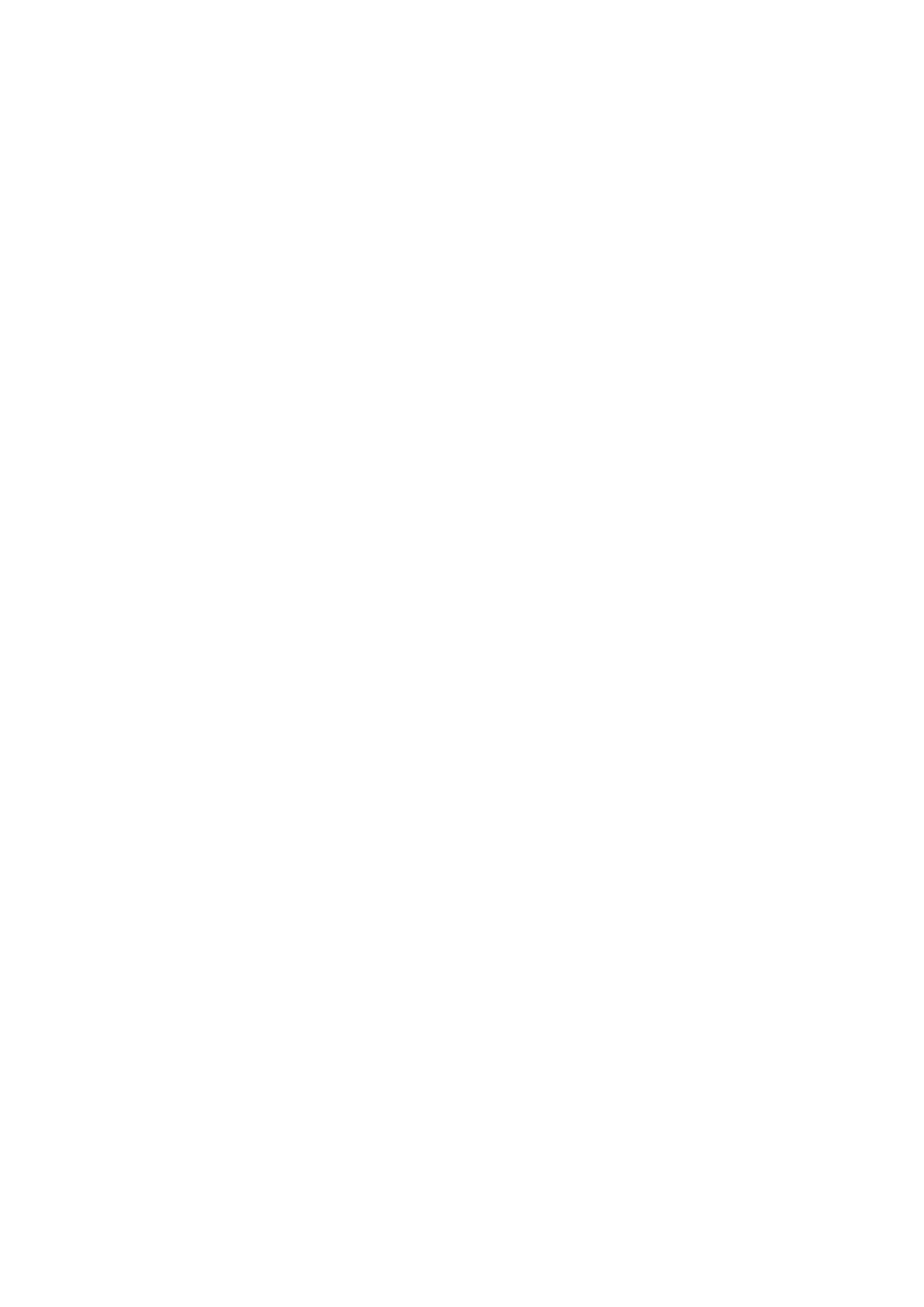### **Contents**

|  | Element 1:        |             |                                                                                                                                     |  |  |  |  |
|--|-------------------|-------------|-------------------------------------------------------------------------------------------------------------------------------------|--|--|--|--|
|  | Element 2:        |             |                                                                                                                                     |  |  |  |  |
|  |                   | 2.1         |                                                                                                                                     |  |  |  |  |
|  |                   | 2.2         |                                                                                                                                     |  |  |  |  |
|  |                   | 2.3         |                                                                                                                                     |  |  |  |  |
|  |                   | 2.4         |                                                                                                                                     |  |  |  |  |
|  |                   | 2.5         |                                                                                                                                     |  |  |  |  |
|  |                   | 2.6         |                                                                                                                                     |  |  |  |  |
|  |                   | 2.7         |                                                                                                                                     |  |  |  |  |
|  |                   | 2.8         |                                                                                                                                     |  |  |  |  |
|  |                   | 2.9<br>2.10 |                                                                                                                                     |  |  |  |  |
|  |                   | 2.11        |                                                                                                                                     |  |  |  |  |
|  | <b>Element 3:</b> |             |                                                                                                                                     |  |  |  |  |
|  |                   | 3.1         |                                                                                                                                     |  |  |  |  |
|  |                   | 3.2         |                                                                                                                                     |  |  |  |  |
|  | <b>Element 4:</b> |             |                                                                                                                                     |  |  |  |  |
|  |                   | 4.1         |                                                                                                                                     |  |  |  |  |
|  |                   |             |                                                                                                                                     |  |  |  |  |
|  | Element 5:        | 5.1         |                                                                                                                                     |  |  |  |  |
|  |                   | 5.2         |                                                                                                                                     |  |  |  |  |
|  | Element 6:        |             |                                                                                                                                     |  |  |  |  |
|  |                   | 6.1         |                                                                                                                                     |  |  |  |  |
|  |                   | 6.2         |                                                                                                                                     |  |  |  |  |
|  |                   | 6.3         |                                                                                                                                     |  |  |  |  |
|  |                   | 6.4         |                                                                                                                                     |  |  |  |  |
|  |                   | 6.5         | Compact blocks (defined as blocks having a site area less than 250m <sup>2</sup> )  27                                              |  |  |  |  |
|  | <b>Element 7:</b> |             | Utilities, Waste Management and Sediment and Erosion Control 30                                                                     |  |  |  |  |
|  |                   | 7.1         |                                                                                                                                     |  |  |  |  |
|  |                   | 7.2         |                                                                                                                                     |  |  |  |  |
|  |                   | 7.3         |                                                                                                                                     |  |  |  |  |
|  |                   | 7.4         | Width of Service Reservations and Service Access Elements  31<br>Width of Service Reservation and Emergency Access to Minor Service |  |  |  |  |
|  |                   | 7.5         |                                                                                                                                     |  |  |  |  |
|  |                   | 7.6         |                                                                                                                                     |  |  |  |  |
|  |                   | 7.7         |                                                                                                                                     |  |  |  |  |
|  |                   | 7.8         |                                                                                                                                     |  |  |  |  |
|  |                   | 7.9         | Overland Flow Paths for Sewage and Stormwater Spillage  33                                                                          |  |  |  |  |
|  |                   | 7.10        |                                                                                                                                     |  |  |  |  |
|  |                   | 7.11        | Clearance Between Utility Equipment and Landscape Elements  34                                                                      |  |  |  |  |
|  |                   | 7.12        |                                                                                                                                     |  |  |  |  |
|  |                   | 7.13        |                                                                                                                                     |  |  |  |  |
|  |                   | 7.14        |                                                                                                                                     |  |  |  |  |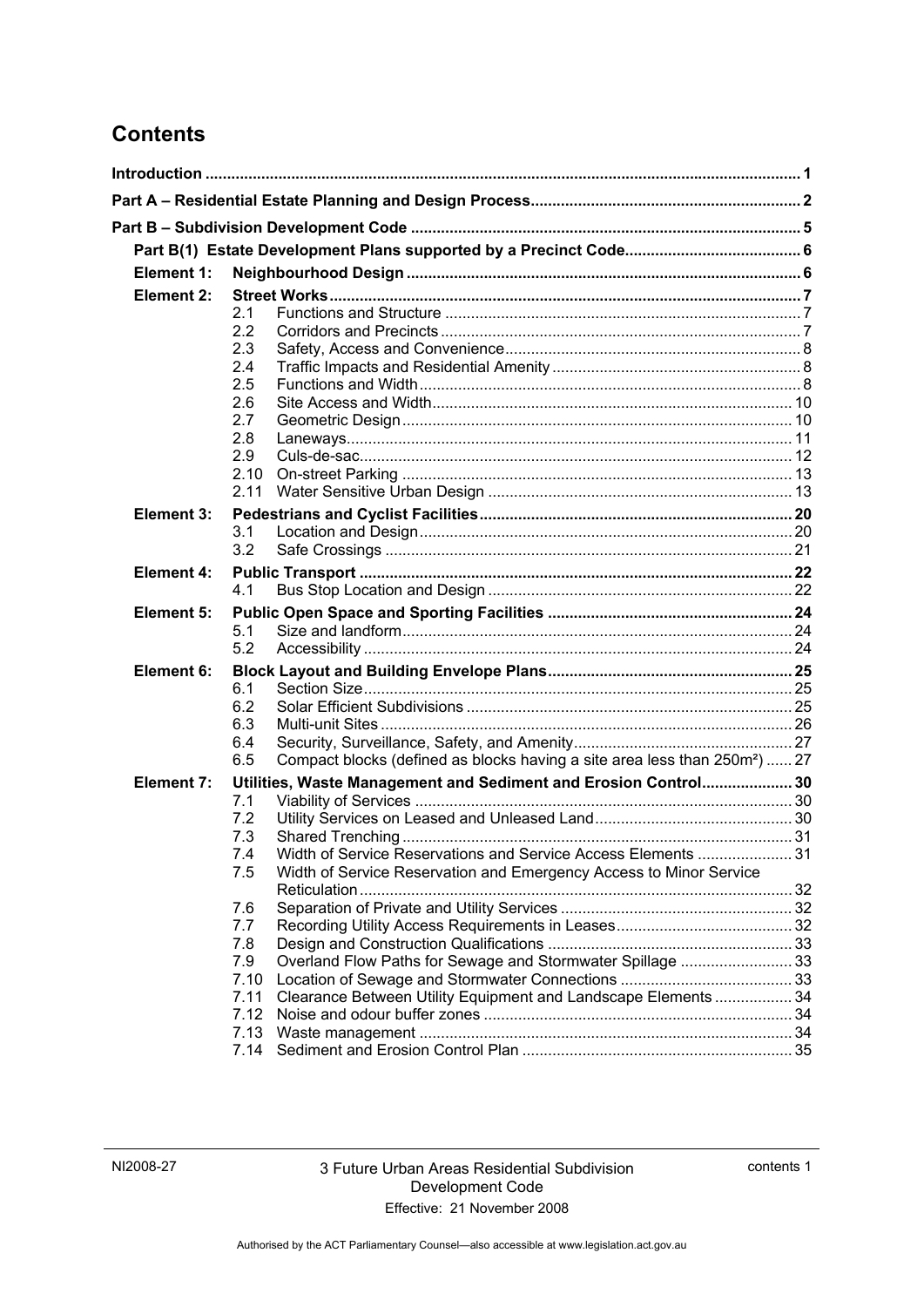|                   |     | Part B(2) - Additional requirements that apply when an Estate Development Plan is not |  |
|-------------------|-----|---------------------------------------------------------------------------------------|--|
| Element 1:        |     |                                                                                       |  |
|                   | 11  |                                                                                       |  |
|                   | 1.2 |                                                                                       |  |
|                   | 1.3 |                                                                                       |  |
|                   | 1.4 |                                                                                       |  |
|                   | 1.5 |                                                                                       |  |
|                   | 1.6 |                                                                                       |  |
|                   | 1.7 |                                                                                       |  |
|                   | 1.8 |                                                                                       |  |
| Element 2:        | 2.1 |                                                                                       |  |
|                   |     |                                                                                       |  |
| Element 3:        | 3.1 |                                                                                       |  |
| <b>Element 4:</b> |     |                                                                                       |  |
|                   | 4.1 |                                                                                       |  |
| <b>Element 5:</b> |     |                                                                                       |  |
|                   | 5.1 |                                                                                       |  |
|                   | 5.2 |                                                                                       |  |
|                   | 5.3 |                                                                                       |  |
|                   | 5.4 |                                                                                       |  |
|                   | 5.5 |                                                                                       |  |
|                   | 5.6 |                                                                                       |  |
|                   | 5.7 |                                                                                       |  |
|                   |     |                                                                                       |  |
|                   |     |                                                                                       |  |
|                   |     | Appendix C - Energy Audits of Subdivisions - Detached Residential Blocks  55          |  |
|                   |     |                                                                                       |  |
|                   |     |                                                                                       |  |
|                   |     |                                                                                       |  |
|                   |     |                                                                                       |  |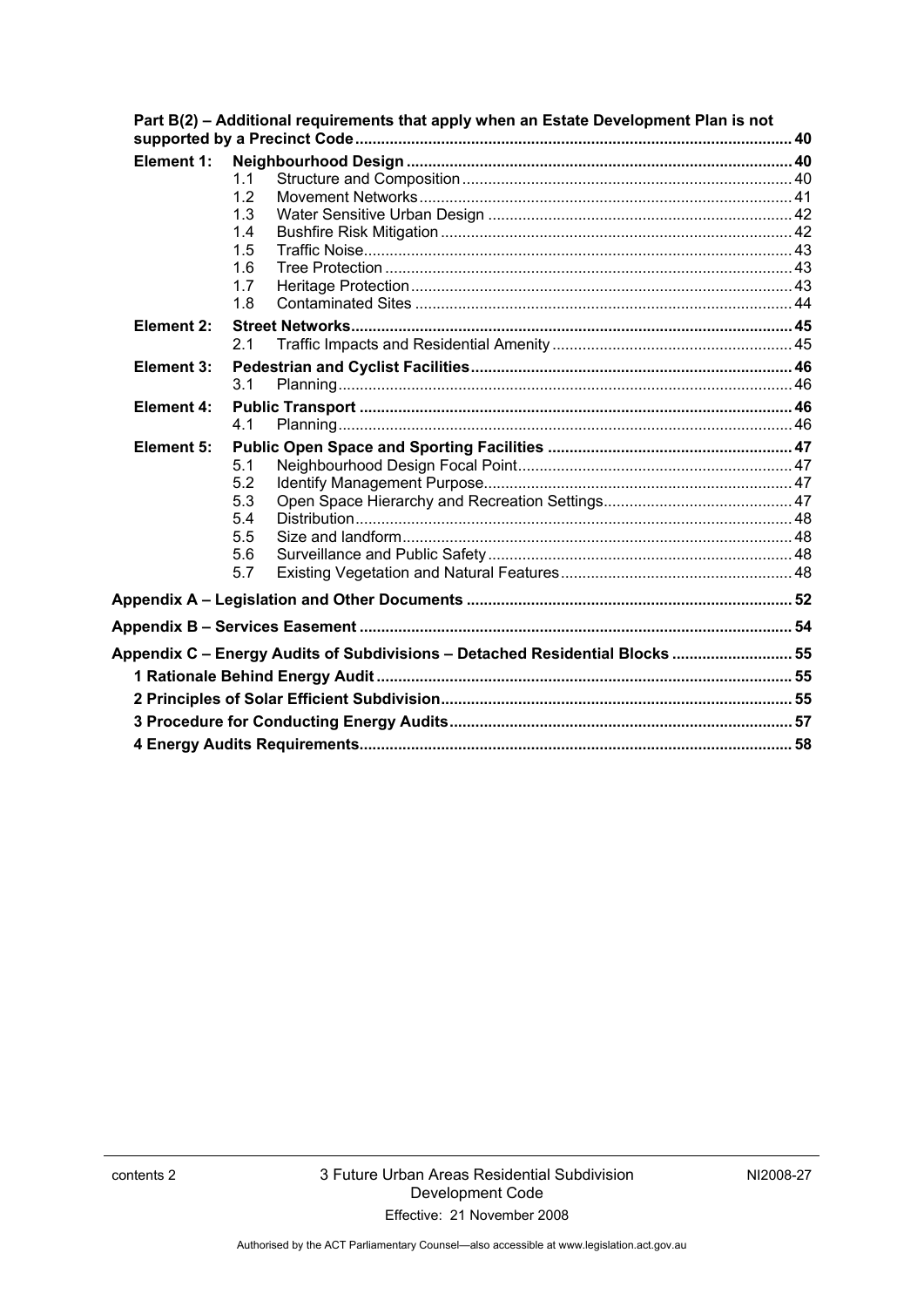### **Introduction**

Few decisions about land use can have a more profound effect on the landscape and future communities than decisions to subdivide rural and semi-natural environments for urban expansion.

Decisions about land use policies and principles, around which neighbourhoods are created, involve processes that run over many years and are reviewed and adapted over time to respond to new information and government priorities. At the broad, structure-planning level, decisions are made about biodiversity and protection and integration of natural systems that have extensive spatial requirements. A structure plan is a Variation to the Territory Plan setting out the principles and policies for development of future urban areas.

Through more detailed site investigation, the planning policies and principles set by the structure plan are applied to a particular future urban area through a Concept Plan, which is deemed to be a Precinct Code within the Territory Plan. The final detail of streets, parks, community facilities and zonings is documented by the land developer and presented as an Estate Development Plan (EDP)*.* The EDP must be consistent with the Precinct Code against which it will be assessed. The EDP will also be assessed against the design standards documented in Part B(1) of this Residential Subdivision Code. Where a Precinct Code doesn't exist an EDP will also be assessed against the provisions of Part B(2). The planning process and levels of decision making are illustrated in **Figure 1**.



**Figure 1: The planning process and levels of decision-making** 

#### NI2008-27 3 Future Urban Areas Residential Subdivision Development Code Effective: 21 November 2008

page 1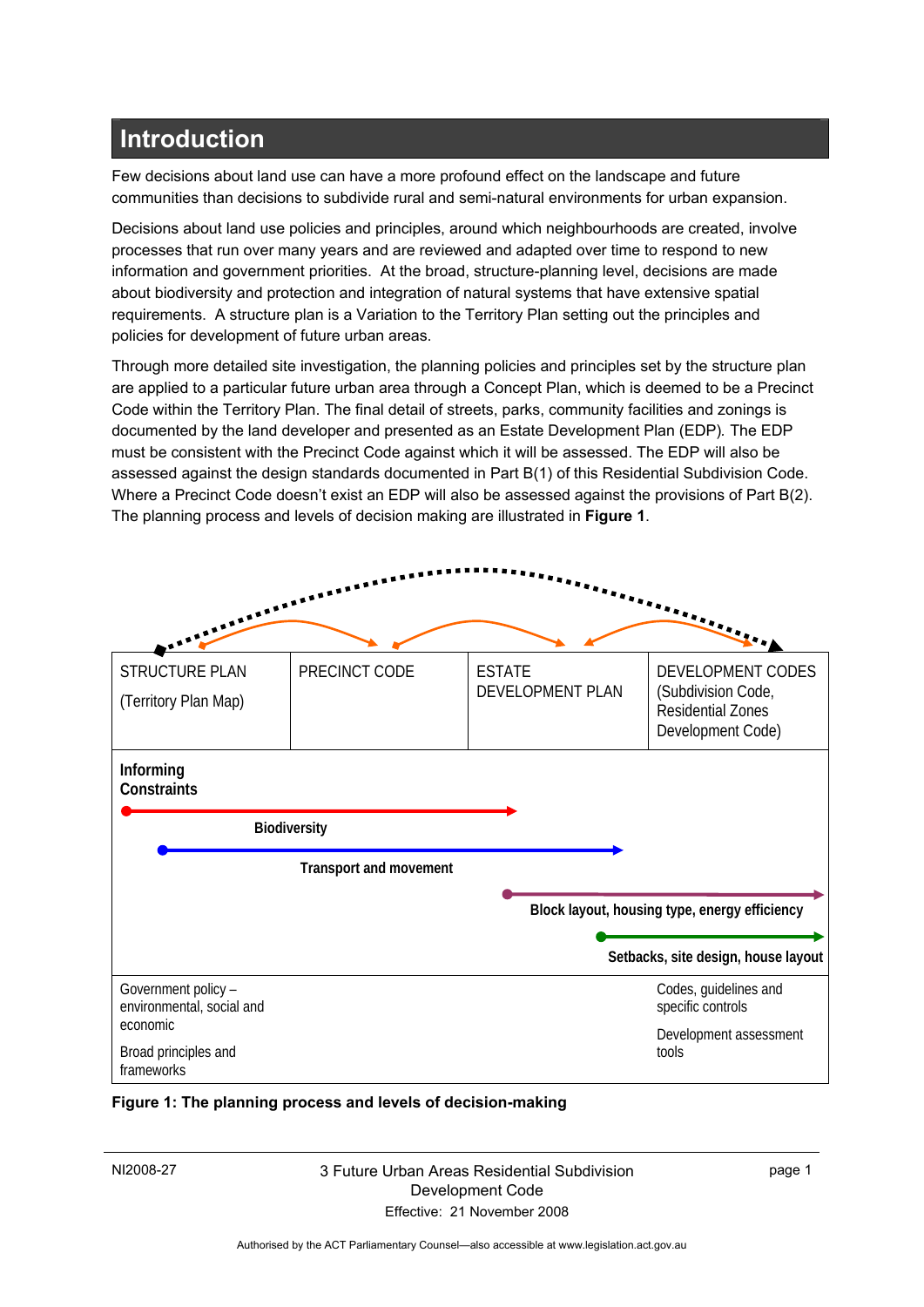## **Part A – Residential Estate Planning and Design Process**

The three levels of planning that lead to the creation of new neighbourhoods are summarised below.

### **Structure Plan**

The structure plan is prepared by the ACT Planning and Land Authority in consultation with government agencies and external stakeholders. The structure plan is approved by the ACT Government and represents the policies prevailing at the time with regard to protection of natural systems, provision for public and private transport, urban form and spatial planning objectives, retail and employment hierarchies, and other environmental and social policy objectives.

A structure plan gains statutory effect through a Variation to the Territory Plan. Background information that supports changes to the Territory Plan Map and written statement is preserved through the Final Variation for Future Urban Areas that sits within the Territory Plan structure. The planning principles and policies for the broad structure for a defined Future Urban Area reflect the following objectives:

- a) to balance provision of sustainable and efficient urban structure with biodiversity protection and enhancement of environmental attributes through design
- b) to express the natural landscape character in ways that define neighbourhoods, promote community identity and enhance connectivity of natural systems
- c) to provide adequate infrastructure for all modes of transport, and incorporate accessible, efficient and safe public transport that is an attractive alternative to the private car
- d) to develop an urban structure of compact, walkable neighbourhoods with relatively intense, mixed-use centres that are capable of supporting appropriate residential, commercial and social opportunities and minimise non-renewable energy use and car dependence
- e) to demonstrate that the network capacity of roads, transit ways and utilities infrastructure can be sufficient to cost-effectively maintain the efficient functioning of the city as a whole
- f) to ensure that the design of neighbourhoods takes into account environmental constraints including flooding and bushfire risk.

### **Precinct Codes**

a) A Concept Plan is prepared by the ACT Planning and Land Authority in consultation with government agencies and external stakeholders. Under Section 92 of the Planning and Development Act 2007, a concept plan is a precinct code that guides the preparation and assessment of development in future urban areas to which the concept plan relates; and guides assessment of development when the areas cease to be future urban areas.

The Precinct Code should follow the structure outlined in Table 1. Commonality in structure between the Precinct Code and the subsequent EDP will ensure that interrelationships between the broad planning principles and detailed site design are synthesised through the development application process.

The Precinct Code specifies notional land uses and dwelling densities, broad infrastructure requirements, higher order road network (collector roads), key landscape features, and boundaries of the suburb. A tree survey is undertaken and in-principle agreement sought from the Conservator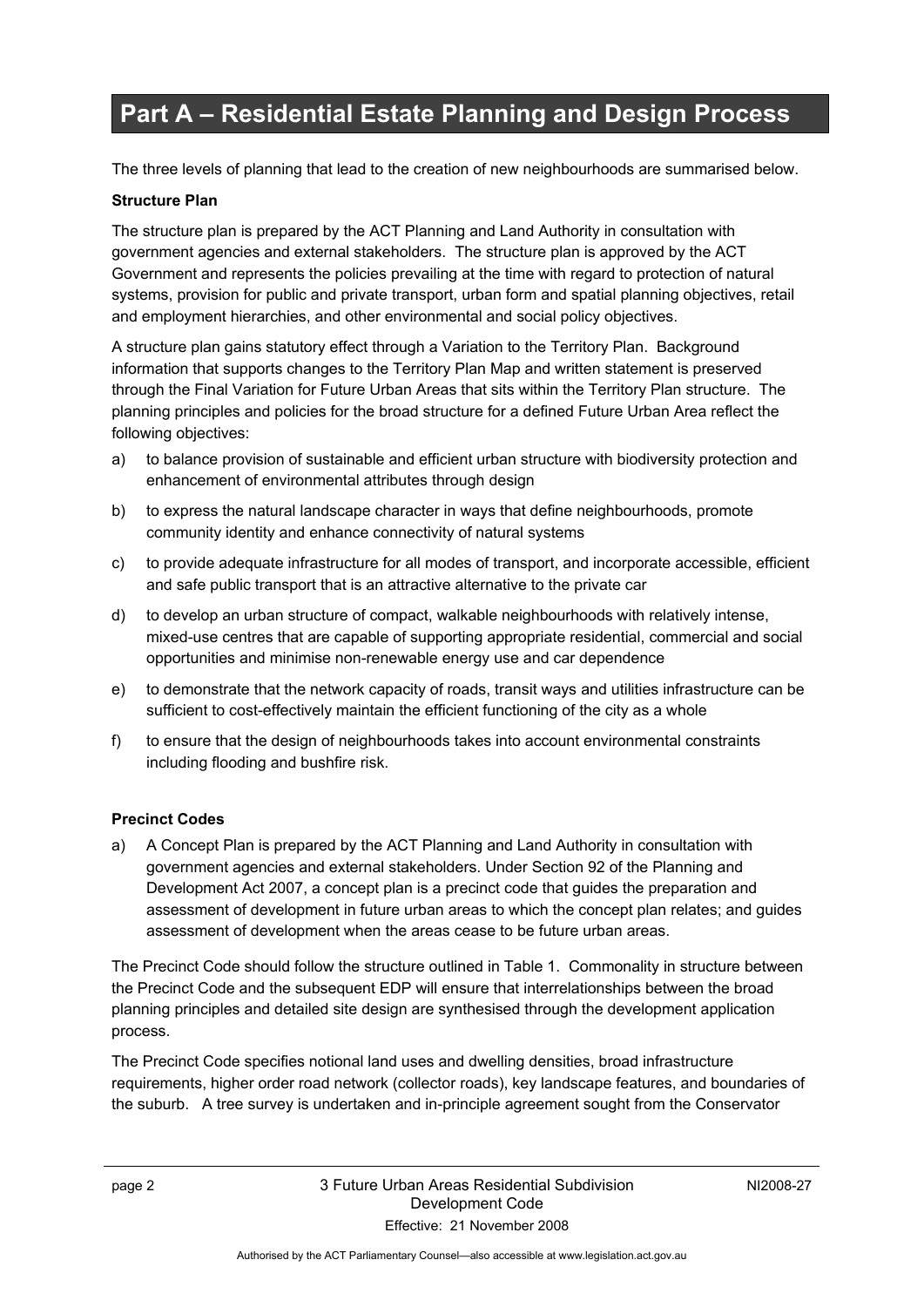regarding the removal, retention and management of Excellent and High Value Trees to ensure that trees are safe for the future urban environment.

The Precinct Code then sits within the structure of the Territory Plan and provides rules and criteria against which the EDP is assessed.

### **Estate Development Plans**

Estate Development Plans (EDPs), together with special design conditions for individual allotments, set out the proposed subdivision pattern and infrastructure works for the neighbourhood. EDPs are development applications approved by the ACT Planning and Land Authority.

Development approval is required before starting the works and before granting leases for the subdivided blocks. The EDP is assessed against the Subdivision Code that is included as Part B of this document. The EDP will also be assessed against the applicable Precinct Code. Where there is no applicable Precinct Code, the EDP will be assessed against Part B(1) and also the supplement to the Subdivision Code, at Part B(2).

### **Master Planned Communities and Urban Design**

The integration and cumulative outcomes of the various elements of this Code is important for achieving a successful master plan for the neighbourhood. This integration is what is often called urban design, which is the composition, in a community context, of movement networks, architectural form, community facilities and open space. The formative elements of a neighbourhood are its streets, buildings, urban landscape and service infrastructure, just as form, structure, and internal space are elements of a building. Master planning a neighbourhood reflects considerations of function, economics, marketing and efficiency, as well as aesthetic and cultural qualities, and involves the creative integration of the disciplines of ecology, engineering, social studies, landscape architecture, and architecture.

#### **Definitions**

The following definitions have been used in the document:

### *Site density*

Site density represents the ratio of dwellings to the area of the site they occupy. It can be applied to:

- o Individual houses on their own block;
- o Multi-dwelling developments on their development site.

For example, Block Area = 500m², Site Density = 1 dwelling on 0.05 (hectare) = Site density of 20 dwellings per hectare

Site density is the preferred definition for density comparisons between projects.

#### *Net residential density*

Net residential density is the ratio of the number of dwellings to the area of land they occupy including internal public streets plus half the width of adjoining roads that provide vehicular access to dwellings. (AMCORD, PNP 6, p.2)

### *Gross or neighbourhood residential density*

Gross or neighbourhood residential density is the ratio of the number of dwellings to the area of land they occupy including associated neighbourhood or local facilities. The area includes internal public streets, all areas of public open space, local or neighbourhood shops, primary or secondary schools, local community services, local employment areas and half the width of adjoining arterial roads. (AMCORD, PNP 6, p.2)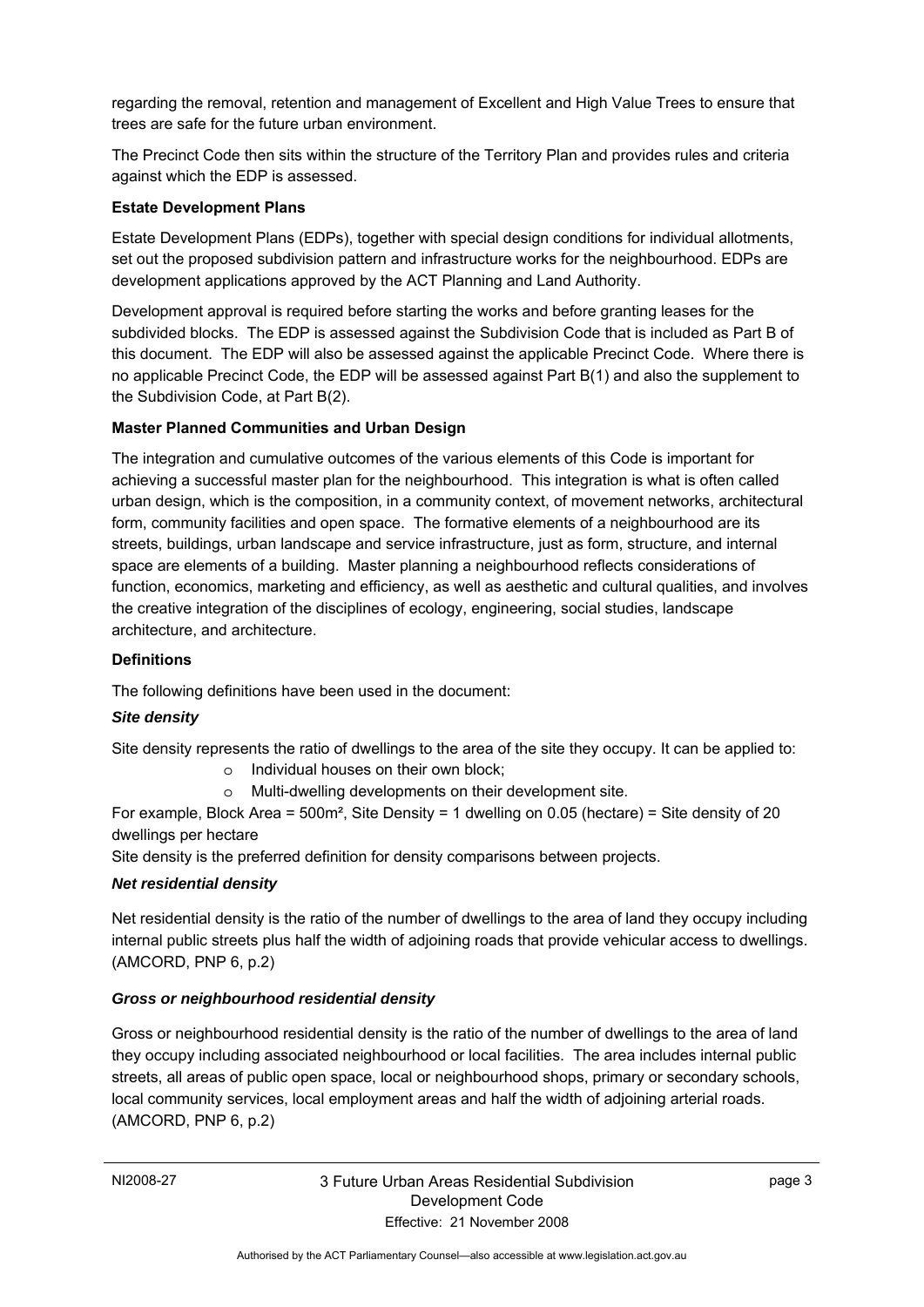|    | <b>ELEMENT</b>                                                   | <b>STRUCTURE</b><br><b>PLAN</b><br>(Territory Plan<br>$-$ principles<br>and policies) | <b>PRECINCT</b><br><b>CODE OR</b><br><b>CONCEPT</b><br><b>PLAN</b> | <b>ESTATE</b><br><b>DEVELOPMENT</b><br><b>PLAN</b> | <b>BUILDING</b><br><b>APPLICATION</b> |
|----|------------------------------------------------------------------|---------------------------------------------------------------------------------------|--------------------------------------------------------------------|----------------------------------------------------|---------------------------------------|
| A1 | <b>Biodiversity and protection</b><br>of natural systems         |                                                                                       |                                                                    |                                                    |                                       |
| A2 | <b>Metropolitan structure</b>                                    |                                                                                       |                                                                    |                                                    |                                       |
| 1. | Neighbourhood design                                             | п                                                                                     | ■                                                                  |                                                    |                                       |
| 2. | Integrated movement<br>networks                                  |                                                                                       | ▬                                                                  |                                                    |                                       |
| 3. | Pedestrian and cyclist facilities                                | ■                                                                                     | ■                                                                  |                                                    |                                       |
| 4. | Public transport                                                 | ш                                                                                     | ■                                                                  |                                                    |                                       |
| 5. | Public open space, heritage<br>and sporting facilities           |                                                                                       | ■                                                                  |                                                    |                                       |
| 6. | Block layout and integrated<br>development plans                 |                                                                                       |                                                                    |                                                    |                                       |
| 7. | Utilities and waste<br>management                                |                                                                                       | ■                                                                  |                                                    | $\circ$                               |
| 8. | Site planning and<br>interrelationships with<br>adjoining blocks |                                                                                       |                                                                    |                                                    | $\circ$                               |
| 9. | External and internal house<br>design                            |                                                                                       |                                                                    |                                                    | $\circ$                               |

#### **Table 1: Evaluation and decision-making framework**

#### **ASSESSMENT HIERARCHY**

- Principles and objectives established through the application of broad environmental, social and economic policies
- **▲** Design concepts refined through the application of standards applied by responsible agencies
- Assessment against the Precinct and this Code
- **○** Assessment against the Residential Zones Development Code
- Not applicable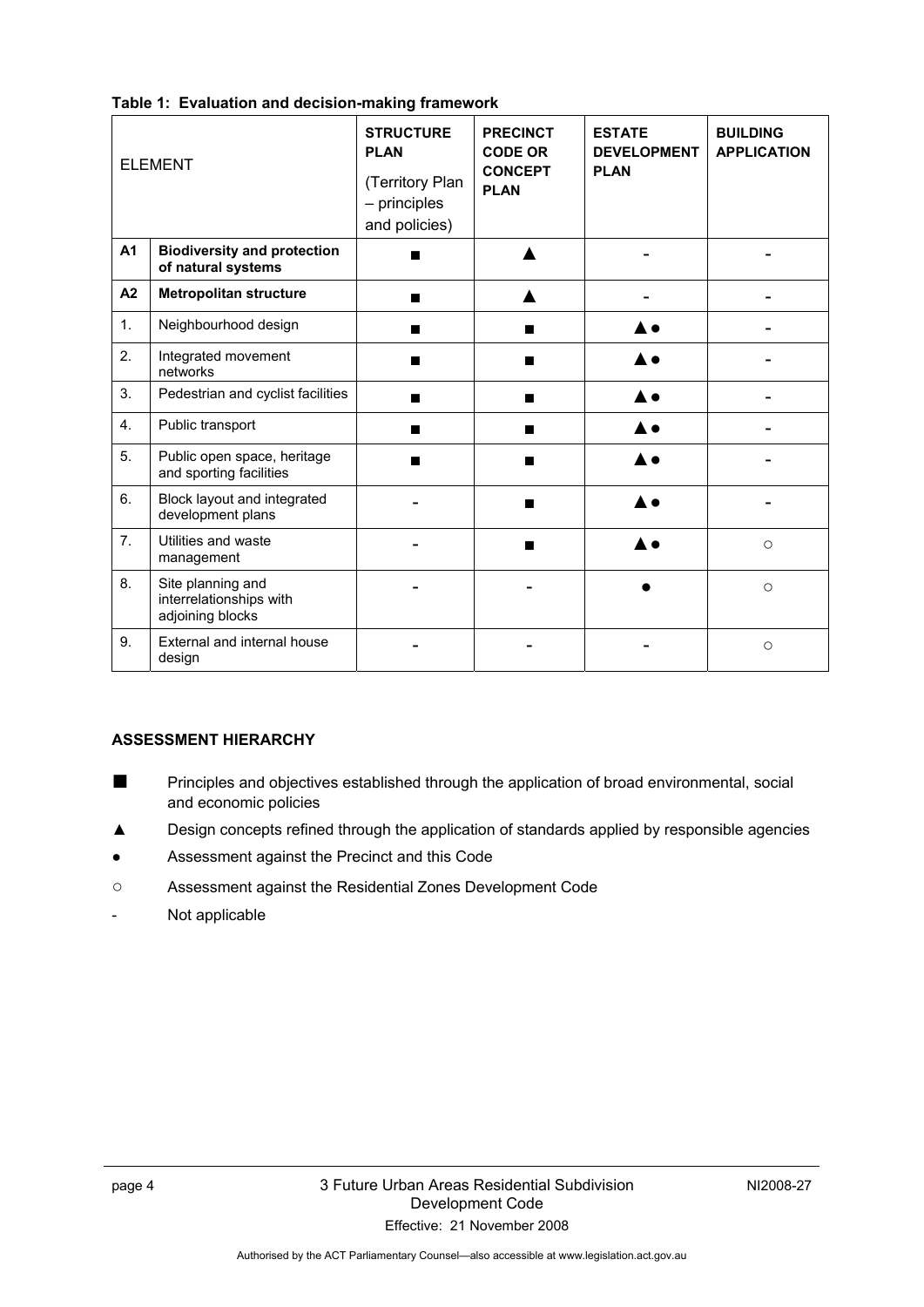### **Part B – Subdivision Development Code**

#### **Application of this code**

This code applies to the design and subdivision of residential Future Urban Areas that is subject to an Estate Development Plan (EDP). An EDP sets out the proposed pattern of subdivision and infrastructure works for an estate. An EDP must be approved before works are started and before leases are granted for the subdivided blocks.

#### **How to use this code**

The Subdivision Code is divided into two subsections dealing with the rules and criteria for EDPs:

- a) Part B(1): applies to EDP's that are supported by a Precinct Code
- b) Part B(2): in addition to Part B(1) Part B(2) applies to EDP's that are **not supported** by a Precinct Code.

The Code's controls are expressed as either **rules**, which are generally quantitative, or as qualitative **criteria**.

- Proposals in the **code track** must comply with all rules relevant to the development.
- Proposals in the **merit track** have the option to comply with the rules or the criteria, unless the rule is mandatory. Where it is proposed to meet the criteria, the onus is on the applicant to demonstrate, by supporting plans and written documentation, that the proposed development satisfies the criteria and therefore the intent of the element.
- Proposals in the **impact track** must address the rules or criteria and justify any noncompliances.

Each Part is divided into sections referred to as **Elements,** although each Part may not include provisions for every Element. The Elements describe the various issues for consideration.1

Each Element consists of Intents and Items under which are Rules and Criteria.

**Intent** describes the purpose of the development controls

**Rules** provide the quantitative, or definitive, controls for development

**Criteria** provide the qualitative controls for development

In some instances, there are rules that are mandatory. For clarity of use, the mandatory rules are emphasized by the following words: **"This is a mandatory requirement. There are no applicable criteria"**. Non-compliance with these provisions will result in the refusal of a development application. Conversely, the words **"There is no rule applicable"** is used when controls cannot be quantitative or definitive and only criteria exist.

Any application of a **General Code** to a development proposal is identified as part of the relevant rule or criteria.

**Where more than one type of Code applies to a development, the order of precedence when there is inconsistency of provisions between Codes, as defined by the Act, is** Precinct Code**, then** Development Code**, and then** General Code**.**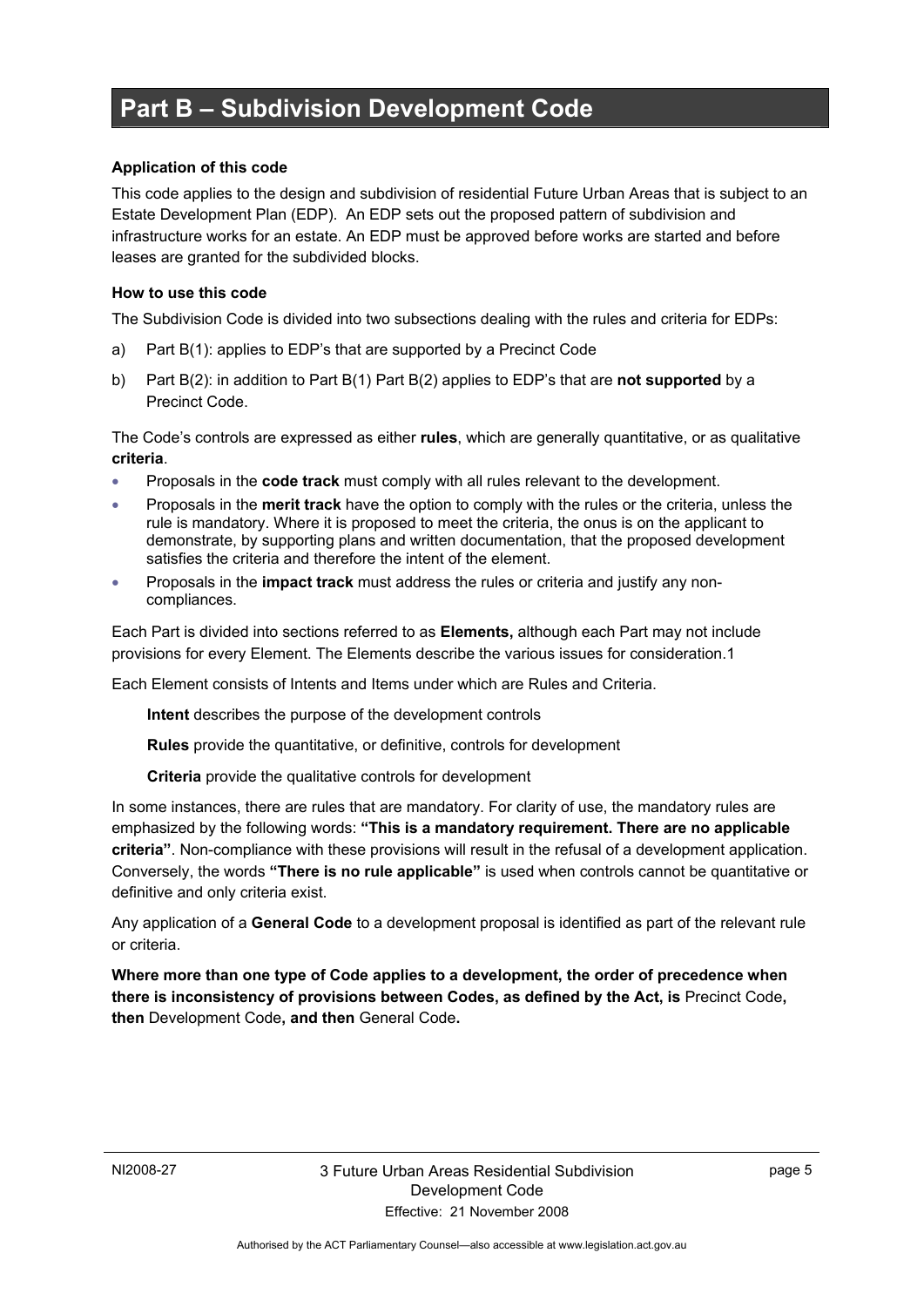### **Element 1: Neighbourhood Design**

### **Intent:**

a) To provide safe, convenient, accessible and attractive neighbourhoods that meet the diverse and changing needs of the community. This encompasses offering a wide choice in good quality housing and associated community and commercial facilities, providing for local employment opportunities, encouraging walking cycling and use of public transport, minimising energy and water consumption, and promoting a sense of place through neighbourhood focal points and the creation of a distinctive identity which recognises and, where relevant, preserves the natural environment.

Where a Precinct Code exists, 'Code Element 1: Neighbourhood Design' will be evaluated entirely against the Precinct Code.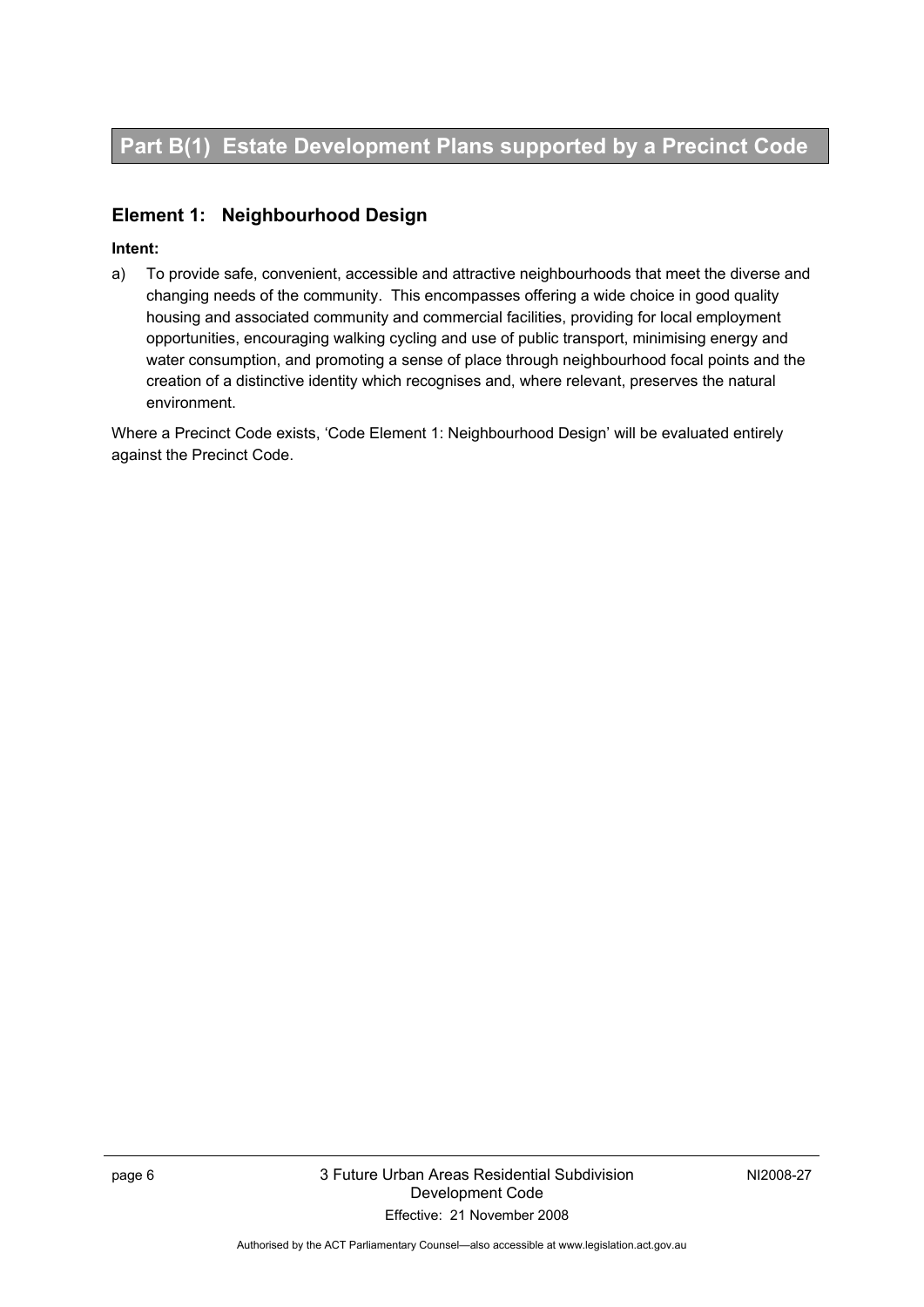### **Element 2: Street Works**

**Intent:** 

a) To create street networks in which the function of each street is clearly identified, providing acceptable levels of access, safety and convenience for all users

| <b>Rules</b>                                                                                                                                                                                                                                                                                      | <b>Criteria</b>                                                                                                                                                                                                                                                                   |  |  |
|---------------------------------------------------------------------------------------------------------------------------------------------------------------------------------------------------------------------------------------------------------------------------------------------------|-----------------------------------------------------------------------------------------------------------------------------------------------------------------------------------------------------------------------------------------------------------------------------------|--|--|
| <b>Functions and Structure</b><br>2.1                                                                                                                                                                                                                                                             |                                                                                                                                                                                                                                                                                   |  |  |
| R <sub>1</sub>                                                                                                                                                                                                                                                                                    | C <sub>1</sub>                                                                                                                                                                                                                                                                    |  |  |
| Streets link with other streets that are no more<br>than two levels higher or lower in the hierarchy as<br>defined in Tables 2 and 3.                                                                                                                                                             | The street network has a clear structure and<br>component streets conform to their function in the<br>network.                                                                                                                                                                    |  |  |
| R <sub>2</sub>                                                                                                                                                                                                                                                                                    | C <sub>2</sub>                                                                                                                                                                                                                                                                    |  |  |
| The street network reflects the characteristics<br>specified in Table 2.                                                                                                                                                                                                                          | The street network has clear physical distinctions<br>between each type of street that encourage<br>appropriate driver behaviour. These distinctions<br>are based on function, legibility, convenience,<br>traffic volumes, vehicle speeds, public safety and<br>amenity.         |  |  |
| <b>Corridors and Precincts</b><br>2.2                                                                                                                                                                                                                                                             |                                                                                                                                                                                                                                                                                   |  |  |
| R <sub>3</sub>                                                                                                                                                                                                                                                                                    | C <sub>3</sub>                                                                                                                                                                                                                                                                    |  |  |
| Streets within any neighbourhood do not operate<br>as through traffic routes for externally generated<br>traffic (other than for pedestrians, cyclists and<br>public transport).                                                                                                                  | Arterial roads are more convenient for through<br>traffic than streets within precincts.                                                                                                                                                                                          |  |  |
| R <sub>4</sub>                                                                                                                                                                                                                                                                                    | C <sub>4</sub>                                                                                                                                                                                                                                                                    |  |  |
| Connections between residential streets and<br>arterial roads are in accordance with the<br>requirements of Table 3.                                                                                                                                                                              | Safe and efficient connections between arterial<br>roads and residential neighbourhoods are<br>provided.                                                                                                                                                                          |  |  |
| R <sub>5</sub>                                                                                                                                                                                                                                                                                    | C <sub>5</sub>                                                                                                                                                                                                                                                                    |  |  |
| Safe pedestrian and cyclist crossings of an<br>arterial road adjacent to residential areas are<br>provided at intervals of not more than 500 m in<br>locations related to movement desire lines and in<br>accordance with Element 3.                                                              | Safe and convenient links are provided for<br>pedestrians and cyclists across transport<br>corridors.                                                                                                                                                                             |  |  |
| R <sub>6</sub>                                                                                                                                                                                                                                                                                    | C <sub>6</sub>                                                                                                                                                                                                                                                                    |  |  |
| Junctions between the external roads and the<br>internal street network are located so as to<br>minimise restriction of movement on the roads,<br>and to avoid traffic volumes in excess of 6000<br>vehicles per day (vpd) on major collector streets<br>and 3000 vpd on minor collector streets. | The spacing of connections between street<br>networks in precincts or neighbourhoods and road<br>networks in corridors protects the performance of<br>the road corridors and preserves the<br>environmental quality of the street networks in the<br>precincts or neighbourhoods. |  |  |

page 7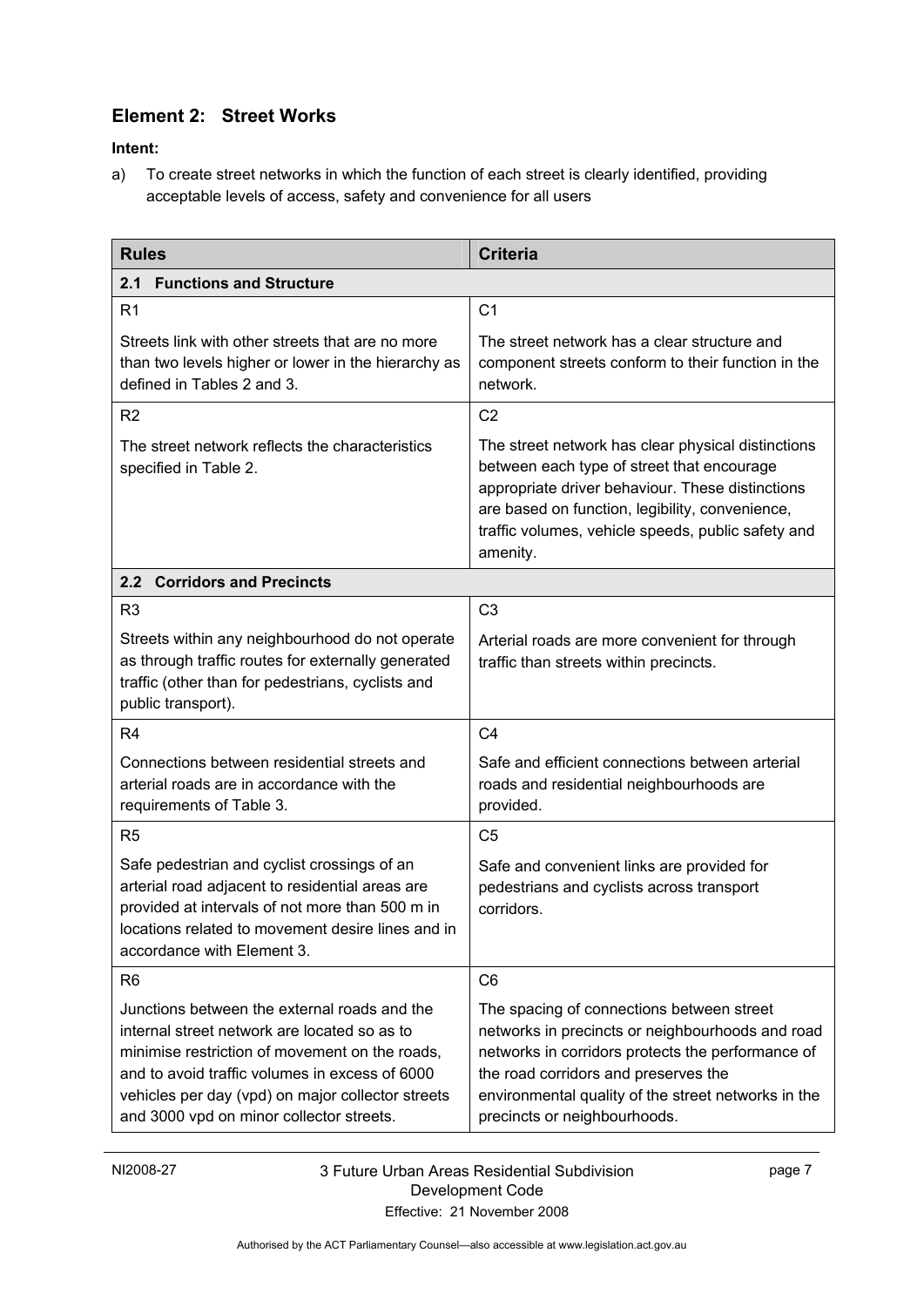| <b>Rules</b>                                                                                                                                                                                                                                                                     | <b>Criteria</b>                                                                                                                                    |
|----------------------------------------------------------------------------------------------------------------------------------------------------------------------------------------------------------------------------------------------------------------------------------|----------------------------------------------------------------------------------------------------------------------------------------------------|
| 2.3<br><b>Safety, Access and Convenience</b>                                                                                                                                                                                                                                     |                                                                                                                                                    |
| R <sub>7</sub>                                                                                                                                                                                                                                                                   | C <sub>7</sub>                                                                                                                                     |
| Junctions are spaced as set out in Table 3.                                                                                                                                                                                                                                      | Junctions along residential streets are spaced to<br>create safe and convenient vehicle movements.                                                 |
| R <sub>8</sub>                                                                                                                                                                                                                                                                   | C <sub>8</sub>                                                                                                                                     |
| The driving distance from any dwelling to the<br>nearest collector (or higher-order) street or road<br>is a maximum of 700 m, and the distance to the<br>nearest sub arterial or higher order road is no<br>more than 1200 m.                                                    | The street network creates convenient movement<br>for residents between their homes and higher-<br>order roads.                                    |
| R <sub>9</sub>                                                                                                                                                                                                                                                                   | C <sub>9</sub>                                                                                                                                     |
| No more than three turning movements at<br>intersections or junctions are required in order to<br>travel from any home to the most convenient<br>collector street or higher-order road.                                                                                          | Connectivity between the street network and the<br>collector and arterial road hierarchy is optimised.                                             |
| R <sub>10</sub>                                                                                                                                                                                                                                                                  | C10                                                                                                                                                |
| Proposed housing development along a<br>movement corridor does not have direct vehicle<br>access to an arterial road, unless there are no<br>suitable access alternatives, in which case<br>vehicle access on to the corridor must be able to<br>be made in a forward direction. | Access arrangements for housing along an arterial<br>road do not impede the traffic capacity of the road<br>or risk the safety of residents.       |
| <b>Traffic Impacts and Residential Amenity</b><br>2.4                                                                                                                                                                                                                            |                                                                                                                                                    |
| R <sub>11</sub>                                                                                                                                                                                                                                                                  | C <sub>11</sub>                                                                                                                                    |
| No more than 5% of dwellings have direct access<br>to streets with the long-term maximum desirable<br>traffic volume in excess of 3000 vpd.                                                                                                                                      | The street network is designed to reduce traffic<br>speeds and volumes to acceptable levels to<br>maintain appropriate amenity for most dwellings. |
| R <sub>12</sub>                                                                                                                                                                                                                                                                  |                                                                                                                                                    |
| An acoustic analysis identifies internal and<br>external noise impacts.                                                                                                                                                                                                          | This is a mandatory requirement. There is no<br>applicable criterion.                                                                              |
| <b>Functions and Width</b><br>2.5                                                                                                                                                                                                                                                |                                                                                                                                                    |
| R <sub>13</sub>                                                                                                                                                                                                                                                                  |                                                                                                                                                    |
| The road cross-sections and location of utilities<br>and driveways within verges maintain an<br>alignment for the planting of street trees as<br>required by Table 4.                                                                                                            | This is a mandatory requirement. There is no<br>applicable criterion.                                                                              |
| R <sub>14</sub>                                                                                                                                                                                                                                                                  |                                                                                                                                                    |
| The road network caters for the efficient provision<br>of public utility networks including water,<br>sewerage, stormwater, electricity,<br>telecommunications and gas, as demonstrated by<br>certification by relevant authorities.                                             | This is a mandatory requirement. There is no<br>applicable criterion.                                                                              |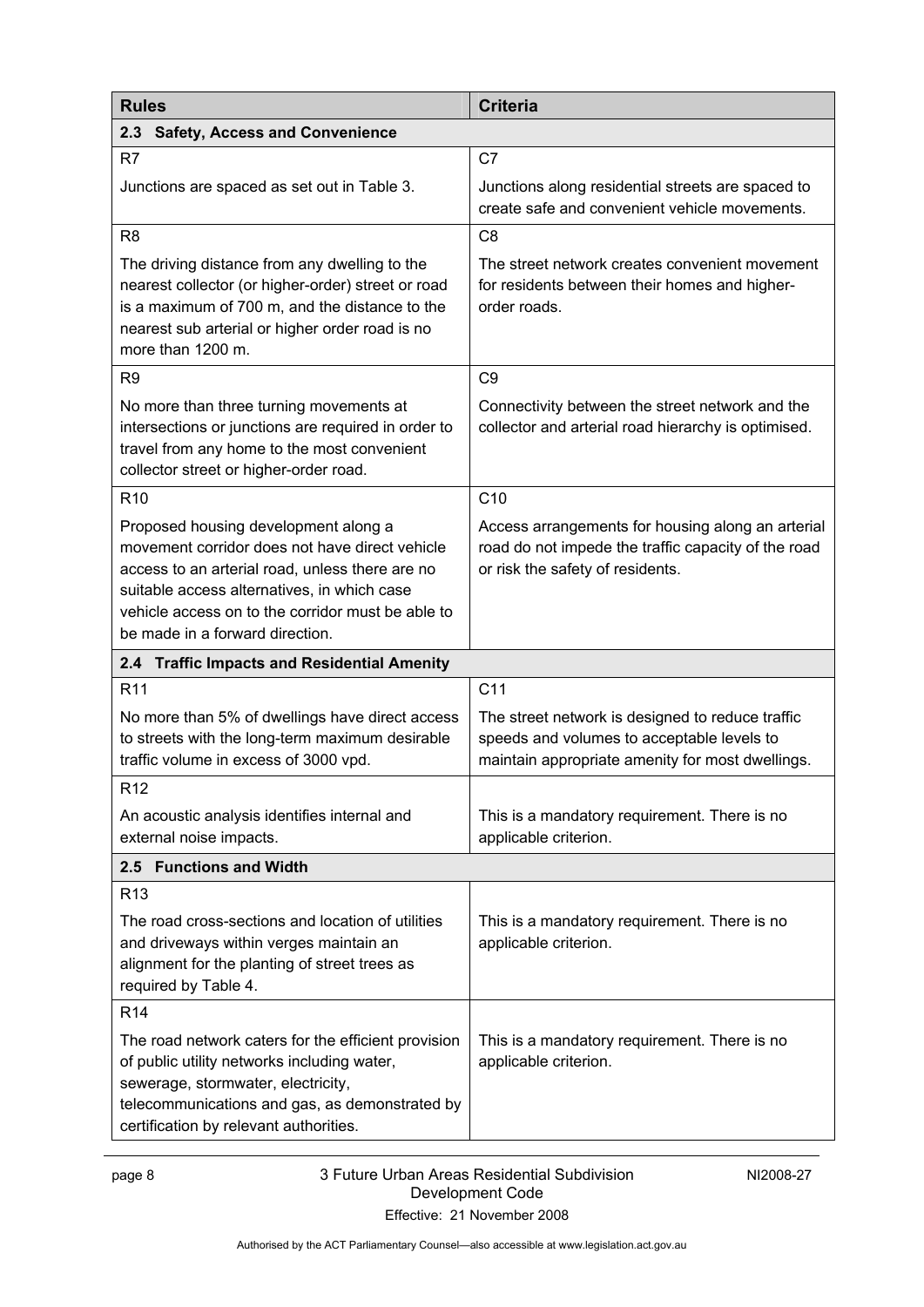| <b>Rules</b>                                                                                                   |                                                                                                                                                                                                                                                                           |               | <b>Criteria</b>                                                                                                                        |  |  |
|----------------------------------------------------------------------------------------------------------------|---------------------------------------------------------------------------------------------------------------------------------------------------------------------------------------------------------------------------------------------------------------------------|---------------|----------------------------------------------------------------------------------------------------------------------------------------|--|--|
| R <sub>15</sub>                                                                                                |                                                                                                                                                                                                                                                                           |               | C <sub>15</sub>                                                                                                                        |  |  |
| The following street components for each type of<br>street are as specified in Table 4:                        |                                                                                                                                                                                                                                                                           |               | Street reserve width is sufficient to cater for all<br>street functions, including:                                                    |  |  |
| a)                                                                                                             | carriageway widths                                                                                                                                                                                                                                                        | a)            | safe and efficient movement of all users                                                                                               |  |  |
| b)                                                                                                             | verge widths                                                                                                                                                                                                                                                              | b)            | provision for parked vehicles                                                                                                          |  |  |
| c)                                                                                                             | parking within the street reserve                                                                                                                                                                                                                                         | $\mathsf{c})$ | location, construction and maintenance of<br>network utilities                                                                         |  |  |
| d)<br>e)                                                                                                       | kerb type<br>pedestrian and cyclist facilities                                                                                                                                                                                                                            | d)            | overland flow paths within depth and velocity<br>safety criteria for pedestrians and vehicles                                          |  |  |
| f)                                                                                                             | longitudinal gradients.                                                                                                                                                                                                                                                   | e)            | provision for water sensitive urban design                                                                                             |  |  |
|                                                                                                                |                                                                                                                                                                                                                                                                           | f)            | carriageway and pedestrian lighting are<br>integrated with a tree management plan that<br>maintains designed lighting levels over time |  |  |
|                                                                                                                |                                                                                                                                                                                                                                                                           | g)            | street tree planting                                                                                                                   |  |  |
|                                                                                                                |                                                                                                                                                                                                                                                                           | h)            | retaining walls                                                                                                                        |  |  |
|                                                                                                                |                                                                                                                                                                                                                                                                           | i)            | public lighting                                                                                                                        |  |  |
|                                                                                                                |                                                                                                                                                                                                                                                                           | j)            | pedestrian and cycle paths.                                                                                                            |  |  |
| R <sub>16</sub>                                                                                                |                                                                                                                                                                                                                                                                           |               |                                                                                                                                        |  |  |
| Speed reduction devices are part of the design<br>for the total street environment which<br>demonstrates that: |                                                                                                                                                                                                                                                                           |               | This is a mandatory requirement. There is no<br>applicable criterion.                                                                  |  |  |
| a)                                                                                                             | Slow points, including either horizontal or<br>vertical deflection, are designed to slow<br>traffic to design speeds.                                                                                                                                                     |               |                                                                                                                                        |  |  |
| b)                                                                                                             | Slow points and carriageway narrowings are<br>designed to take into account the needs of<br>cyclists, by ensuring speed compatibility,<br>adequate space for concurrent passage or<br>off-street diversions.                                                              |               |                                                                                                                                        |  |  |
| C)                                                                                                             | Landscape design, on-street parking and<br>streetscape design are used to complement<br>speed restriction measures.                                                                                                                                                       |               |                                                                                                                                        |  |  |
| d)                                                                                                             | Speed restriction techniques and devices<br>are not used in isolation and only exist as<br>part of an integrated traffic management<br>solution.                                                                                                                          |               |                                                                                                                                        |  |  |
| e)                                                                                                             | The verge, when considered in conjunction<br>with the horizontal alignment and permitted<br>fence, wall and other property frontage<br>treatments, provides safe sight distances,<br>taking into account expected vehicle speeds<br>and pedestrian and cyclist movements. |               |                                                                                                                                        |  |  |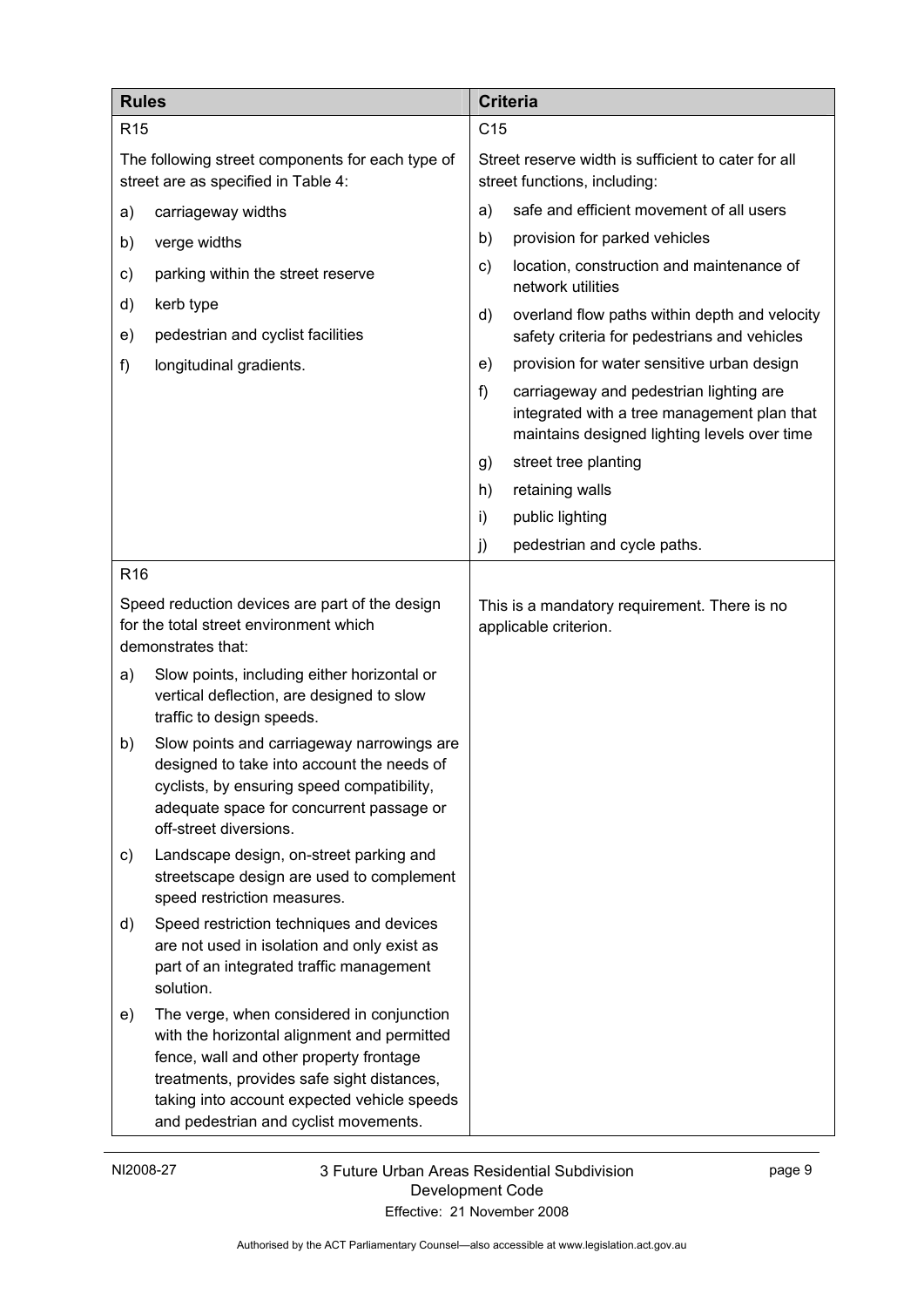| <b>Rules</b>                                                                                                                                                                                        |                                                                                                                                                                                                                                     | <b>Criteria</b>                                                                                                                                                                                                                       |  |  |
|-----------------------------------------------------------------------------------------------------------------------------------------------------------------------------------------------------|-------------------------------------------------------------------------------------------------------------------------------------------------------------------------------------------------------------------------------------|---------------------------------------------------------------------------------------------------------------------------------------------------------------------------------------------------------------------------------------|--|--|
| $f$ )                                                                                                                                                                                               | Traffic control devices are designed in<br>accordance with national standards that<br>take into account the access requirements<br>for emergency vehicles.                                                                          |                                                                                                                                                                                                                                       |  |  |
| R <sub>17</sub>                                                                                                                                                                                     |                                                                                                                                                                                                                                     |                                                                                                                                                                                                                                       |  |  |
| a)                                                                                                                                                                                                  | The impact of measures intended to restrain<br>traffic speeds and traffic volumes take account of<br>the needs of other road users and adjoining<br>dwellings, by avoiding:<br>unacceptable traffic noise to adjoining<br>dwellings | This is a mandatory requirement. There is no<br>applicable criterion.                                                                                                                                                                 |  |  |
| b)                                                                                                                                                                                                  | devices that reduce convenience or safety<br>levels for cyclists and public transport.                                                                                                                                              |                                                                                                                                                                                                                                       |  |  |
| R <sub>18</sub>                                                                                                                                                                                     |                                                                                                                                                                                                                                     |                                                                                                                                                                                                                                       |  |  |
|                                                                                                                                                                                                     | Shared Use Zones comply with AUSTROADS<br>requirements.                                                                                                                                                                             | This is a mandatory requirement. There is no<br>applicable criterion.                                                                                                                                                                 |  |  |
| R <sub>19</sub>                                                                                                                                                                                     |                                                                                                                                                                                                                                     | C <sub>19</sub>                                                                                                                                                                                                                       |  |  |
| Sight distances at pedestrian and cyclist<br>crossings and at junctions and intersections are<br>in accordance with Part 5 Guide to Traffic<br>Engineering Practice or its successor.               |                                                                                                                                                                                                                                     | Safe sight distances, based on the speeds at<br>which vehicles may travel in the street, exist at<br>access points to properties, pedestrian and cyclist<br>crossings and at junctions and intersections.                             |  |  |
|                                                                                                                                                                                                     | 2.6 Site Access and Width                                                                                                                                                                                                           |                                                                                                                                                                                                                                       |  |  |
| R <sub>20</sub>                                                                                                                                                                                     |                                                                                                                                                                                                                                     | C <sub>20</sub>                                                                                                                                                                                                                       |  |  |
| Motorists are able to enter or reverse from a<br>block or site in a single movement.                                                                                                                |                                                                                                                                                                                                                                     | The carriageway width, together with the verge<br>width and crossover dimensions, allows for<br>unobstructed and efficient access to individual<br>blocks and sites, even when a car is parked on the<br>opposite side of the street. |  |  |
| R <sub>21</sub>                                                                                                                                                                                     |                                                                                                                                                                                                                                     | C <sub>21</sub>                                                                                                                                                                                                                       |  |  |
| Driveways and direct vehicle access to major<br>collector streets and other streets that carry more<br>than 3000 vpd are designed to require forward<br>entry and exit of vehicles from properties. |                                                                                                                                                                                                                                     | Driveway egress movements do not create a<br>safety hazard.                                                                                                                                                                           |  |  |
| 2.7                                                                                                                                                                                                 | <b>Geometric Design</b>                                                                                                                                                                                                             |                                                                                                                                                                                                                                       |  |  |
| R <sub>22</sub>                                                                                                                                                                                     |                                                                                                                                                                                                                                     | C <sub>22</sub>                                                                                                                                                                                                                       |  |  |
| Longitudinal gradient does not exceed the<br>gradients specified in Table 4, and street<br>pavement cross-fall is between 2.5% and 5%.                                                              |                                                                                                                                                                                                                                     | Crossfall and horizontal and vertical alignments<br>reflect physical land characteristics and major<br>drainage functions, while satisfying safety criteria.                                                                          |  |  |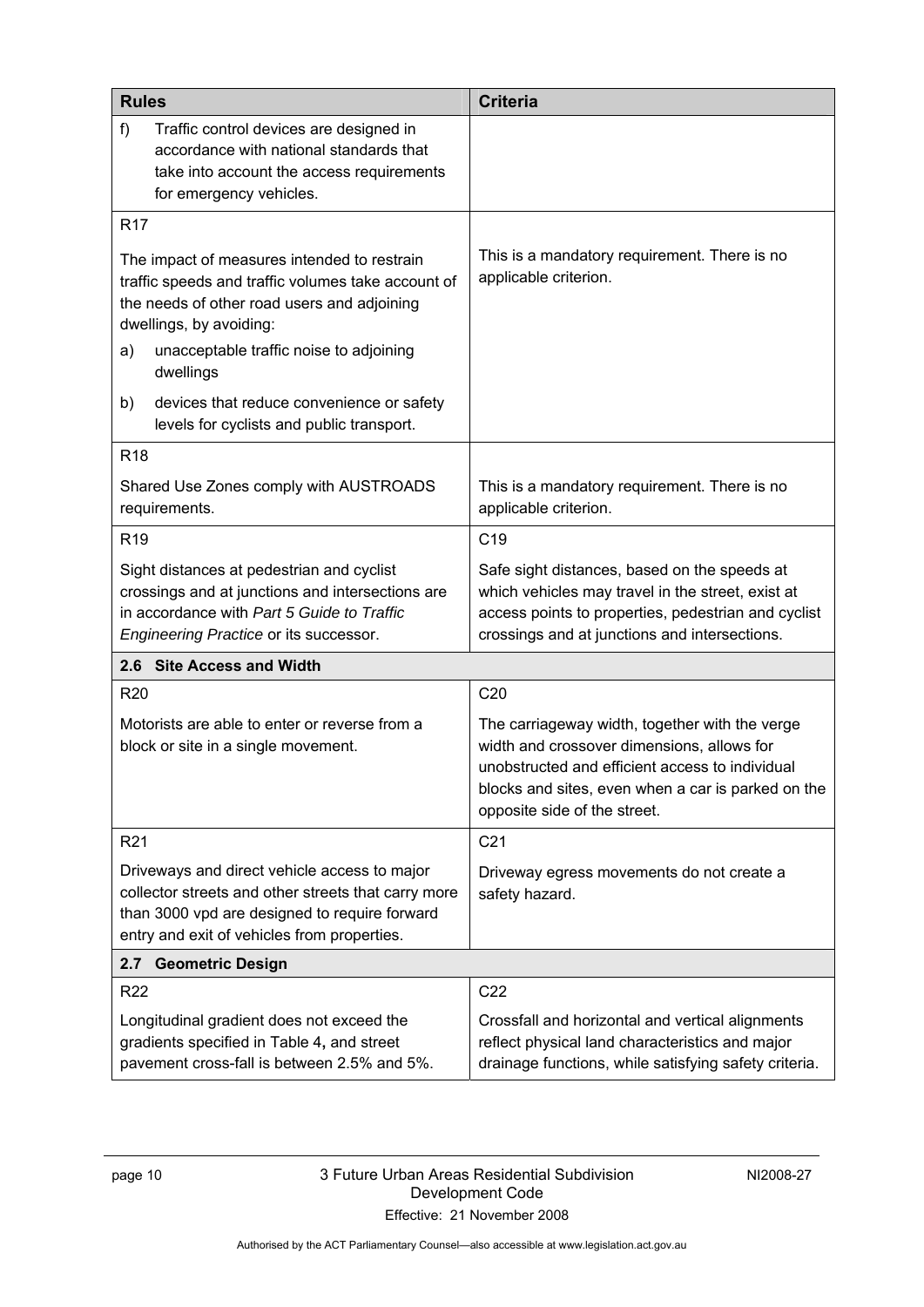| <b>Rules</b>                                                                                                                                                                                                                                                                  | <b>Criteria</b>                                                                                   |  |
|-------------------------------------------------------------------------------------------------------------------------------------------------------------------------------------------------------------------------------------------------------------------------------|---------------------------------------------------------------------------------------------------|--|
| R <sub>23</sub>                                                                                                                                                                                                                                                               |                                                                                                   |  |
| Geometric design for intersections, roundabouts<br>and slow points is consistent with the vehicle<br>speed and maximum design vehicle envelop<br>intended for each street and is consistent with<br>AUSTROADS Guidelines and in accordance with<br>the Australian Road Rules. | This is a mandatory requirement. There is no<br>applicable criterion.                             |  |
| R <sub>24</sub>                                                                                                                                                                                                                                                               |                                                                                                   |  |
| At intersections, turning vehicles are<br>accommodated using AUSTROADS Design<br>Vehicles and Turning Templates to enable turns<br>to be made in a single forward movement as<br>follows:                                                                                     | This is a mandatory requirement. There is no<br>applicable criterion.                             |  |
| For turns between a major collector and a<br>a)<br>minor collector or access street, the 'design<br>articulated vehicle' provides a turning path<br>radius of at least 15 m in accordance with<br>the Australian Road Rules.                                                  |                                                                                                   |  |
| For turns between a minor collector street<br>b)<br>and access streets, the 'design heavy rigid<br>vehicle' provides a turning path radius of at<br>least 15 m, using any part of the pavement,<br>in accordance with the Australian Road<br>Rules.                           |                                                                                                   |  |
| For turns between access streets, the B99<br>C)<br>'design car' provides a turning path radius of<br>at least 7.5 m using the correct side of the<br>pavement only.                                                                                                           |                                                                                                   |  |
| <b>R25</b>                                                                                                                                                                                                                                                                    |                                                                                                   |  |
| Kerb radii do not exceed desirable kerb returns in<br>Table 4, except when required to accommodate<br>larger vehicle turning movements in accordance<br>with the Australian Road Rules.                                                                                       | This is a mandatory requirement. There is no<br>applicable criterion.                             |  |
| 2.8 Laneways                                                                                                                                                                                                                                                                  |                                                                                                   |  |
| R <sub>26</sub>                                                                                                                                                                                                                                                               | C <sub>26</sub>                                                                                   |  |
| Laneways must serve one of the following<br>purposes:                                                                                                                                                                                                                         | Where a proposal involves laneways running north<br>- south a building form capable of acceptable |  |
| Run east-west and provide small-lot rear-<br>a)<br>parking access to maximise solar access to<br>habitable areas;                                                                                                                                                             | orientation is demonstrated.                                                                      |  |
| Access multi-unit housing;<br>b)                                                                                                                                                                                                                                              |                                                                                                   |  |
| Rear access to lots fronting busy streets; or<br>c)<br>Service retail and commercial areas.<br>d)                                                                                                                                                                             |                                                                                                   |  |
|                                                                                                                                                                                                                                                                               |                                                                                                   |  |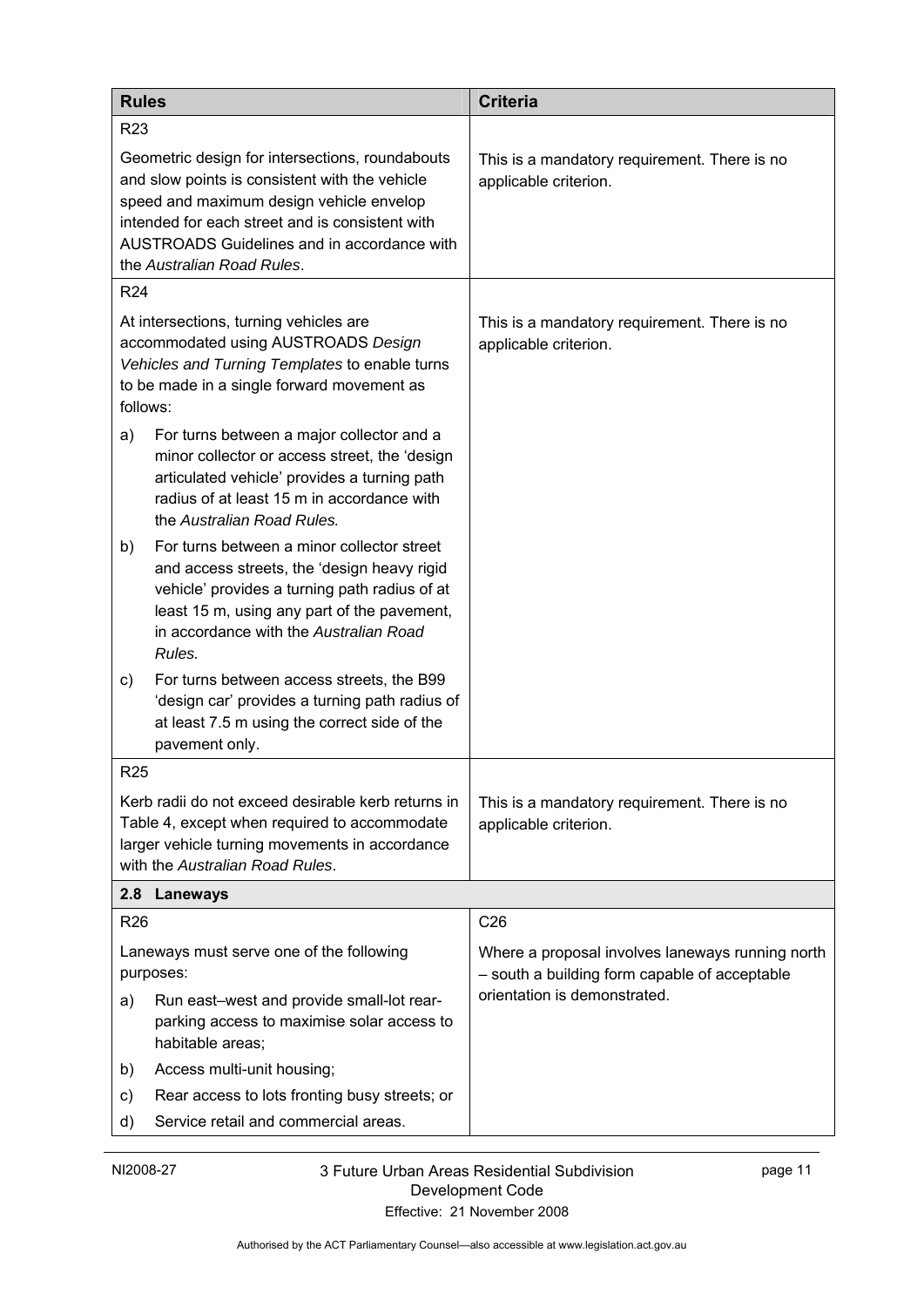| <b>Rules</b>                                                                          |                                                                                                                                                                                       |          | <b>Criteria</b>                                                                                                   |  |  |
|---------------------------------------------------------------------------------------|---------------------------------------------------------------------------------------------------------------------------------------------------------------------------------------|----------|-------------------------------------------------------------------------------------------------------------------|--|--|
| <b>R27</b>                                                                            |                                                                                                                                                                                       |          | C <sub>27</sub>                                                                                                   |  |  |
| Laneways:                                                                             |                                                                                                                                                                                       | a)       | Good passive surveillance into, along and                                                                         |  |  |
| a)                                                                                    | Are no longer than 100 m;                                                                                                                                                             |          | through lanes is provided.                                                                                        |  |  |
| b)                                                                                    | Do not serve as the primary access route for<br>emergency vehicles;                                                                                                                   | b)       | Continuous lines of garage doors and fences<br>are avoided.                                                       |  |  |
| C)                                                                                    | Do not create a more direct through route<br>alternative for vehicles, cycles or<br>pedestrians than the adjoining street<br>network;                                                 | c)<br>d) | Opportunities for privately maintained<br>landscape areas are provided.<br>Modifications to all code items to the |  |  |
| d)                                                                                    | Include threshold treatments at either end<br>that discourage 'rat running';                                                                                                          |          | satisfaction of Asset Acceptance at TaMS are<br>addressed.                                                        |  |  |
| e)                                                                                    | Incorporate habitable rooms or<br>independently occupiable studio units at<br>entries and at strategic locations to provide<br>surveillance, activity and interest along the<br>lane; | e)       | Emergency Services Bureau supports the<br>use of the laneway as its primary access.                               |  |  |
| f)                                                                                    | Connect only to streets with wider<br>reservations:                                                                                                                                   |          |                                                                                                                   |  |  |
| g)                                                                                    | Provide splayed corners at intersections to<br>maintain sight lines and provide 6 m block<br>access setbacks from tangent points;                                                     |          |                                                                                                                   |  |  |
| h)                                                                                    | Are not designed as principal overland flow<br>paths;                                                                                                                                 |          |                                                                                                                   |  |  |
| i)                                                                                    | Avoid horizontal and vertical curvature that<br>diminishes continuous sight lines and affects<br>grading of access driveways;                                                         |          |                                                                                                                   |  |  |
| j)                                                                                    | Incorporate articulation of the garage and<br>fence lines, including planting zones within<br>the lease between fences and property<br>boundaries;                                    |          |                                                                                                                   |  |  |
| k)                                                                                    | Provide visual connections from the living<br>area or private open space of dwellings to<br>the public realm of the laneway; and                                                      |          |                                                                                                                   |  |  |
| $\vert$                                                                               | Include lighting at each end but not<br>continuously along the laneway.                                                                                                               |          |                                                                                                                   |  |  |
| Culs-de-sac<br>2.9                                                                    |                                                                                                                                                                                       |          |                                                                                                                   |  |  |
| <b>R28</b>                                                                            |                                                                                                                                                                                       | C28      |                                                                                                                   |  |  |
| No more than 15% of lots across the entire sub<br>division are served by culs-de-sac. |                                                                                                                                                                                       |          | Culs-de-sac contribute to the legibility and<br>connectivity of the neighbourhood; and                            |  |  |
|                                                                                       |                                                                                                                                                                                       |          | Culs de sac provide access to blocks where<br>alternate access is not feasible.                                   |  |  |
|                                                                                       |                                                                                                                                                                                       |          |                                                                                                                   |  |  |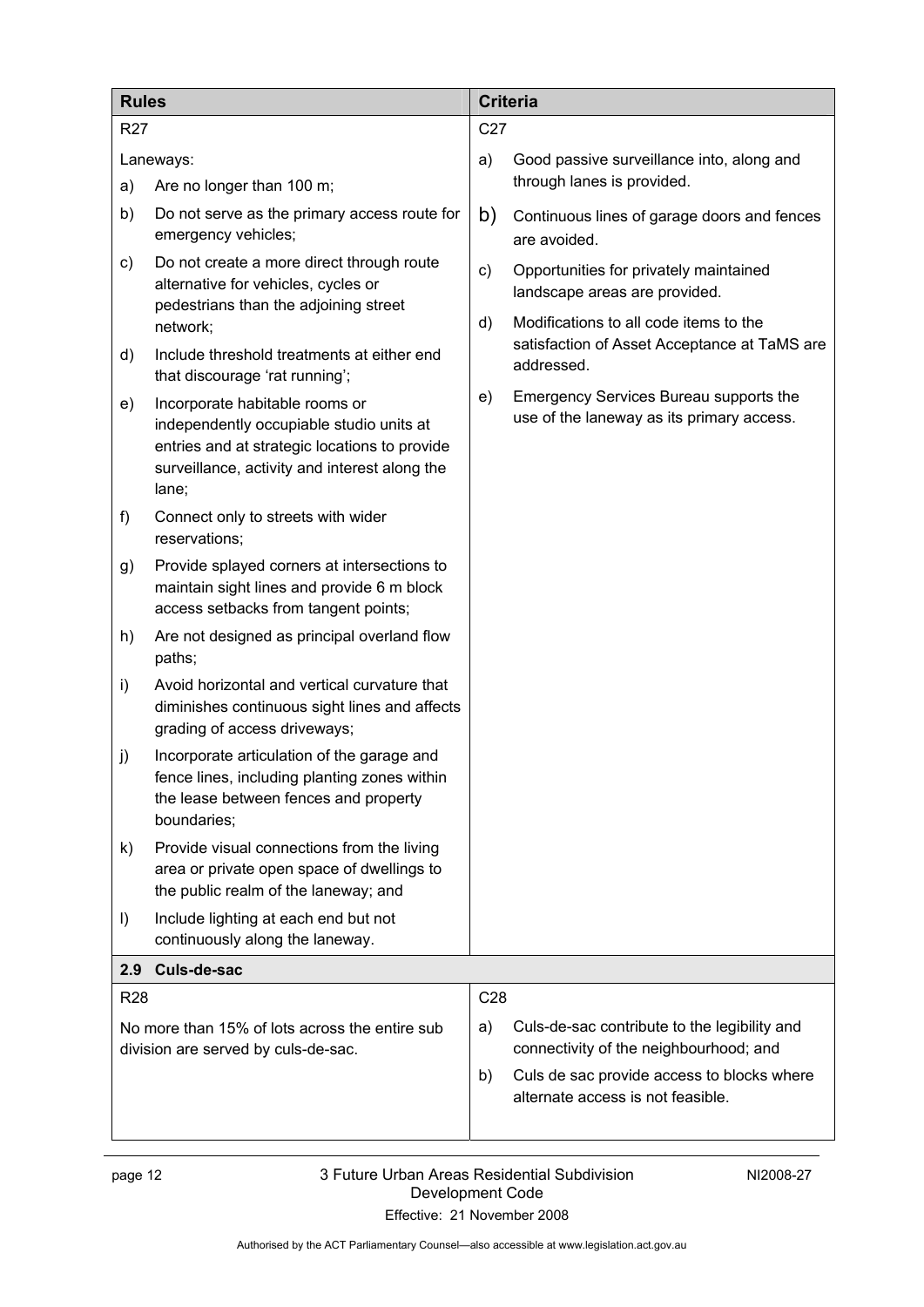| <b>Rules</b>                                                                                                                                                                                                 | <b>Criteria</b>                                                                                                                             |  |  |
|--------------------------------------------------------------------------------------------------------------------------------------------------------------------------------------------------------------|---------------------------------------------------------------------------------------------------------------------------------------------|--|--|
| R <sub>29</sub>                                                                                                                                                                                              | C29                                                                                                                                         |  |  |
| Culs-de-sac are no longer than 100 m.                                                                                                                                                                        | The length of culs-de-sac has been agreed by<br>Asset Acceptance in TaMS.                                                                   |  |  |
| R30                                                                                                                                                                                                          |                                                                                                                                             |  |  |
| Linking paths to adjoining areas for use by<br>pedestrians and cyclists include lighting and allow<br>for surveillance from the surrounding roads and<br>private properties.                                 | This is a mandatory requirement. There is no<br>applicable criterion.                                                                       |  |  |
| R31                                                                                                                                                                                                          |                                                                                                                                             |  |  |
| For turning movements at the head of a cul-de-<br>sac, sufficient area is provided for the 'design<br>refuse vehicle' (as advised by the relevant waste<br>collection authority) to make a three-point turn. | This is a mandatory requirement. There is no<br>applicable criterion.                                                                       |  |  |
| 2.10 On-street Parking                                                                                                                                                                                       |                                                                                                                                             |  |  |
| R32                                                                                                                                                                                                          | C32                                                                                                                                         |  |  |
| In streets where visitor parking is not provided on<br>site, one car-parking space is provided for every                                                                                                     | Car parking is provided according to projected<br>needs, which are determined by:                                                           |  |  |
| two dwellings. These are located against the kerb<br>if the carriageway width is sufficient, or in parking                                                                                                   | a)<br>the number and size of dwellings proposed                                                                                             |  |  |
| bays constructed within the verge and located<br>within 60 m from the frontage of each dwelling.                                                                                                             | car-parking requirements of people of<br>b)<br>differing socio-economic status, age, cultural<br>background and stages of family life cycle |  |  |
|                                                                                                                                                                                                              | availability of public transport<br>C)                                                                                                      |  |  |
|                                                                                                                                                                                                              | d)<br>the provision of onsite car parking                                                                                                   |  |  |
|                                                                                                                                                                                                              | locations of non-residential uses such as<br>e)<br>schools and local shops                                                                  |  |  |
|                                                                                                                                                                                                              | f)<br>the occasional need for overflow parking.                                                                                             |  |  |
| R33                                                                                                                                                                                                          |                                                                                                                                             |  |  |
| The dimensions of car spaces and access<br>comply with the requirements of AS 2890.                                                                                                                          | This is a mandatory requirement. There is no<br>applicable criterion.                                                                       |  |  |
| 2.11 Water Sensitive Urban Design                                                                                                                                                                            |                                                                                                                                             |  |  |
| R34                                                                                                                                                                                                          |                                                                                                                                             |  |  |
| Water Sensitive Urban Design treatments are<br>provided in accordance with the Water Ways:<br>Water Sensitive Urban Design General Code.                                                                     | This is a mandatory requirement. There is no<br>applicable criterion.                                                                       |  |  |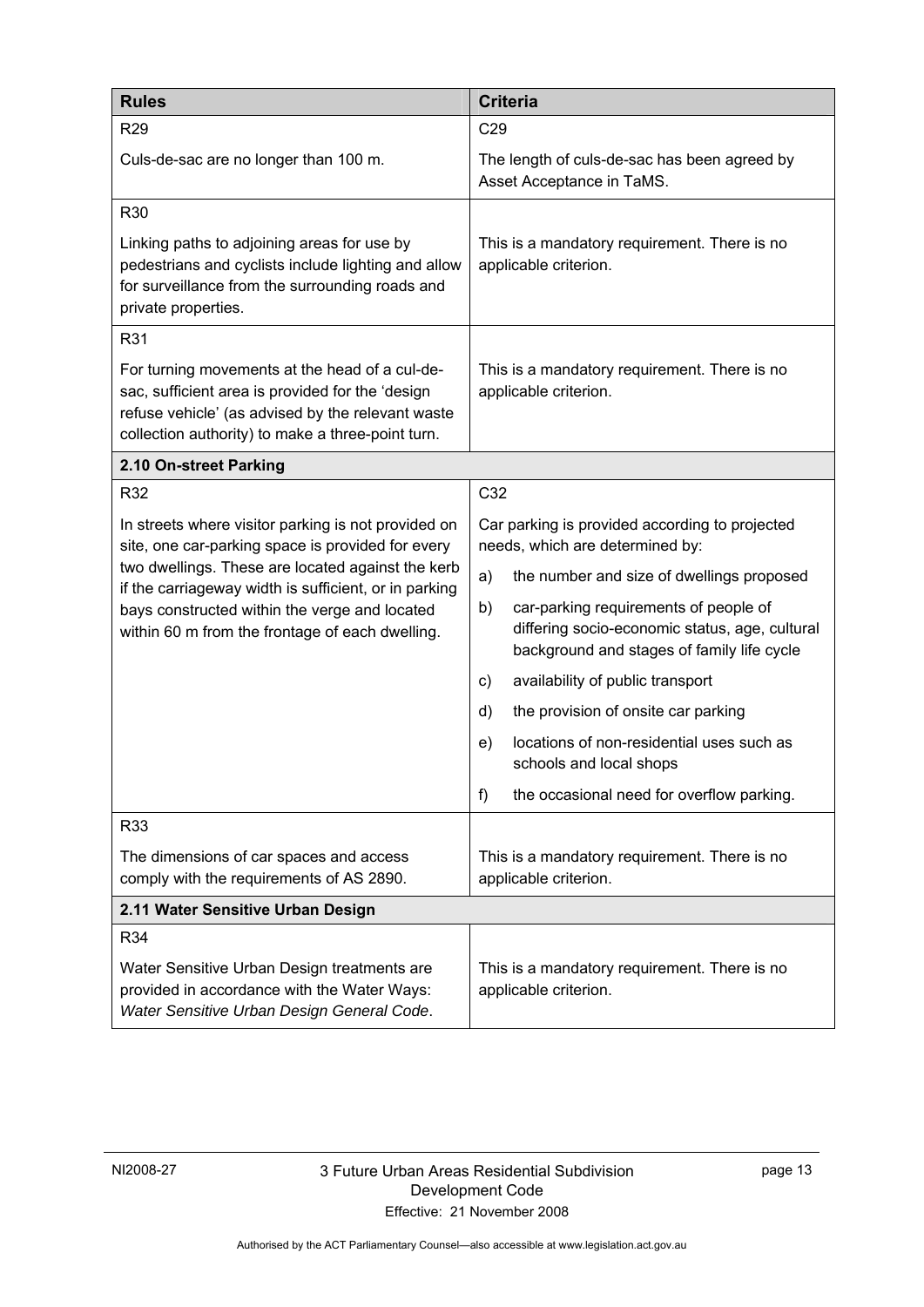| Table 2: Classification of residential streets                                                                                                                                                                                 |                                                                                                                                                                                                                                                                                                                                                    |                                                                                                                                                                                                                                                                                                                                                                                                       |  |  |  |  |
|--------------------------------------------------------------------------------------------------------------------------------------------------------------------------------------------------------------------------------|----------------------------------------------------------------------------------------------------------------------------------------------------------------------------------------------------------------------------------------------------------------------------------------------------------------------------------------------------|-------------------------------------------------------------------------------------------------------------------------------------------------------------------------------------------------------------------------------------------------------------------------------------------------------------------------------------------------------------------------------------------------------|--|--|--|--|
| <b>Residential Street level.</b><br>Desirable speed<br>type and function<br>environment<br>$(km/h)^*$                                                                                                                          |                                                                                                                                                                                                                                                                                                                                                    | Indicative traffic volume (vehicles per day) **                                                                                                                                                                                                                                                                                                                                                       |  |  |  |  |
| <b>LOCAL ACCESS STREETS</b>                                                                                                                                                                                                    |                                                                                                                                                                                                                                                                                                                                                    |                                                                                                                                                                                                                                                                                                                                                                                                       |  |  |  |  |
| Rear lane<br>25                                                                                                                                                                                                                |                                                                                                                                                                                                                                                                                                                                                    | Residents and service vehicles:<br>$0 - 100$                                                                                                                                                                                                                                                                                                                                                          |  |  |  |  |
| <b>Local access A</b>                                                                                                                                                                                                          | 40                                                                                                                                                                                                                                                                                                                                                 | $0 - 300$                                                                                                                                                                                                                                                                                                                                                                                             |  |  |  |  |
| <b>Local access B</b>                                                                                                                                                                                                          | 40                                                                                                                                                                                                                                                                                                                                                 | 301-1000                                                                                                                                                                                                                                                                                                                                                                                              |  |  |  |  |
| <b>Local access C</b>                                                                                                                                                                                                          | 50                                                                                                                                                                                                                                                                                                                                                 | 1001-2000                                                                                                                                                                                                                                                                                                                                                                                             |  |  |  |  |
| sites without any traffic generated by sites in other streets.                                                                                                                                                                 |                                                                                                                                                                                                                                                                                                                                                    | Local access streets are generally streets where the residential environment is dominant, traffic is subservient, speed and volume<br>are low, and pedestrian and cycle movements are facilitated. Local access streets are categorised as A, B and C according to<br>traffic volumes and width requirements for the road reservation as per Table 4. Rear lanes and Local Access A provide access to |  |  |  |  |
| <b>COLLECTOR STREETS</b>                                                                                                                                                                                                       |                                                                                                                                                                                                                                                                                                                                                    |                                                                                                                                                                                                                                                                                                                                                                                                       |  |  |  |  |
| <b>Minor collector</b>                                                                                                                                                                                                         | 50                                                                                                                                                                                                                                                                                                                                                 | 1000-3000                                                                                                                                                                                                                                                                                                                                                                                             |  |  |  |  |
|                                                                                                                                                                                                                                | The collector street collects traffic from access streets and carries higher volumes of traffic. A reasonable level of residential<br>amenity and safety is maintained by restricting traffic volumes and vehicle speeds. Vehicle speeds are controlled by street<br>alignment, intersection design and, in some cases, by speed-control measures. |                                                                                                                                                                                                                                                                                                                                                                                                       |  |  |  |  |
| <b>Major collector</b>                                                                                                                                                                                                         | 60                                                                                                                                                                                                                                                                                                                                                 | 3000-6000                                                                                                                                                                                                                                                                                                                                                                                             |  |  |  |  |
| The major collector is generally short and connects the collector street with the corridor network. Fronting development should still<br>be encouraged, but with siting conditions which ensure acceptable amenity and safety. |                                                                                                                                                                                                                                                                                                                                                    |                                                                                                                                                                                                                                                                                                                                                                                                       |  |  |  |  |
|                                                                                                                                                                                                                                | * This is the intended maximum speed at which most drivers will travel given the inbuilt environmental speed controls created by<br>the street layout and design. It is not a design speed for sight distance cornering or other geometric properties of the carriageway.                                                                          |                                                                                                                                                                                                                                                                                                                                                                                                       |  |  |  |  |
| ** The indicative maximum traffic volume is a target volume that may be exceeded in a few cases where significant lack of<br>economic or design quality would otherwise result.                                                |                                                                                                                                                                                                                                                                                                                                                    |                                                                                                                                                                                                                                                                                                                                                                                                       |  |  |  |  |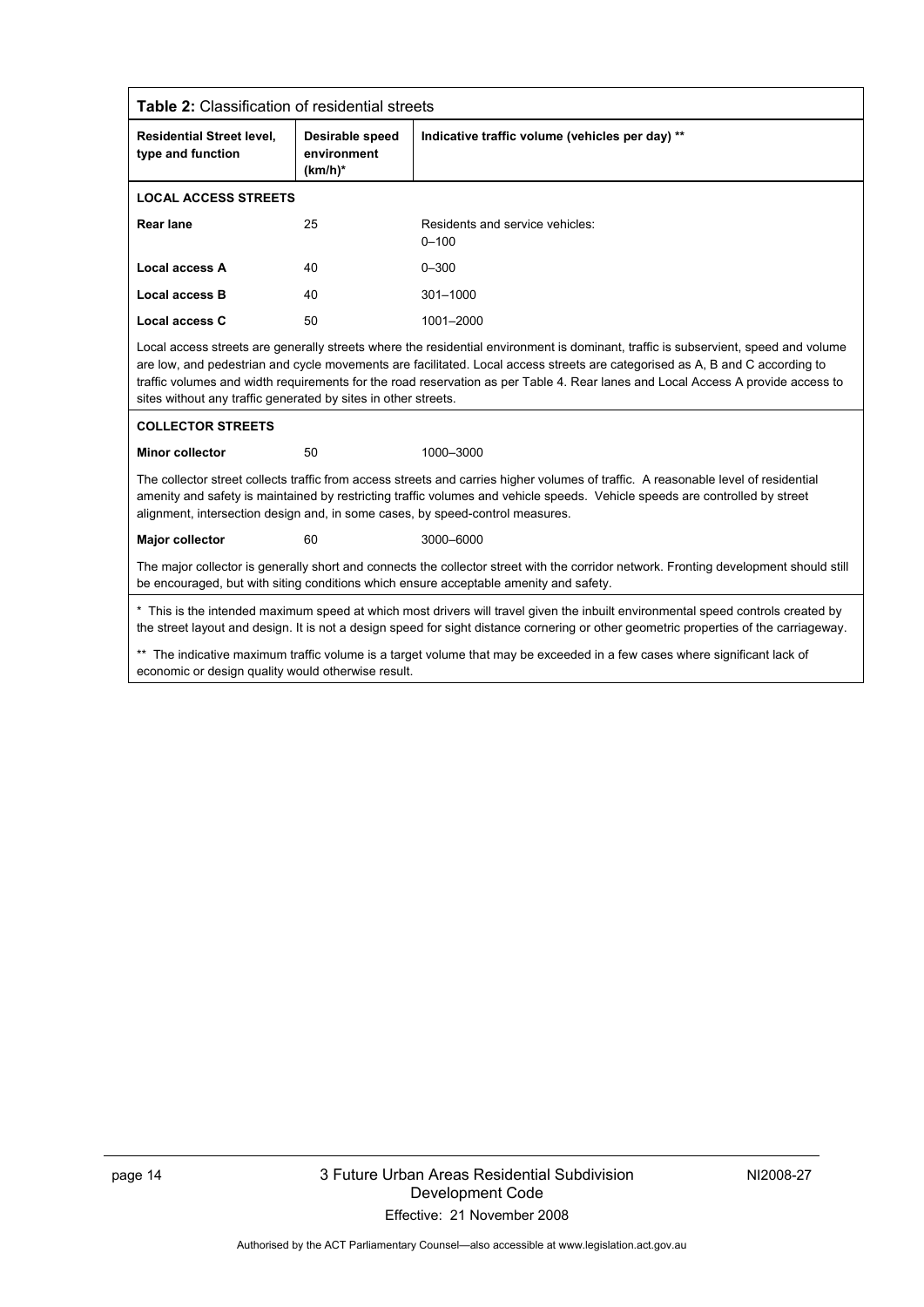| Table 3: Spacing of junctions along traffic routes |                          |                                        |                      |  |  |  |
|----------------------------------------------------|--------------------------|----------------------------------------|----------------------|--|--|--|
| Road type                                          | Typical average junction | Minimum spacing of staggered junctions |                      |  |  |  |
|                                                    | spacing*                 | Left - right stagger                   | Right - left stagger |  |  |  |
| <b>Local access street</b>                         | 40                       | 40                                     | 20                   |  |  |  |
| <b>Collector (minor)</b>                           | 40                       | 40                                     | 20                   |  |  |  |
| Collector (major)                                  | 80                       | 40                                     | 20                   |  |  |  |
| 2-lane sub-arterial                                | 100                      | 60                                     | 30                   |  |  |  |
| 3-lane sub-arterial                                | 100                      | 100                                    | 30                   |  |  |  |
| Divided sub-arterial                               | 150                      | 150                                    | 50                   |  |  |  |
| <b>Divided arterial</b>                            | 150                      | 150                                    | 50                   |  |  |  |
| Divided major arterial                             | 200                      | 150                                    | 50                   |  |  |  |
|                                                    |                          |                                        |                      |  |  |  |

**\*** The typical average junction spacing relates to the total number of junctions along both sides of the specified traffic route. Each crossroad counts as one junction. A right–left stagger on a three-lane sub-arterial of higher road also counts as one junction. Other junctions may form T-junctions or allow only restricted vehicle movements.

**Notes**:

1. Median breaks on major arterials are generally spaced at 300 m, with a minimum of 150 m. A right–left stagger counts as a break.

2. Left-in and left-out turns may supplement crossroads and staggered junctions but should be avoided in greenfield subdivisions.

3. Four way intersections are permitted where intersection design and projected future traffic volumes meet AUSROADS recommended limits.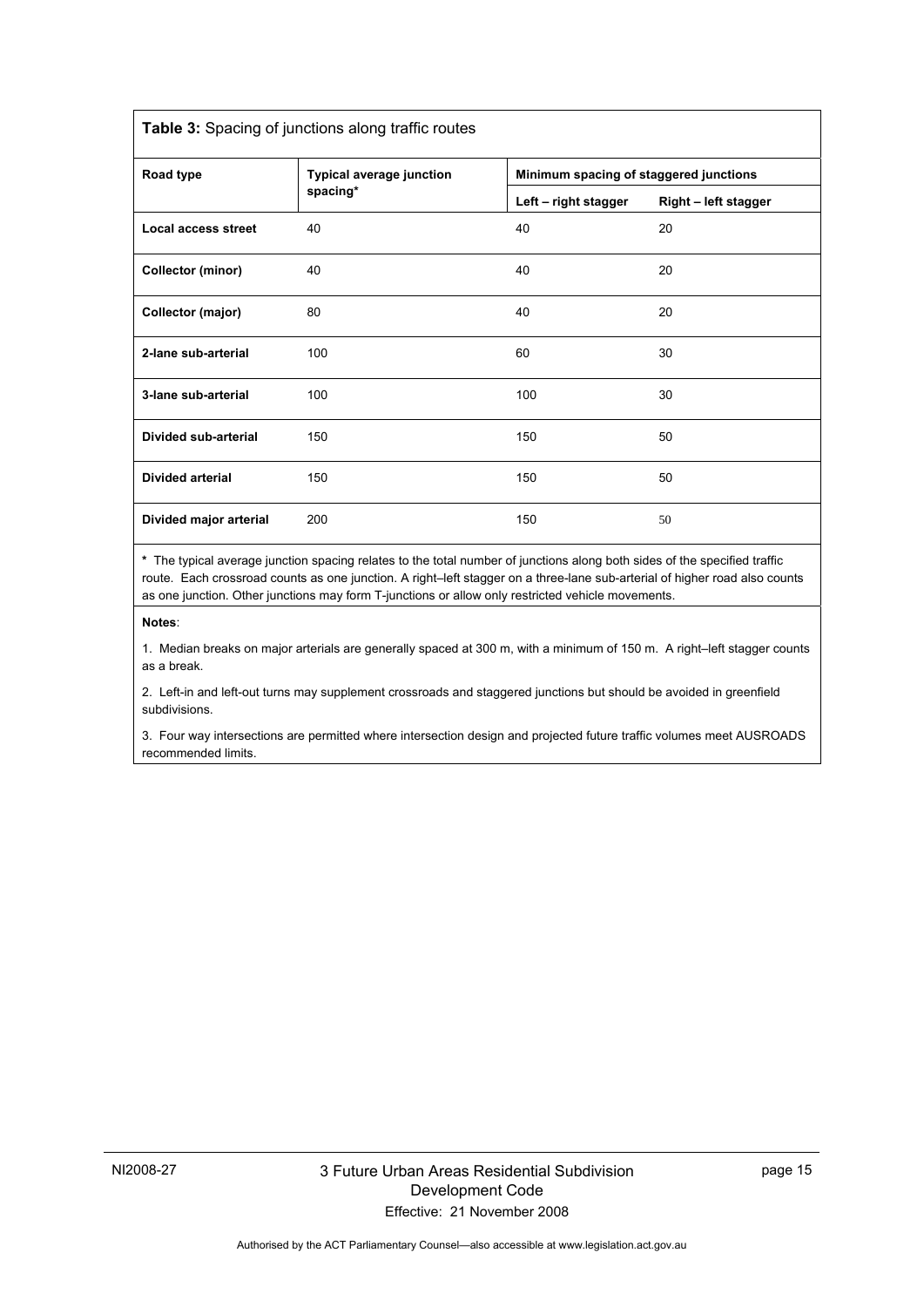| <b>Facility type</b>                                                                       | Minor paths <sup>(8)</sup>               | Intermediate path <sup>(9)</sup>             | Trunk path <sup>(9)</sup>                    |
|--------------------------------------------------------------------------------------------|------------------------------------------|----------------------------------------------|----------------------------------------------|
| Indicative traffic volume range<br>$(vpd)^{(1)}$                                           | Pedestrians <sup>(8)(24)</sup>           | Pedestrians and cyclist<br>only $(9)$ $(24)$ | Pedestrians and cyclist<br>only $^{(9)(24)}$ |
| Desirable speed environment<br>(km/h)                                                      | N/A                                      | N/A                                          | N/A                                          |
| Road reserve width (m) <sup>(2)</sup>                                                      | N/A                                      | N/A                                          | N/A                                          |
| Carriageway width (m) <sup>(3)</sup>                                                       | 1.2                                      | 2.0                                          | 2.5 local<br>3.0 commuting                   |
| Verge width: minimum metres on<br>at least one side and where<br>services are proposed (4) | 3.0                                      | 3.0                                          | 3.5                                          |
| Maximum area of verge to be<br>paved                                                       | N/A                                      | N/A                                          | N/A                                          |
| Parking provision within street<br>reserve <sup>(27)</sup>                                 | N/A                                      | N/A                                          | N/A                                          |
| Kerb type                                                                                  | N/A                                      | N/A                                          | N/A                                          |
| Desirable maximum entrance kerb<br>return metres <sup>(5)</sup>                            | N/A                                      | N/A                                          | N/A                                          |
| Property access <sup>(6)</sup>                                                             | Nil                                      | Nil                                          | Nil                                          |
| Street longitudinal gradient:<br>maximum %                                                 | (8)                                      | (9)                                          | (9)                                          |
| Footpath requirement <sup>(7)</sup>                                                        | N/A                                      | N/A                                          | N/A                                          |
| Bus route requirement                                                                      | Path system must<br>access all bus stops | Path system must<br>access all bus stops     | Path system must access<br>all bus stops     |
| Minimum block frontage (m)                                                                 | N/A                                      | N/A                                          | N/A                                          |
| Average junction spacing (m)                                                               | N/A                                      | N/A                                          | N/A                                          |
| Minimum spacing of left-right<br>stagger junction (m)                                      | N/A                                      | N/A                                          | N/A                                          |
| Minimum spacing of right-left<br>stagger junction (m)                                      | N/A                                      | N/A                                          | N/A                                          |
| Street tree requirements                                                                   | Only where verge width<br>exceeds 4 m    | Only where verge width<br>exceeds 4 m        | Only where verge width<br>exceeds 4 m        |

**Table 4: Movement network easement requirements** 

Numbers in brackets eg (19) refer to notes supporting Table 4 that are included on page 21.

### page 16 3 Future Urban Areas Residential Subdivision Development Code Effective: 21 November 2008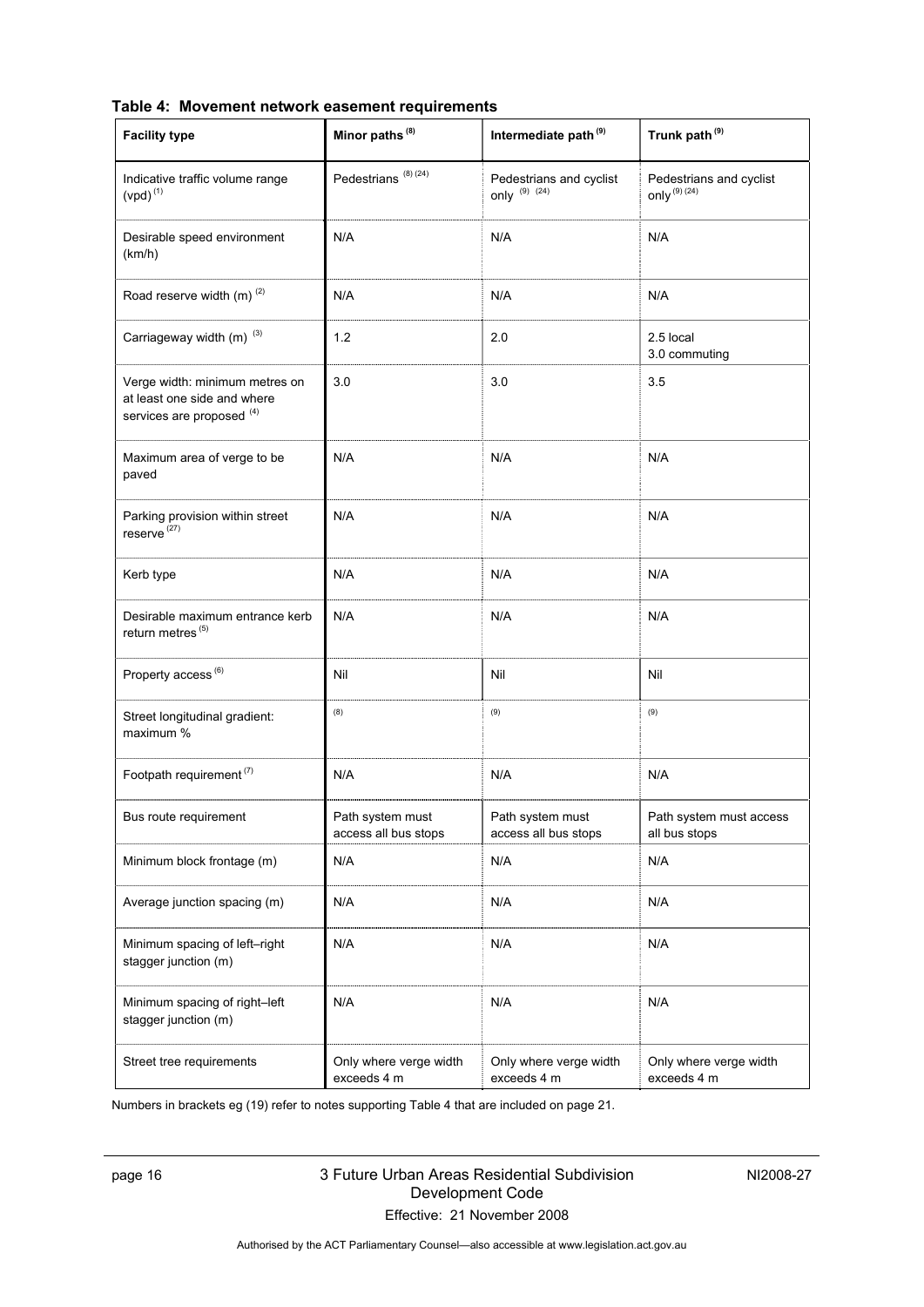| <b>Facility Type</b>                                       | Rear lane <sup>(10)</sup>                                           | <b>Shared use access</b><br>street 'Woonerf' style (7)                                                                    | <b>Access street A</b>                                                                                                   |
|------------------------------------------------------------|---------------------------------------------------------------------|---------------------------------------------------------------------------------------------------------------------------|--------------------------------------------------------------------------------------------------------------------------|
| Indicative traffic volume range (vpd)<br>(1)               | Residents and service<br>vehicles only                              | $0 - 100$                                                                                                                 | $0 - 300$ (11)                                                                                                           |
| Desirable speed environment (km/h)                         | 25                                                                  | 25                                                                                                                        | 40                                                                                                                       |
| Road reserve width $(m)^{(2)}$                             | 8.0                                                                 | 13.5                                                                                                                      | 17.0                                                                                                                     |
| Carriageway width (m) (3) (27)                             | 6.0                                                                 | $3.5 - 3.7$ (single lane)                                                                                                 | 6.0                                                                                                                      |
| Minimum verge width<br>each side (m) $(4)$                 | $1.0^{(17)}$                                                        | $5.0$ (18)                                                                                                                | $5.5$ $^{(19)}$                                                                                                          |
| Maximum area of verge to be paved                          | 50% (26)                                                            | 50% (26)                                                                                                                  | $50\%$ (26)                                                                                                              |
| Parking provision within street<br>reserve <sup>(27)</sup> | Parking prohibited                                                  | One hard standing space<br>per two block frontages<br>$<$ 12.5 m                                                          | One hard standing space<br>per two block frontages<br>$<$ 12.5 m                                                         |
| Kerb type                                                  | Usually flush                                                       | Layback or flush                                                                                                          | Layback or upright                                                                                                       |
| Desirable maximum entrance kerb<br>return (m) $(5)$        | 8                                                                   | 8                                                                                                                         | 8                                                                                                                        |
| Property access <sup>(6)</sup>                             | Yes                                                                 | Access to all blocks <sup>(21)</sup>                                                                                      | Access to all blocks <sup>(20)</sup>                                                                                     |
| Maximum street longitudinal<br>gradient %                  | $17\%$ <sup>(21)</sup><br>(Maximum of 12% for<br>collection trucks) | $17\%$ <sup>(21)</sup><br>(Maximum of 12% for<br>collection trucks)                                                       | $15\%$ <sup>(21)</sup><br>(Maximum of 12% for<br>collection trucks)                                                      |
| Footpath requirement <sup>(7)</sup>                        | No                                                                  | No                                                                                                                        | See note <sup>(25)</sup>                                                                                                 |
| Bus route requirement                                      | Not to be used as bus<br>route                                      | Not to be used as bus<br>route                                                                                            | Not to be used as bus<br>route                                                                                           |
| Minimum block frontage (m)                                 | N/A                                                                 | 8 m (except where rear<br>lane parking access<br>provided).<br>12 m on corner where<br>blocks where access is<br>proposed | 8 m (except where rear<br>lane parking access<br>provided)<br>12 m on corner where<br>blocks where access is<br>proposed |
| Average junction spacing (m)                               | 40                                                                  | 40                                                                                                                        | 40                                                                                                                       |
| Street tree requirements                                   | None                                                                | One tree per frontage.                                                                                                    | One tree per frontage.                                                                                                   |

**Table 4: Movement network easement requirements (continued)**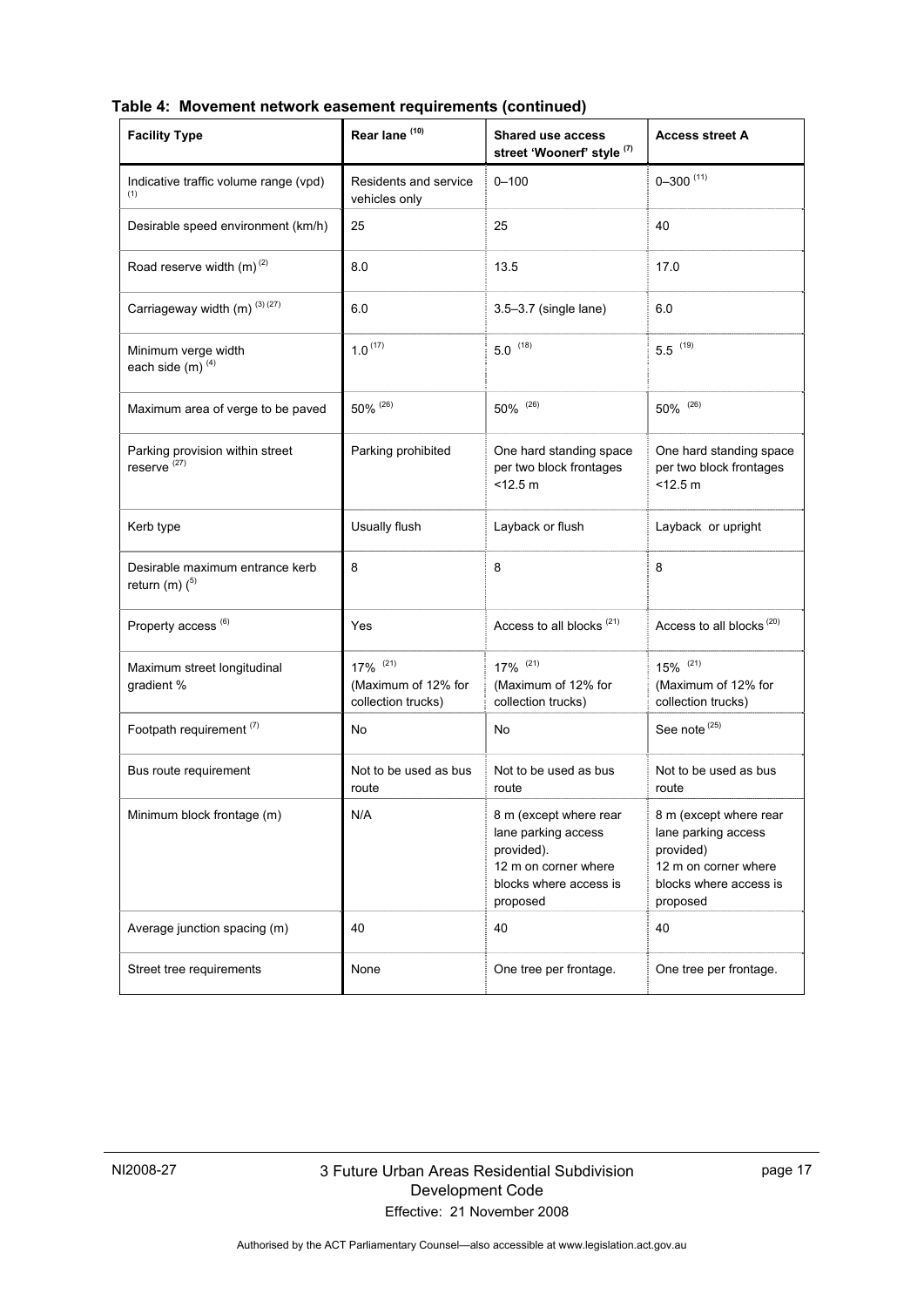| Table 4: Movement network easement requirements (continued) |  |  |
|-------------------------------------------------------------|--|--|
|-------------------------------------------------------------|--|--|

| <b>Facility type</b>                                         | <b>Access street B</b>                                                                                                    | <b>Access street C</b>                                                                                                    | <b>Minor collector</b><br>street                                                 | <b>Major collector</b><br>street                                                   |
|--------------------------------------------------------------|---------------------------------------------------------------------------------------------------------------------------|---------------------------------------------------------------------------------------------------------------------------|----------------------------------------------------------------------------------|------------------------------------------------------------------------------------|
| Indicative traffic volume<br>range (vpd) <sup>(1)</sup>      | 301-1000                                                                                                                  | 1000-2000                                                                                                                 | 1001-3000                                                                        | 3001-6000                                                                          |
| Desirable speed<br>environment (km/h)                        | 40                                                                                                                        | 50                                                                                                                        | 50 (20 at designated<br>pedestrian or cycle<br>crossing)                         | 50 (20 at designated<br>pedestrian or cycle<br>crossing)                           |
| Road reserve width (m) <sup>(2)</sup>                        | 18.5                                                                                                                      | 20.0<br>width may vary with<br>indented parking,<br>on-road cycling, etc.                                                 | 20.0-25.0<br>width may vary with<br>indented parking,<br>on-road cycling, etc.   | $20.0 - 25.0$<br>width may vary with<br>indented parking,<br>on-road cycling, etc. |
| Carriageway width (m) <sup>(3)(27)</sup>                     | 6.0                                                                                                                       | $7.0 - 7.5$<br>width may vary with<br>indented parking,<br>on-road cycling, etc.                                          | $7.0 - 7.5$<br>width may vary with<br>indented parking,<br>on-road cycling, etc. | $7.0 - 10.0$<br>width may vary with<br>indented parking,<br>on-road cycling, etc.  |
| Verge width minimum<br>metres each side $(m)$ <sup>(4)</sup> | (19)<br>6.25                                                                                                              | (19)<br>6.25                                                                                                              | $6.25$ (19)                                                                      | $6.25$ (19)                                                                        |
| Maximum area of paved<br>verge                               | 50% (26)                                                                                                                  | 50% (26)                                                                                                                  | 50% (26)                                                                         | 50% (26)                                                                           |
| Parking provision within<br>street reserve <sup>(27)</sup>   | 1 hard standing<br>space per two block<br>frontages <12 m                                                                 | 1 hard stand space<br>per two block<br>frontage $<$ 12.5 m,<br>where carriageway<br>width? is less than<br>7 <sub>m</sub> | 1 hard standing<br>space per two block<br>frontages <12.5 m                      | Determined by land<br>uses                                                         |
| Kerb type                                                    | Layback or upright                                                                                                        | Layback or upright<br>(upright at bus stops<br>and adjacent to<br>public open space)                                      | Upright                                                                          | Upright                                                                            |
| Footpath requirement <sup>(7)</sup>                          | 1.2 m wide on one<br>side only<br>see note $(^{25})$                                                                      | 1.2 m wide on one<br>side only (23)                                                                                       | 1.2 m wide on both<br>sides and located<br>away from the kerb                    | 1.2 m wide on both<br>sides and located<br>away from the kerb                      |
| Bus route requirement                                        | Not to be used as<br>bus route                                                                                            | Generally not to be<br>used as bus route                                                                                  | Design for bus<br>requirements                                                   | Design for bus<br>requirements                                                     |
| Minimum block<br>frontage (m)                                | 8 m (except where<br>rear lane parking<br>access provided).<br>12 m on corner<br>where blocks where<br>access is proposed | 8 m (except where<br>rear lane parking<br>access provided).<br>12 m on corner<br>where blocks where<br>access is proposed | Sufficient to achieve<br>safe access and<br>egress                               | Sufficient to achieve<br>access and egress in<br>a forward direction               |
| Street tree requirements                                     | 1 tree per frontage                                                                                                       | Minimum of one tree<br>per frontage                                                                                       | Minimum of one tree<br>per frontage                                              | Trees regularly<br>spaced at between<br>15-20m depending on<br>species             |
| On-road cycling                                              | Not required                                                                                                              | Not required                                                                                                              | Not required                                                                     | Required                                                                           |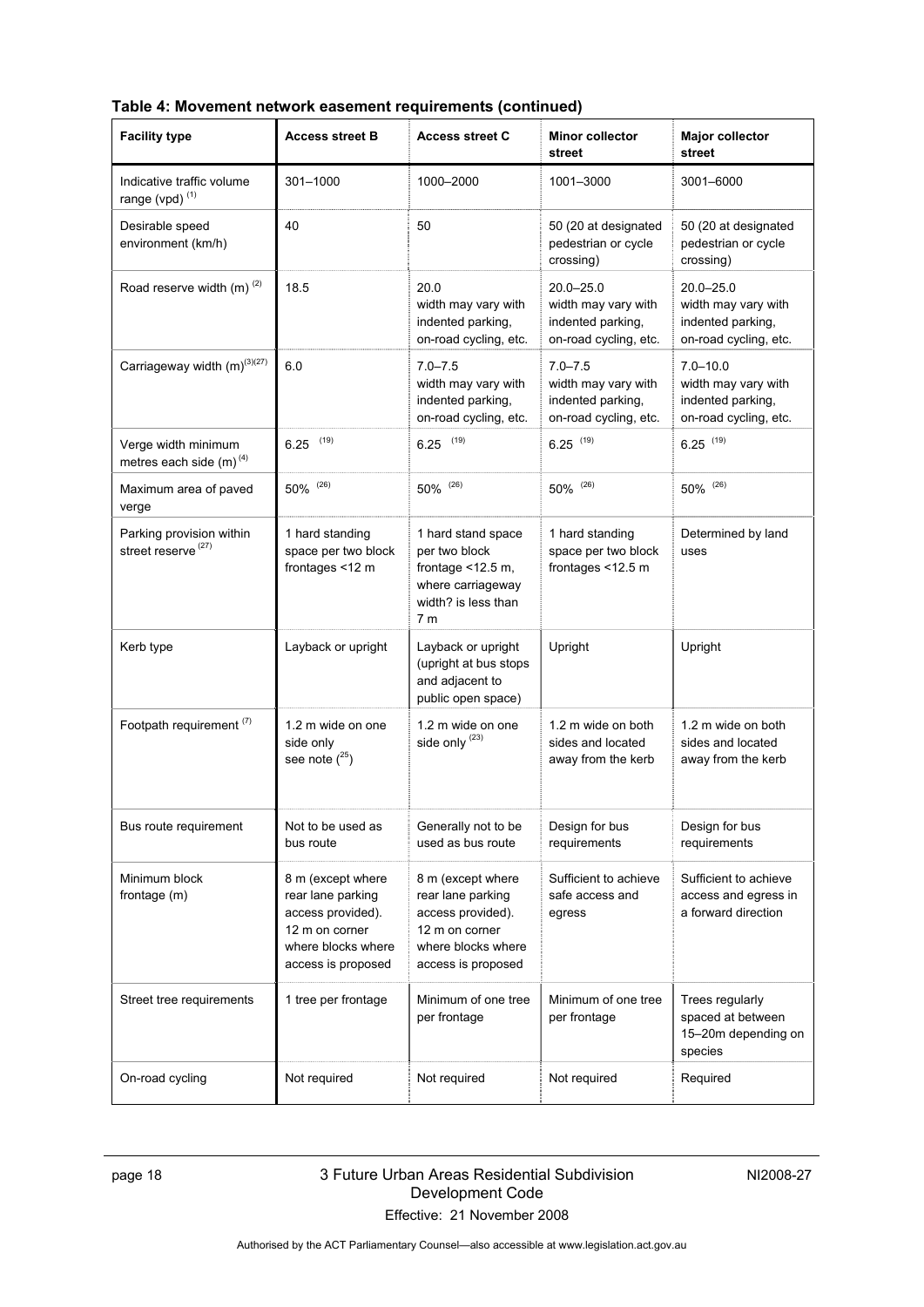### **Notes supporting Table 4**

| 1              | For single dwellings, apply a traffic generation rate of 8 vehicle movements per day per dwelling. For multi-unit dwellings,<br>apply a traffic generation rate of 6 vehicles per day per dwelling.                                                                                                                                                                                                                                                               |
|----------------|-------------------------------------------------------------------------------------------------------------------------------------------------------------------------------------------------------------------------------------------------------------------------------------------------------------------------------------------------------------------------------------------------------------------------------------------------------------------|
| $\overline{2}$ | The minimum reserve widths apply after satisfying all the other criteria in this table.                                                                                                                                                                                                                                                                                                                                                                           |
| 3              | The carriageway width is measured from kerb invert. Widening is required at bends to allow for wider vehicle paths (using<br>AUSTROADS Turning Templates or its successor).                                                                                                                                                                                                                                                                                       |
| $\overline{4}$ | Each verge must be of sufficient width to accommodate necessary services, public lighting, street trees, landscaping,<br>footpaths and provision for Water Sensitive Urban Design in accordance with Design Standards for Urban Infrastructure,<br>and Design Standards for Road Verges, Public Lighting, and Landscape Design or their successors. Setbacks to<br>residential dwellings are to be sufficient to satisfy noise management guideline requirements. |
| 5              | A minimum kerb radius is desirable for pedestrian safety and control of vehicle speeds. The radii shall be sufficient to allow<br>safe design vehicle movement in accordance with the Australian Road Rules.                                                                                                                                                                                                                                                      |
| 6              | Dimension details for residential and commercial driveways are provided in TaMS Design Standards for Urban<br>Infrastructure or its successor.                                                                                                                                                                                                                                                                                                                    |
| 7              | Notwithstanding the provisions of this table, paths are required in front of multi-unit developments exceeding 10 dwellings.                                                                                                                                                                                                                                                                                                                                      |
| 8              | Refer to Austroads Guide to Traffic Engineering Practice part 13 Pedestrians or its successor.                                                                                                                                                                                                                                                                                                                                                                    |
| 9              | Refer to Austroads Guide to Traffic Engineering Practice part 14 Bicycles or its successor.                                                                                                                                                                                                                                                                                                                                                                       |
| 10             | Residents and service vehicles only. Not for emergency vehicles, waste collection or through traffic                                                                                                                                                                                                                                                                                                                                                              |
| 11             | Includes cul-de-sac type streets                                                                                                                                                                                                                                                                                                                                                                                                                                  |
| 12             | May prove difficult on bus routes                                                                                                                                                                                                                                                                                                                                                                                                                                 |
| 13             | Requires parking provision and provision for widening to 5.0 m if necessary in the future; Maximum length 100m: Provide<br>passing bay if length is greater than 80m.                                                                                                                                                                                                                                                                                             |
| 14             | Width is limited to 6.0 m to deter vehicles parking opposite each other and blocking traffic. Require changes if there is to<br>be cyclists using the road.                                                                                                                                                                                                                                                                                                       |
| 15             | Streets designated as bus routes shall comply with the requirements of the relevant authority. Indented parking is to be<br>provided as required for on-road cycling.                                                                                                                                                                                                                                                                                             |
| 16             | Services maybe installed under indented parking but manholes, pits, valves etc should not be in parking bays.                                                                                                                                                                                                                                                                                                                                                     |
| 17             | Refer "Verge Review' or its successor.                                                                                                                                                                                                                                                                                                                                                                                                                            |
| 18             | Services may be installed under pavements                                                                                                                                                                                                                                                                                                                                                                                                                         |
| 19             | Narrower verge applies on low side                                                                                                                                                                                                                                                                                                                                                                                                                                |
| 20             | Waste collection access may not be possible. Common pick-up locations for garbage and recyclables should be provided.                                                                                                                                                                                                                                                                                                                                             |
| 21             | The 17% maximum grade is based on the equivalent maximum grade permitted for access driveways across the verge.<br>Grades greater than 12% require special design considerations for pedestrians, cyclists, waste collection vehicles and<br>road layout (eg. grade on curves, grade for turning vehicles at the street turning head)                                                                                                                             |
| 22             | Non-bus routes are permitted a maximum longitudinal grade of 10% and collector streets carrying buses are permitted<br>short lengths (maximum of 30 m) at 10% with at least 100 m between.                                                                                                                                                                                                                                                                        |
| 23             | Footpaths shall be provided on both sides of streets serving as bus routes.                                                                                                                                                                                                                                                                                                                                                                                       |
| 24             | All paths in the ACT are shared paths and permit use from both user groups. However, where bicycle traffic is projected to<br>be localised and less than 20 bike users in the morning peak then pedestrian design standards may apply.                                                                                                                                                                                                                            |
| 25             | Where streets have volumes less than 300 vpd, footpaths may be omitted. However, on streets with multi-unit<br>developments and where there is likely to be significant demand, footpaths should be provided or where they will form part<br>of a broader pedestrian footpath network.                                                                                                                                                                            |
| 26             | Paved area includes gravel, compacted granite and scoria.                                                                                                                                                                                                                                                                                                                                                                                                         |
| 27             | Edge roads for bush fire management to have carriageway width of 7.5 m with indented parking.                                                                                                                                                                                                                                                                                                                                                                     |

### NI2008-27 3 Future Urban Areas Residential Subdivision Development Code Effective: 21 November 2008

page 19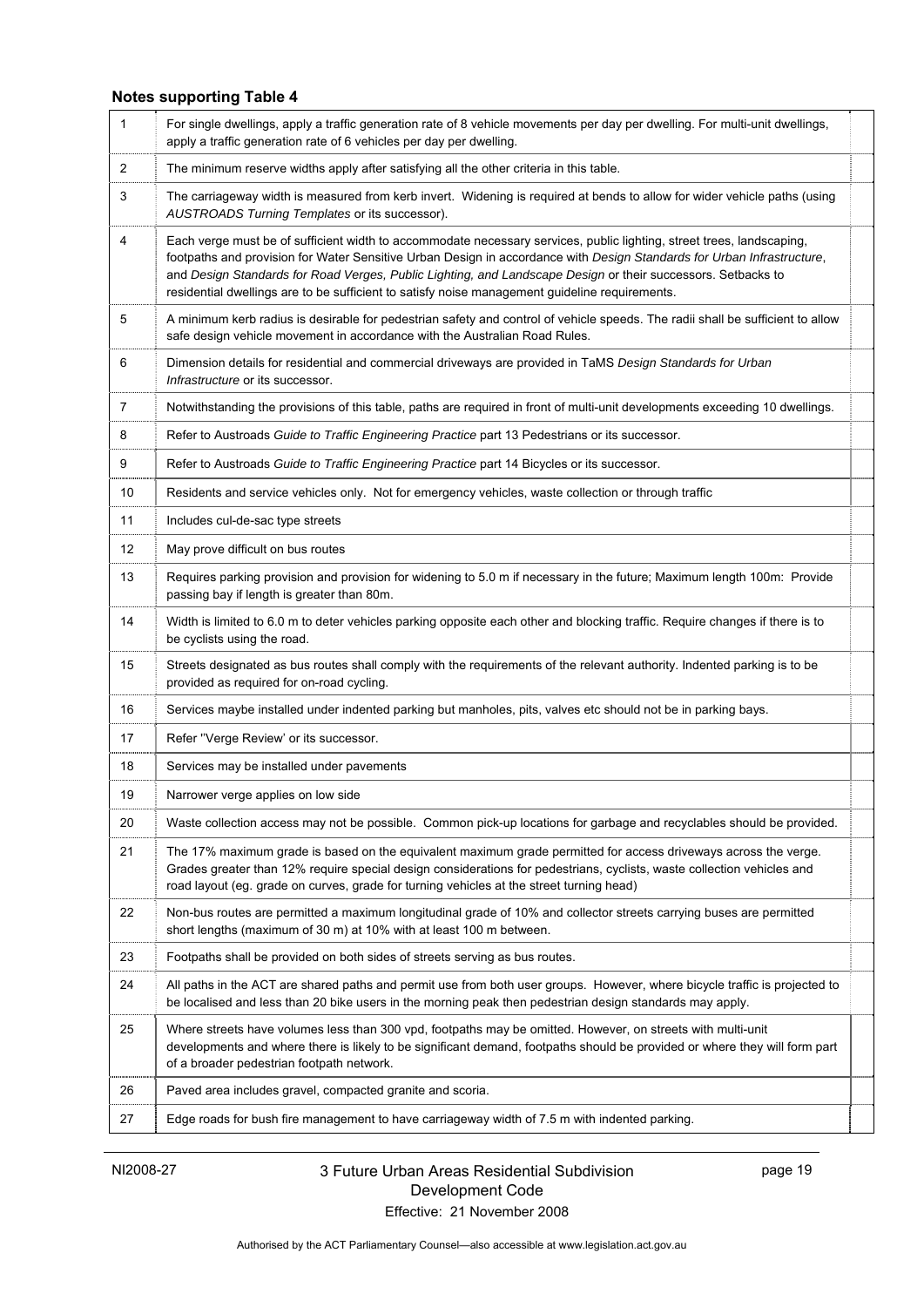### **Element 3: Pedestrians and Cyclist Facilities**

### **Intent:**

a) To encourage walking and cycling by providing safe, accessible, convenient and legible movement networks to destinations within and beyond the neighbourhood

| <b>Rules</b>                                                          |                                                                                                                                                                                    | <b>Criteria</b>                                                                                                                                                                                   |  |
|-----------------------------------------------------------------------|------------------------------------------------------------------------------------------------------------------------------------------------------------------------------------|---------------------------------------------------------------------------------------------------------------------------------------------------------------------------------------------------|--|
| 3.1                                                                   | <b>Location and Design</b>                                                                                                                                                         |                                                                                                                                                                                                   |  |
| R35                                                                   |                                                                                                                                                                                    | C <sub>35</sub>                                                                                                                                                                                   |  |
| Footpaths and cycle paths are provided in<br>accordance with Table 4. |                                                                                                                                                                                    | The location of footpaths and cycle paths in a<br>street reservation is supported by Asset<br>Acceptance in TaMS and is determined by:                                                            |  |
|                                                                       |                                                                                                                                                                                    | potential for vehicle, cycle and pedestrian<br>a)<br>conflict and safety hazards                                                                                                                  |  |
|                                                                       |                                                                                                                                                                                    | protection to pedestrians and cyclists from<br>b)<br>parked vehicles and vehicles moving along<br>the street and on driveways                                                                     |  |
|                                                                       |                                                                                                                                                                                    | the location of physical services<br>C)                                                                                                                                                           |  |
|                                                                       |                                                                                                                                                                                    | cross falls<br>d)                                                                                                                                                                                 |  |
|                                                                       |                                                                                                                                                                                    | development fronting the street<br>e)                                                                                                                                                             |  |
|                                                                       |                                                                                                                                                                                    | cost-effective construction.<br>f)                                                                                                                                                                |  |
| R36                                                                   |                                                                                                                                                                                    | C36                                                                                                                                                                                               |  |
| a)                                                                    | Lighting is provided to paths in accordance<br>with AS/NZ 1158; and                                                                                                                | This is a mandatory requirement. There are no<br>applicable merit criteria.                                                                                                                       |  |
| b)                                                                    | A tree management plan is provided<br>demonstrating how required lighting levels<br>can be maintained as tree canopies develop<br>over time.                                       |                                                                                                                                                                                                   |  |
| R37                                                                   |                                                                                                                                                                                    | C37                                                                                                                                                                                               |  |
| a)                                                                    | For collector streets on which block access<br>is provided, pedestrian or cycle paths are<br>provided on either side of the street and<br>separated from the carriageway pavement. | Paths are designed and constructed to<br>appropriate width, longitudinal gradient and sight<br>distance to cater for the number of projected<br>pedestrians and cyclists and user types (e.g. the |  |
| b)                                                                    | Minor paths, where required, are a minimum<br>width of 1.2 m and do not exceed 10%<br>gradient, or the gradient is no greater than<br>any adjacent street pavement.                | aged, the very young, people with prams and in<br>wheelchairs, and people with disabilities).                                                                                                     |  |
| c)                                                                    | Minor paths are 2.5 m minimum width in the<br>vicinity of meeting points, schools, shops<br>and other activity centres.                                                            |                                                                                                                                                                                                   |  |
| d)                                                                    | Minimum stopping sight distances at path<br>intersections is in accordance with<br><b>AUSTROADS Guide to Traffic and</b><br>Engineering Practice or its successor.                 |                                                                                                                                                                                                   |  |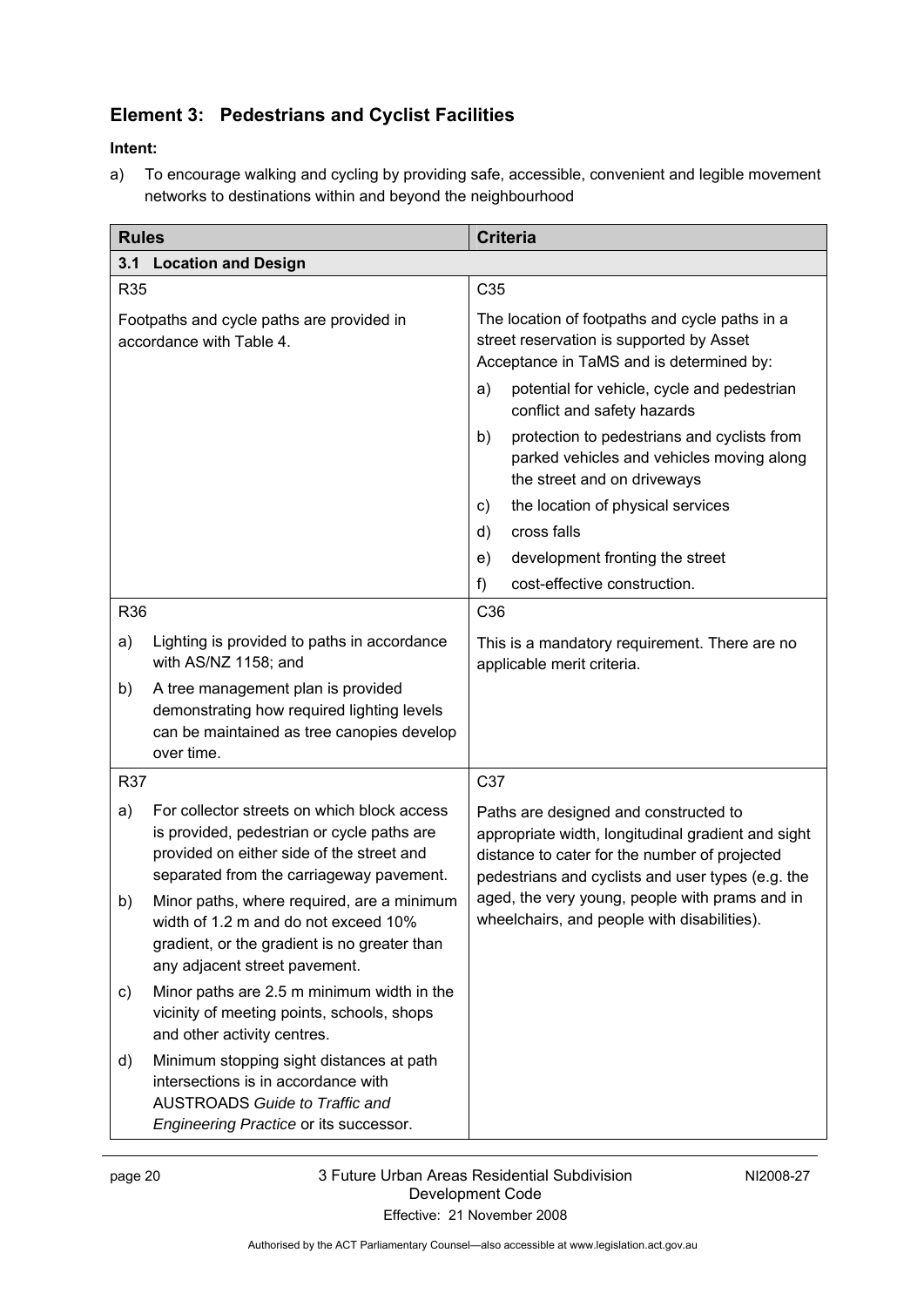| <b>Rules</b>                                                                                                                                                                                                            | <b>Criteria</b>                                                             |  |
|-------------------------------------------------------------------------------------------------------------------------------------------------------------------------------------------------------------------------|-----------------------------------------------------------------------------|--|
| 3.2<br><b>Safe Crossings</b>                                                                                                                                                                                            |                                                                             |  |
| <b>R38</b>                                                                                                                                                                                                              |                                                                             |  |
| Where traffic volumes exceed 3000 vpd or<br>speeds exceed 50 km/h, safe crossings are<br>created with the use of pedestrian refuges, slow<br>points, thresholds or other appropriate<br>mechanism.                      | This is a mandatory requirement. There are no<br>applicable merit criteria. |  |
| R <sub>39</sub>                                                                                                                                                                                                         |                                                                             |  |
| At potential conflict points or junctions on high-<br>use facilities, paths are widened to a minimum<br>width of 2.5 m to allow for passing of pedestrians<br>and cyclists in opposite directions.                      | This is a mandatory requirement. There are no<br>applicable merit criteria. |  |
| R40                                                                                                                                                                                                                     |                                                                             |  |
| Safe street crossings are provided for all street<br>users with sight distances, pavement markings,<br>warning signs and safety rails (where appropriate<br>for cyclists) in accordance with AUSTROADS<br>requirements. | This is a mandatory requirement. There are no<br>applicable merit criteria. |  |
| R41                                                                                                                                                                                                                     |                                                                             |  |
| Compliant pram and wheelchair crossings are<br>provided where cycle and pedestrian paths<br>intersect with kerbs.                                                                                                       | This is a mandatory requirement. There are no<br>applicable merit criteria. |  |
| <b>R42</b>                                                                                                                                                                                                              |                                                                             |  |
| Markings and tactile aides are provided in<br>accordance with the relevant Australian Standard<br>to assist sight-impaired people, the elderly and<br>children.                                                         | This is a mandatory requirement. There are no<br>applicable merit criteria. |  |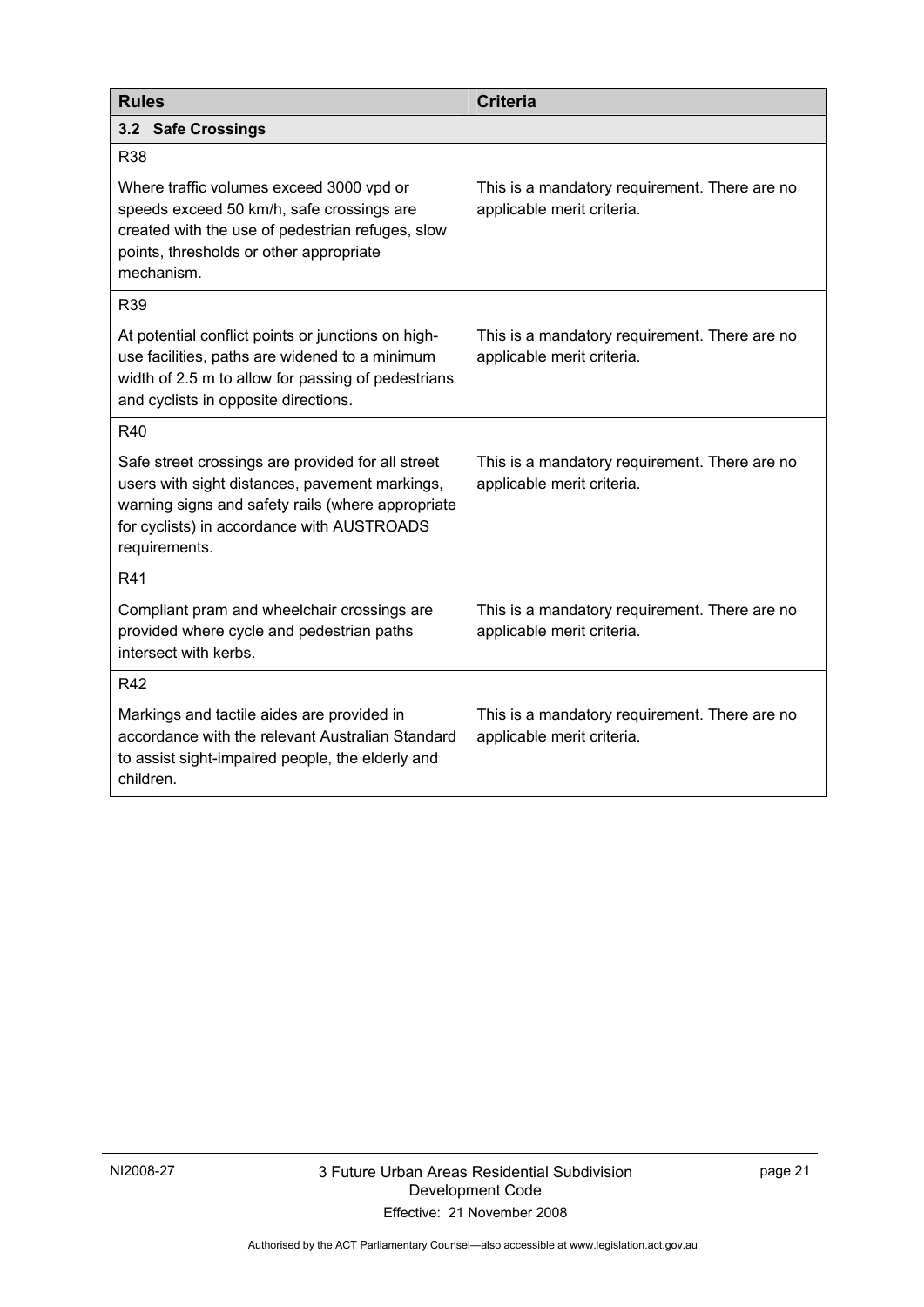### **Element 4: Public Transport**

### **Intent:**

a) To increase opportunities for choice in mode of transport, and provide cost-effective and energyefficient public transport services that are accessible and convenient to the community

| <b>Rules</b>                                                                                                                                              |                                                                                            |                                | <b>Criteria</b>                                                                                                                                                   |  |
|-----------------------------------------------------------------------------------------------------------------------------------------------------------|--------------------------------------------------------------------------------------------|--------------------------------|-------------------------------------------------------------------------------------------------------------------------------------------------------------------|--|
| 4.1                                                                                                                                                       | <b>Bus Stop Location and Design</b>                                                        |                                |                                                                                                                                                                   |  |
| R43                                                                                                                                                       |                                                                                            | C43                            |                                                                                                                                                                   |  |
| a)                                                                                                                                                        | At least 90% of dwellings are within 400 m<br>safe walking distance from an existing or    |                                | A network of public transport routes is provided<br>that takes account of:                                                                                        |  |
|                                                                                                                                                           | potential bus route, or 200 m safe walking<br>distance from an existing or proposed        | a)                             | projected travel demand                                                                                                                                           |  |
|                                                                                                                                                           | demand-responsive or community bus                                                         | b)                             | distribution of likely demand                                                                                                                                     |  |
|                                                                                                                                                           | service route. In addition, at least 90% of<br>dwellings are within 500 m from the nearest | c)                             | scale and time of demand                                                                                                                                          |  |
|                                                                                                                                                           | existing and proposed bus stop.                                                            | d)                             | characteristics of travellers                                                                                                                                     |  |
| <b>OR</b>                                                                                                                                                 |                                                                                            | e)                             | travel time                                                                                                                                                       |  |
| b)                                                                                                                                                        | at least 90% of dwellings are within 750 m of                                              | f)                             | operating characteristics                                                                                                                                         |  |
| a high frequency trunk service bus stop that<br>has, or is projected to provide, a minimum of<br>eight outbound buses an hour during the<br>morning peak. | g)                                                                                         | cost of providing the service. |                                                                                                                                                                   |  |
| R44                                                                                                                                                       |                                                                                            | C44                            |                                                                                                                                                                   |  |
| The siting of bus stops is related to the<br>pedestrian path network.                                                                                     |                                                                                            |                                | Public transport stops provide for pedestrian<br>safety, security, comfort and convenience.                                                                       |  |
| R45                                                                                                                                                       |                                                                                            | C45                            |                                                                                                                                                                   |  |
| Bus stops are located within 400 m of sporting,<br>community, retail and educational facilities.                                                          |                                                                                            |                                | Public transport stops provide for pedestrian<br>safety, security, comfort and convenience.                                                                       |  |
| R46                                                                                                                                                       |                                                                                            | C46                            |                                                                                                                                                                   |  |
|                                                                                                                                                           | Bus stops are in accordance with Disability<br>Access Standards for Public Transport.      |                                | Public transport stops provide for pedestrian<br>safety, security, comfort and convenience.                                                                       |  |
| <b>R47</b>                                                                                                                                                |                                                                                            | C47                            |                                                                                                                                                                   |  |
| Bus stops are designed in accordance with TaMS<br>Design Guidelines.                                                                                      |                                                                                            | a)                             | Bus stops are designed to prevent vehicles<br>from overtaking a stationary bus, or vehicle<br>speeds are reduced to ensure safe<br>pedestrian crossing.           |  |
|                                                                                                                                                           |                                                                                            | b)                             | Bus stops are located and designed to be<br>overlooked from nearby buildings and are<br>located to minimise adverse impact on the<br>amenity of nearby dwellings. |  |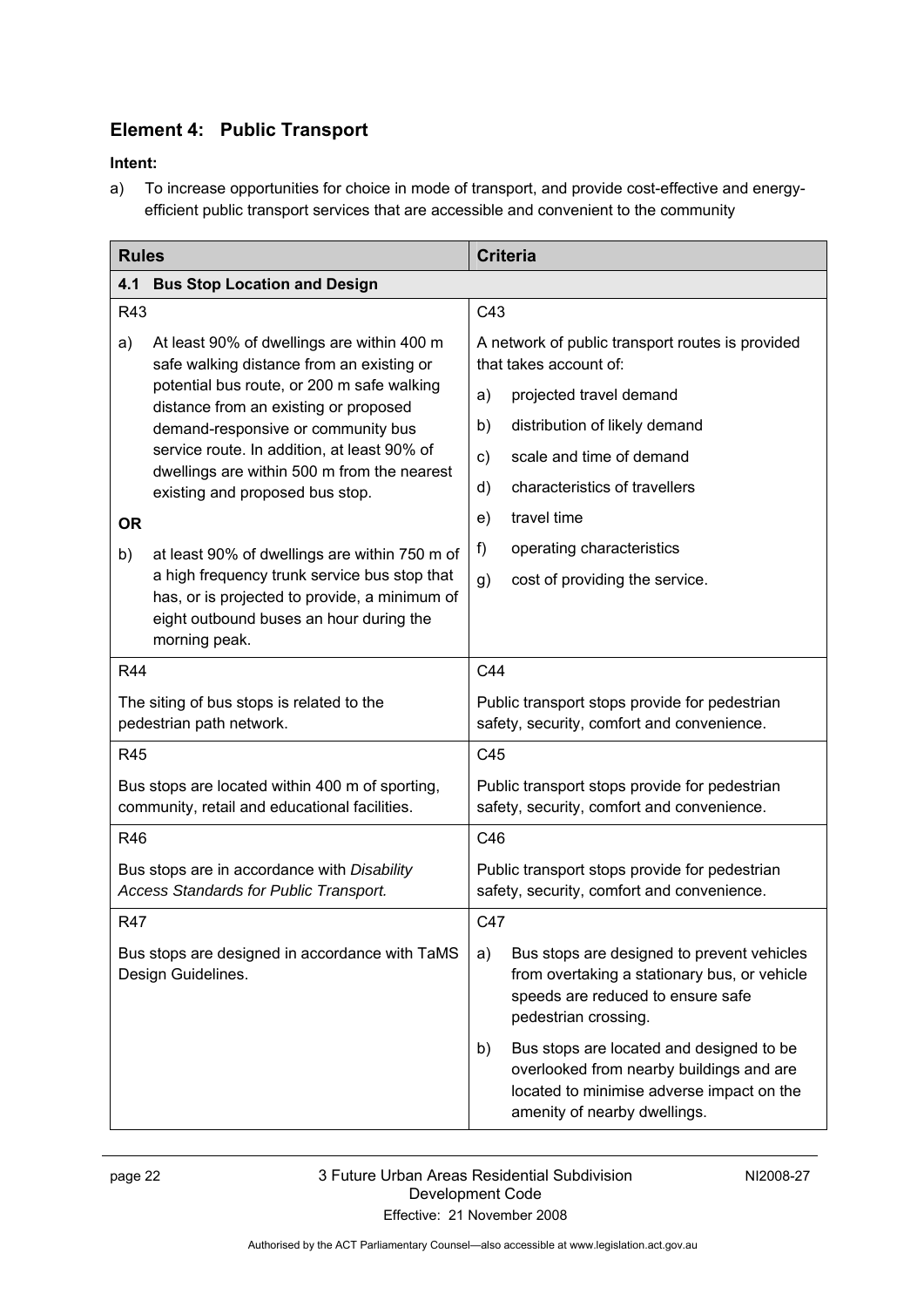| <b>Rules</b>                                                                                                                                                                                                                                                                               | <b>Criteria</b>                                                                                                                                                                                                                                               |
|--------------------------------------------------------------------------------------------------------------------------------------------------------------------------------------------------------------------------------------------------------------------------------------------|---------------------------------------------------------------------------------------------------------------------------------------------------------------------------------------------------------------------------------------------------------------|
| <b>R48</b>                                                                                                                                                                                                                                                                                 | C48                                                                                                                                                                                                                                                           |
| The geometry of streets identified as bus routes<br>are suitable for turning, stopping sight distance,<br>grade and parking requirements of buses (as<br>determined from appropriate design documents)<br>has a carriageway width of 7.5m or within ranges<br>specified in Tables 4 and 5. | Bus routes have a carriageway width to allow for<br>the movement of buses, unimpeded by parked<br>cars, safely accommodate cyclists, and avoid<br>cars overtaking parked buses.                                                                               |
| R49                                                                                                                                                                                                                                                                                        | C49                                                                                                                                                                                                                                                           |
| Bus routes linking residential areas across roads<br>that carry in excess of 6000 vpd are designed to<br>enable a left turn into the road from one area<br>followed by a right turn from the road into the<br>adjoining residential area.                                                  | Convenient connections to adjoining areas<br>a)<br>and other public transport routes (including<br>future routes), provide for ease of movement<br>of buses between neighbourhoods, and link<br>activity centres within and external to the<br>neighbourhood. |
|                                                                                                                                                                                                                                                                                            | Buses are able to safely gain access to the<br>b)<br>neighbourhood and cross arterial roads<br>without complicated turning manoeuvres<br>when travelling between neighbourhoods.                                                                              |

#### **Table 5: Performance check for bus routes**

#### **Street Carriageway Widths**

| One-way: | $6.75 \text{ m}$ |
|----------|------------------|
| Two-way: | 7.50 m           |

#### **Minimum Geometric Layout**

R 12.5 m for single bus unit

Note: some routes may require geometry to suit articulated buses.

#### **Roundabouts**

Maximum desirable pavement crossfall: 3%

Maximum desirable gradient: 6%

Absolute maximum gradient: 12%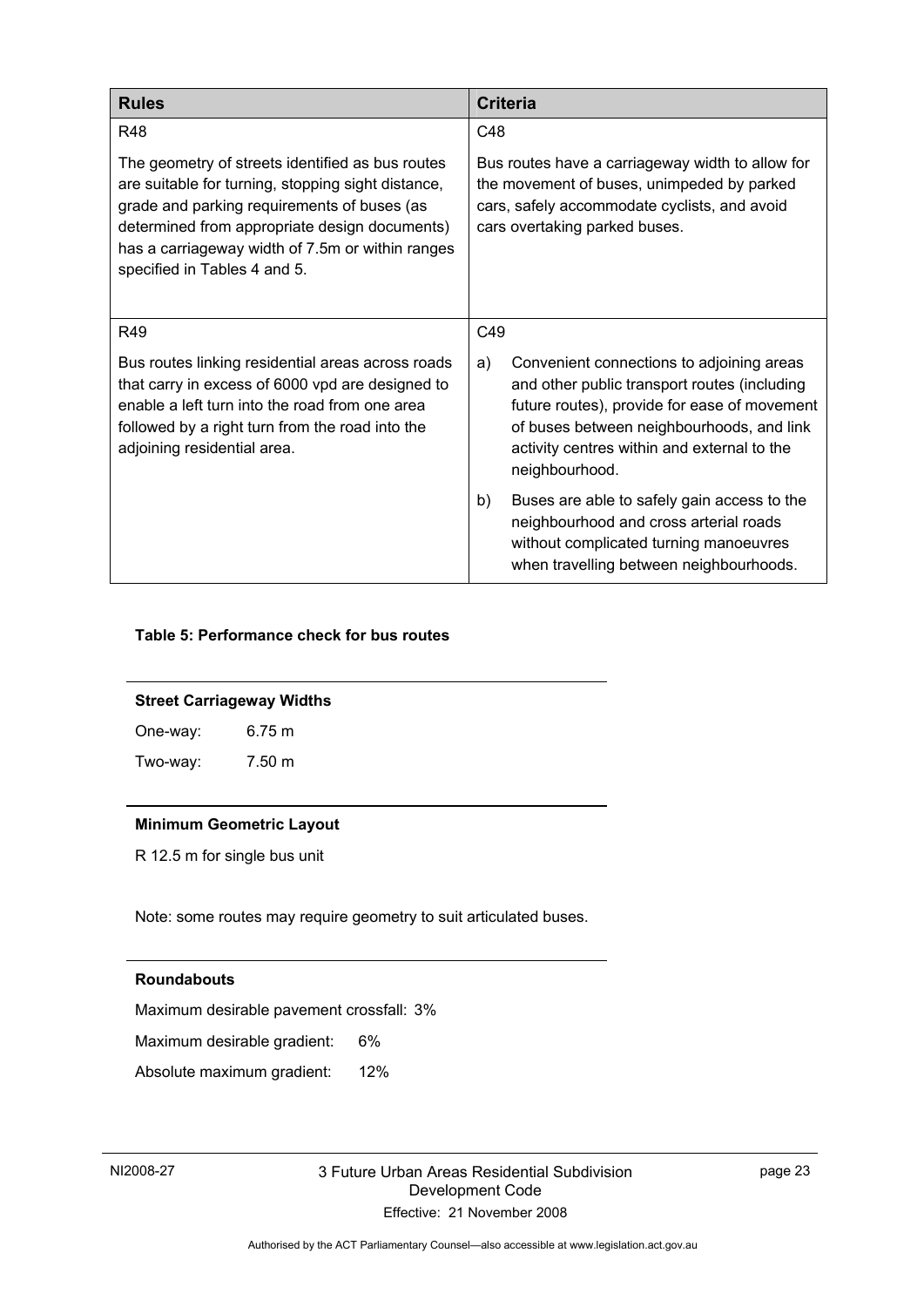### **Element 5: Public Open Space and Sporting Facilities**

### **Intent:**

a) To provide public open space and sporting facilities as formative elements in the neighbourhood layout that meet community requirements for safe and accessible outdoor recreational space and that contribute to the community identity through landscaping, heritage and biodiversity protection.

| <b>Rules</b>                                                                                                                                                                                                                                                                          | <b>Criteria</b>                                                                                                                                                                                                         |  |  |
|---------------------------------------------------------------------------------------------------------------------------------------------------------------------------------------------------------------------------------------------------------------------------------------|-------------------------------------------------------------------------------------------------------------------------------------------------------------------------------------------------------------------------|--|--|
| 5.1 Size and landform                                                                                                                                                                                                                                                                 |                                                                                                                                                                                                                         |  |  |
| <b>R50</b>                                                                                                                                                                                                                                                                            | C <sub>50</sub>                                                                                                                                                                                                         |  |  |
| Local neighbourhood parks must have a<br>minimum size of 0.5 ha, unencumbered by<br>utilities infrastructure, to provide sufficient size for<br>amenity, recreation and environmental purposes.                                                                                       | Public open space makes best use of the<br>neighbourhood's natural attributes to provide the<br>community with accessible and functional outdoor<br>recreation space that is consistent with the<br>management purpose. |  |  |
| R <sub>51</sub>                                                                                                                                                                                                                                                                       | C51                                                                                                                                                                                                                     |  |  |
| Pedestrian parkland serving multiple purposes<br>(e.g. for community paths, bikepaths, stormwater,<br>utilities and the like) achieves minimum widths as<br>described in Table 4 and TaMS Design<br>Standards.                                                                        | Safe, compliant and convenient access to and<br>through the open space is provided.                                                                                                                                     |  |  |
| R <sub>52</sub>                                                                                                                                                                                                                                                                       | C <sub>52</sub>                                                                                                                                                                                                         |  |  |
| Open space in watercourses and drainage<br>swales are inundated only in a storm event of<br>greater than two-year average recurrence interval<br>and do not present a safety hazard.                                                                                                  | Open space in watercourses, drainage swales<br>and detention areas are designed as useable<br>parkland.                                                                                                                 |  |  |
| R <sub>53</sub>                                                                                                                                                                                                                                                                       | C <sub>53</sub>                                                                                                                                                                                                         |  |  |
| Drainage swales are contoured, unfenced,<br>grassed, and landscaped.                                                                                                                                                                                                                  | Safe, compliant and useable linear open space is<br>provided along overland stormwater drainage<br>paths.                                                                                                               |  |  |
| 5.2 Accessibility                                                                                                                                                                                                                                                                     |                                                                                                                                                                                                                         |  |  |
| <b>R54</b>                                                                                                                                                                                                                                                                            | C <sub>54</sub>                                                                                                                                                                                                         |  |  |
| Fully compliant pedestrian and cycle paths are<br>provided to be contiguous with the on-road and<br>off-road trunk network and achieve access<br>through and to the open space. Service vehicle<br>access and public parking is provided in<br>accordance with TaMS design standards. | Safe, compliant and convenient access to and<br>through the open space is provided.                                                                                                                                     |  |  |
| <b>R55</b>                                                                                                                                                                                                                                                                            | C <sub>55</sub>                                                                                                                                                                                                         |  |  |
| Barriers and integrated landscape design prevent<br>motor vehicle trespass onto open space in<br>accordance with TaMS design standards                                                                                                                                                | Vehicle trespass onto areas of public open space<br>is provided to the satisfaction of TaMS.                                                                                                                            |  |  |

NI2008-27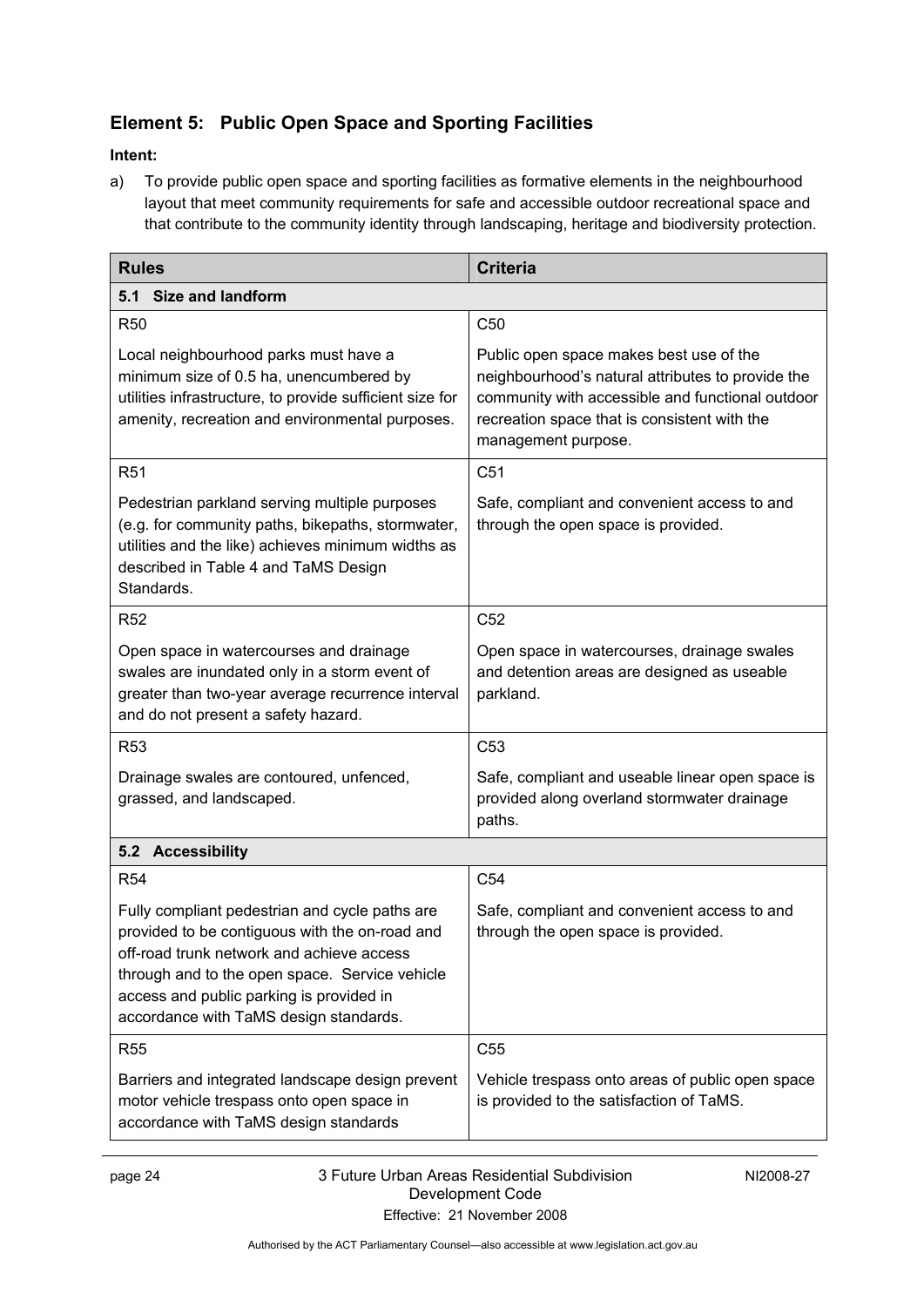### **Element 6: Block Layout and Building Envelope Plans**

### **Intent:**

a) To ensure the layout and orientation of blocks achieves required energy standards and provides for attractive and safe streets and public open space

| <b>Rules</b>                                                                                                                                                                                                                                                  | <b>Criteria</b>                                                                                                                                                                                                                                                           |  |
|---------------------------------------------------------------------------------------------------------------------------------------------------------------------------------------------------------------------------------------------------------------|---------------------------------------------------------------------------------------------------------------------------------------------------------------------------------------------------------------------------------------------------------------------------|--|
| <b>6.1 Section Size</b>                                                                                                                                                                                                                                       |                                                                                                                                                                                                                                                                           |  |
| <b>R56</b>                                                                                                                                                                                                                                                    | C <sub>56</sub>                                                                                                                                                                                                                                                           |  |
| Except for Compact Blocks as described in<br>Clause 6.5, sections defined by road and<br>property boundaries are in the range 50-80 m<br>deep by 120-220 m long. Mid-section walkways<br>are provided where sections exceed 200 m in                          | Street and block layouts are pedestrian-<br>a)<br>friendly and provide for perimeter buildings<br>fronting a perimeter street around sections.<br>b)<br>b) Where section depths are less than 50<br>m, details are provided about housing types,                          |  |
| length.                                                                                                                                                                                                                                                       | urban design and affordability objectives.                                                                                                                                                                                                                                |  |
| <b>R57</b>                                                                                                                                                                                                                                                    | C <sub>57</sub>                                                                                                                                                                                                                                                           |  |
| The estate includes a combination of multi-unit<br>sites and single and two-storey attached and<br>detached residential dwellings.                                                                                                                            | The variety of block sizes and types facilitates<br>housing diversity and choice and meets the<br>projected requirements of people with different<br>housing needs.                                                                                                       |  |
| <b>R58</b>                                                                                                                                                                                                                                                    | C <sub>58</sub>                                                                                                                                                                                                                                                           |  |
| Smaller blocks and blocks capable of supporting<br>higher density are located in sections adjacent to<br>commercial centres, public transport, or high<br>amenity areas such as parks.                                                                        | The distribution of block sizes and types<br>enhances accessibility to amenities and reduces<br>the need for use of vehicles.                                                                                                                                             |  |
| <b>6.2 Solar Efficient Subdivisions</b>                                                                                                                                                                                                                       |                                                                                                                                                                                                                                                                           |  |
| R <sub>59</sub>                                                                                                                                                                                                                                               | C <sub>59</sub>                                                                                                                                                                                                                                                           |  |
| An energy audit carried out in accordance with<br>Energy Audits of Subdivisions - Detached<br>Residential Blocks (Appendix C) achieves the<br>following:                                                                                                      | Opportunities to achieve solar access<br>requirements as outlined below in R60 a) are<br>demonstrated.                                                                                                                                                                    |  |
| a minimum of 75% of blocks have an energy<br>a)<br>rating of three stars or above                                                                                                                                                                             |                                                                                                                                                                                                                                                                           |  |
| all blocks have a minimum rating of one<br>b)<br>star.                                                                                                                                                                                                        |                                                                                                                                                                                                                                                                           |  |
| <b>R60</b>                                                                                                                                                                                                                                                    | C60                                                                                                                                                                                                                                                                       |  |
| By applying building envelopes permitted in the<br>Residential Zones Development Code,<br>demonstrate that all residential allotments in the<br>estate are capable of achieving the following<br>minimum solar access requirements on the winter<br>solstice: | Demonstrate that energy efficiency and<br>a)<br>amenity considerations are achieved.<br>b)<br>Demonstrate that the private open space<br>receives sufficient sunshine to support its<br>intended uses, including outdoor eating,<br>clothes drying, and growth of plants. |  |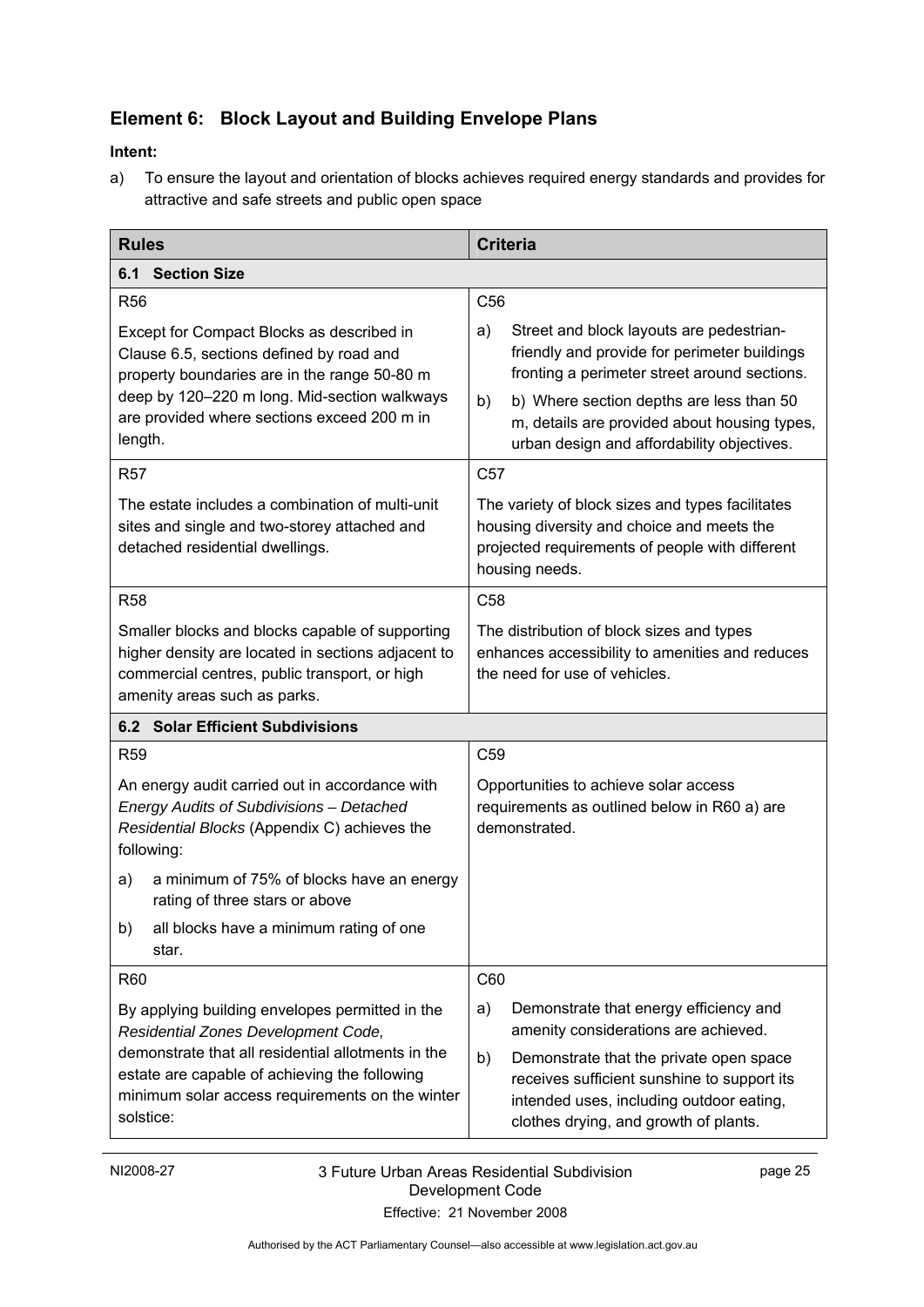| <b>Rules</b>                                                                                                                                                                             |                                                                                                                                                                                                                                                                                                                              | <b>Criteria</b>                                                                                                                                           |  |
|------------------------------------------------------------------------------------------------------------------------------------------------------------------------------------------|------------------------------------------------------------------------------------------------------------------------------------------------------------------------------------------------------------------------------------------------------------------------------------------------------------------------------|-----------------------------------------------------------------------------------------------------------------------------------------------------------|--|
| a)                                                                                                                                                                                       | north-facing, habitable rooms achieve a<br>minimum of three hours of direct sunlight<br>onto the floor or wall of the main daytime<br>living area between 9.00 am and 3.00 pm on<br>21 June.                                                                                                                                 |                                                                                                                                                           |  |
| b)                                                                                                                                                                                       | 50% of the private open space achieves at<br>least three hours of direct sunlight between<br>9.00 am and 3.00 pm over private open<br>space.                                                                                                                                                                                 |                                                                                                                                                           |  |
| 6.3                                                                                                                                                                                      | <b>Multi-unit Sites</b>                                                                                                                                                                                                                                                                                                      |                                                                                                                                                           |  |
| R61                                                                                                                                                                                      |                                                                                                                                                                                                                                                                                                                              | C61                                                                                                                                                       |  |
|                                                                                                                                                                                          | Multi-unit sites are located within 200 m of a<br>commercial zone, public transport node, or public<br>open space.                                                                                                                                                                                                           | Multi unit sites are located within walking distance<br>of key focal areas of the suburb such as<br>commercial areas, open space and public<br>transport. |  |
| R62                                                                                                                                                                                      |                                                                                                                                                                                                                                                                                                                              | C62                                                                                                                                                       |  |
| Sites for multi-unit development sit within a public<br>road layout that provides similar address and<br>frontage opportunities as the urban structure for<br>single residential blocks. |                                                                                                                                                                                                                                                                                                                              | Multi unit sites exist within the legible road<br>structure of the neighbourhood.                                                                         |  |
| R63                                                                                                                                                                                      |                                                                                                                                                                                                                                                                                                                              | C63                                                                                                                                                       |  |
| When providing access to more than four<br>attached dwellings, shared driveways run<br>east-west and maximise solar access to<br>dwellings.                                              |                                                                                                                                                                                                                                                                                                                              | Site planning allows living areas and private open<br>space to have good solar access.                                                                    |  |
| R64                                                                                                                                                                                      |                                                                                                                                                                                                                                                                                                                              | C64                                                                                                                                                       |  |
| Units are sited around a central court with<br>individual dwellings facing the surrounding streets<br>or open space as shown in Figure 2.                                                |                                                                                                                                                                                                                                                                                                                              | Units address public streets or open space.<br>Continuous rear fencing along public roads is<br>avoided.                                                  |  |
| R65                                                                                                                                                                                      |                                                                                                                                                                                                                                                                                                                              | C65                                                                                                                                                       |  |
|                                                                                                                                                                                          | Where internal private roads maintained by the<br>body corporate accommodate more than 300<br>vehicle movements a day, the roads are<br>developed with the same opportunities for<br>on-street parking, pedestrian paths, verge<br>landscaping and Water Sensitive Urban Design<br>as the public roads described in Table 4. | The development achieves safety, amenity and<br>functionality through the design of the internal<br>roads.                                                |  |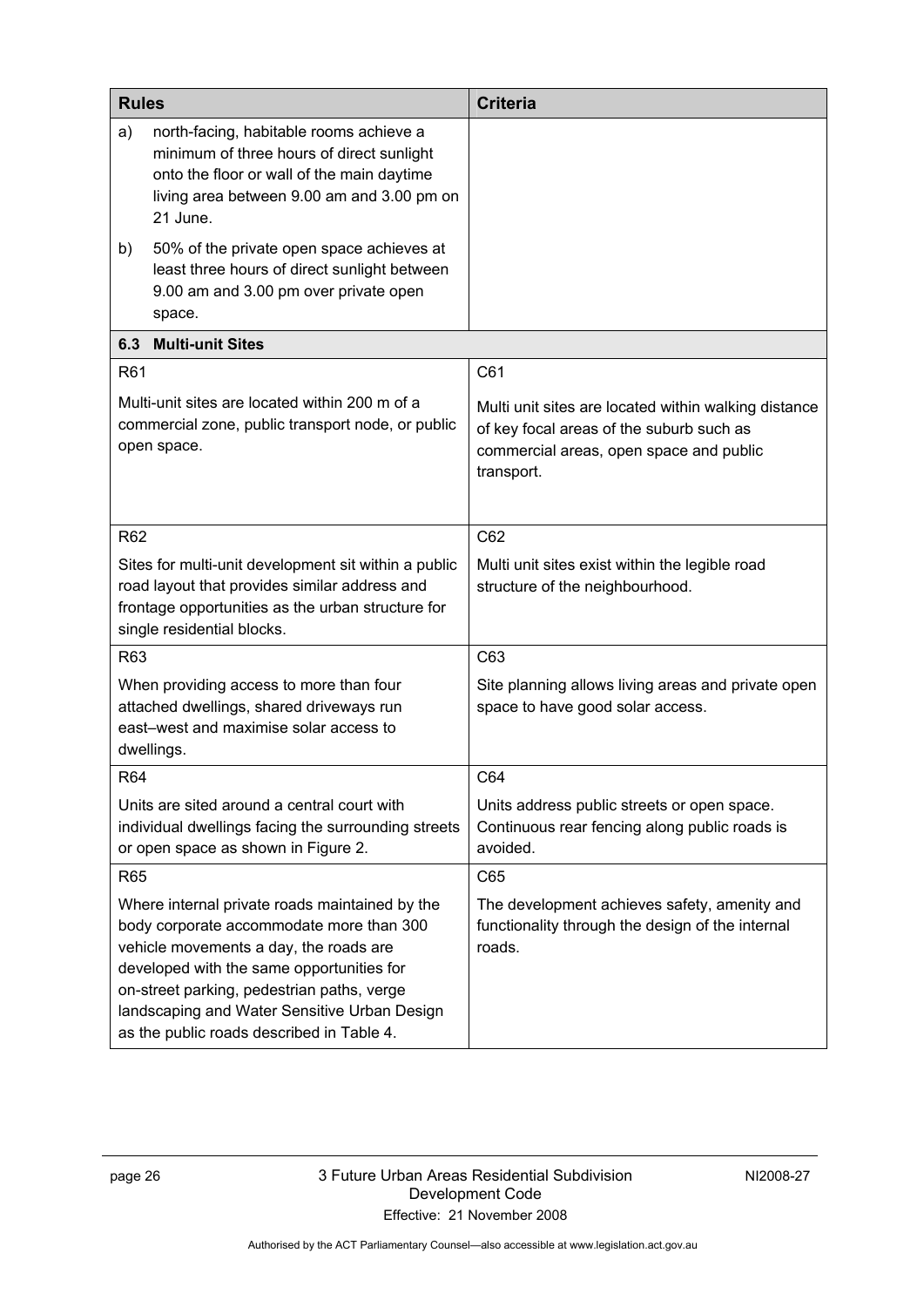| <b>Rules</b>                                                                                                                          |                                                                                                                      | <b>Criteria</b>                                                                                                                                                                                                                                                           |  |  |  |
|---------------------------------------------------------------------------------------------------------------------------------------|----------------------------------------------------------------------------------------------------------------------|---------------------------------------------------------------------------------------------------------------------------------------------------------------------------------------------------------------------------------------------------------------------------|--|--|--|
| 6.4                                                                                                                                   | Security, Surveillance, Safety, and Amenity                                                                          |                                                                                                                                                                                                                                                                           |  |  |  |
| R66                                                                                                                                   |                                                                                                                      | C66                                                                                                                                                                                                                                                                       |  |  |  |
| Where blocks adjoin streets with traffic volumes<br>in excess of 3000 vpd, the block layout achieves<br>one or more of the following: |                                                                                                                      | Block size and layout facilitates safe vehicular<br>access and egress to busy streets. Possible<br>techniques are illustrated in Figure 3.                                                                                                                                |  |  |  |
| a)                                                                                                                                    | Incorporates service roads or rear lane<br>access adjacent to busier arterial roads;                                 |                                                                                                                                                                                                                                                                           |  |  |  |
| b)                                                                                                                                    | Uses battle-axe blocks to provide vehicle<br>access from a side or rear street;                                      |                                                                                                                                                                                                                                                                           |  |  |  |
| c)                                                                                                                                    | Provides pedestrian access to the busy road<br>where vehicle access is not provided;                                 |                                                                                                                                                                                                                                                                           |  |  |  |
| d)                                                                                                                                    | Arranges blocks to side onto busier streets<br>with vehicle access from a side street;                               |                                                                                                                                                                                                                                                                           |  |  |  |
| e)                                                                                                                                    | Where road safety standards are met,<br>on-street parking is provided;                                               |                                                                                                                                                                                                                                                                           |  |  |  |
| f)                                                                                                                                    | Provides for forward exit from garages and<br>driveways for larger blocks; or                                        |                                                                                                                                                                                                                                                                           |  |  |  |
| g)                                                                                                                                    | Incorporates shared driveways to garages at<br>the rear of the blocks to facilitate exit in a<br>forwards direction. |                                                                                                                                                                                                                                                                           |  |  |  |
| R67                                                                                                                                   |                                                                                                                      | C67                                                                                                                                                                                                                                                                       |  |  |  |
| a)                                                                                                                                    | Blocks front streets or public open space.                                                                           | Blocks are set out so that buildings on them are                                                                                                                                                                                                                          |  |  |  |
| b)                                                                                                                                    | Where blocks abut public open space the<br>principles described in Figure 4 are applied.                             | oriented to front streets or open spaces to<br>contribute to the quality of the public domain, to<br>provide good amenity for residents, and to<br>facilitate personal and property security,<br>deterrence of crime and vandalism of footpaths<br>and public open space. |  |  |  |
| <b>R68</b>                                                                                                                            |                                                                                                                      | C68                                                                                                                                                                                                                                                                       |  |  |  |
|                                                                                                                                       | Battle-axe blocks are used only where they:                                                                          | This is a mandatory requirement. There are no                                                                                                                                                                                                                             |  |  |  |
| a)                                                                                                                                    | front parks, natural areas or recreation<br>areas such as golf courses                                               | applicable merit criteria.                                                                                                                                                                                                                                                |  |  |  |
| b)                                                                                                                                    | provide frontage to major roads.                                                                                     |                                                                                                                                                                                                                                                                           |  |  |  |
| C)                                                                                                                                    | are necessary to provide vehicle access to<br>sloping sites.                                                         |                                                                                                                                                                                                                                                                           |  |  |  |
| 6.5                                                                                                                                   | Compact blocks (defined as blocks having a site area less than 250m <sup>2</sup> )                                   |                                                                                                                                                                                                                                                                           |  |  |  |
| R69                                                                                                                                   |                                                                                                                      | C69                                                                                                                                                                                                                                                                       |  |  |  |
|                                                                                                                                       | Compact blocks are located:                                                                                          | This is a mandatory requirement. There are no                                                                                                                                                                                                                             |  |  |  |
| a)                                                                                                                                    | Opposite parkland open space; or                                                                                     | applicable merit criteria.                                                                                                                                                                                                                                                |  |  |  |
| b)                                                                                                                                    | Within 100m of parkland open space; or                                                                               |                                                                                                                                                                                                                                                                           |  |  |  |
| c)                                                                                                                                    | Adjacent to a minimum 10m wide verge.                                                                                |                                                                                                                                                                                                                                                                           |  |  |  |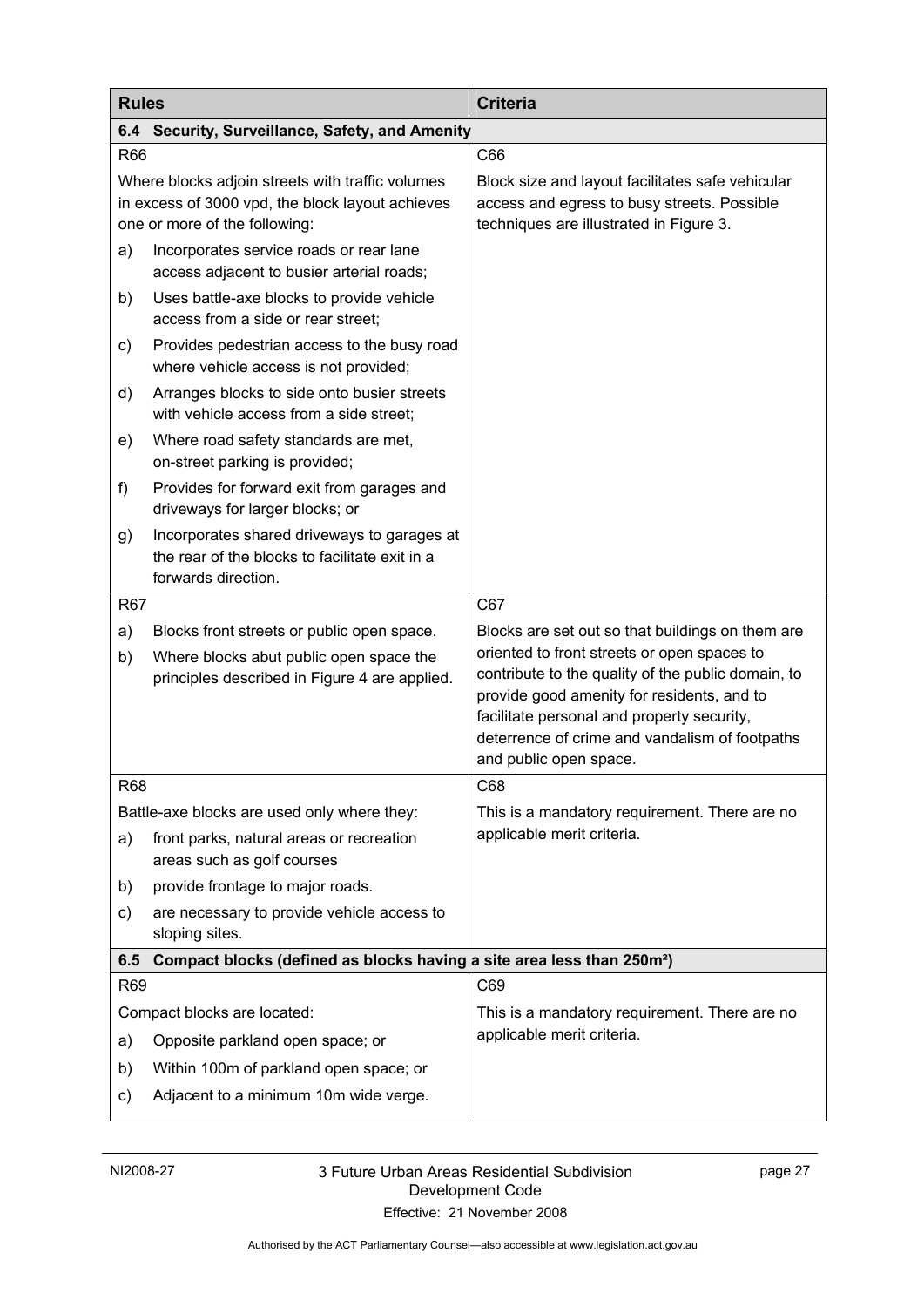| <b>Rules</b>                                                                                                                                                                                              |                                                                                                                                   | <b>Criteria</b>                                                             |
|-----------------------------------------------------------------------------------------------------------------------------------------------------------------------------------------------------------|-----------------------------------------------------------------------------------------------------------------------------------|-----------------------------------------------------------------------------|
| <b>R70</b>                                                                                                                                                                                                |                                                                                                                                   | C70                                                                         |
| a)                                                                                                                                                                                                        | Where vehicle access is provided to the<br>front of the block the block frontage is to a<br>local road, and not a main collector. | Safe vehicle access is provided.                                            |
| b)                                                                                                                                                                                                        | Where a block has rear laneway access it<br>may front a collector road.                                                           |                                                                             |
| R71                                                                                                                                                                                                       |                                                                                                                                   | C71                                                                         |
| Compact blocks provide opportunities for north<br>facing living areas that can be achieved through<br>such measures as:                                                                                   |                                                                                                                                   | Acceptable solar orientation is achieved.                                   |
| a)                                                                                                                                                                                                        | East - west running ends of sections                                                                                              |                                                                             |
| b)                                                                                                                                                                                                        | East – west running culs de sac or minor<br>access roads.                                                                         |                                                                             |
| R72                                                                                                                                                                                                       |                                                                                                                                   | C72                                                                         |
| Road and services infrastructure achieves all<br>operational requirements for waste collection,<br>utilities service access and overland flow<br>protection applicable to standard residential<br>blocks. |                                                                                                                                   | This is a mandatory requirement. There are no<br>applicable merit criteria. |

### **FIGURE 2: Multi-unit site with a focus around public open space**

Multi-Unit site.

Northerly frontage with parking at rear maximises solar efficiency. Parking on road.



### **Figure 3: Examples of lot layout to avoid vehicles reversing into busy streets**



**Note:** Block orientation and house design and siting to maximise solar gain, and minimise overshadowing in accordance with the Residential Zones Development Code.

page 28 3 Future Urban Areas Residential Subdivision Development Code Effective: 21 November 2008

NI2008-27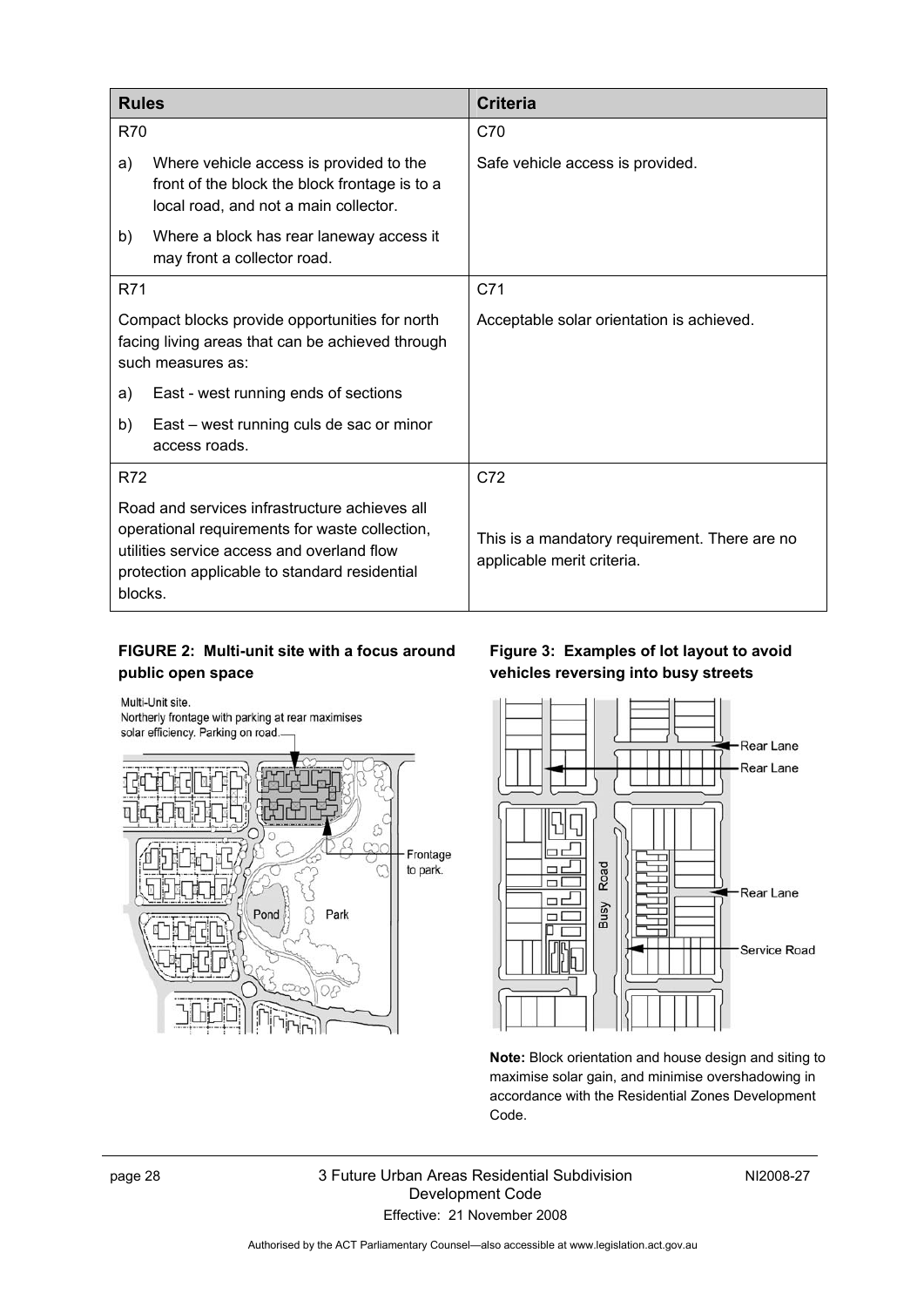

**Figure 4: Examples of blocks and dwelling arrangements to front open space** 

A Blocks fronting park across a street – preferred solution

B Rear lane along end section with footpath frontage – acceptable where there is a street on the opposite side

C Side or rear access battle-axe blocks fronting to footpath where there is a street on the opposite side

D Dual frontage blocks acceptable only where:

– building and landscape design provides for surveillance of, and entry and address to the street and park

– there is footpath frontage to the park for pedestrian and cycle access

– there is a street on the opposite side where practicable (to provide surveillance and access)

- any fencing to the park is designed as a front courtyard wall (with an entry), and
- service areas are screened from view from the street and the park.<br>Blocks siding the park only acceptable where:
	- E Blocks siding the park only acceptable where:

– building and landscape design provides for surveillance of, and entry and address to the street and park

- there is footpath frontage to the park for pedestrian and cycle access
- there is a street on the opposite side where practicable (to provide surveillance and access)
- any fencing to the park is designed as a front courtyard wall in accordance with Element 5, and
- service areas are screened from view from the street and the park.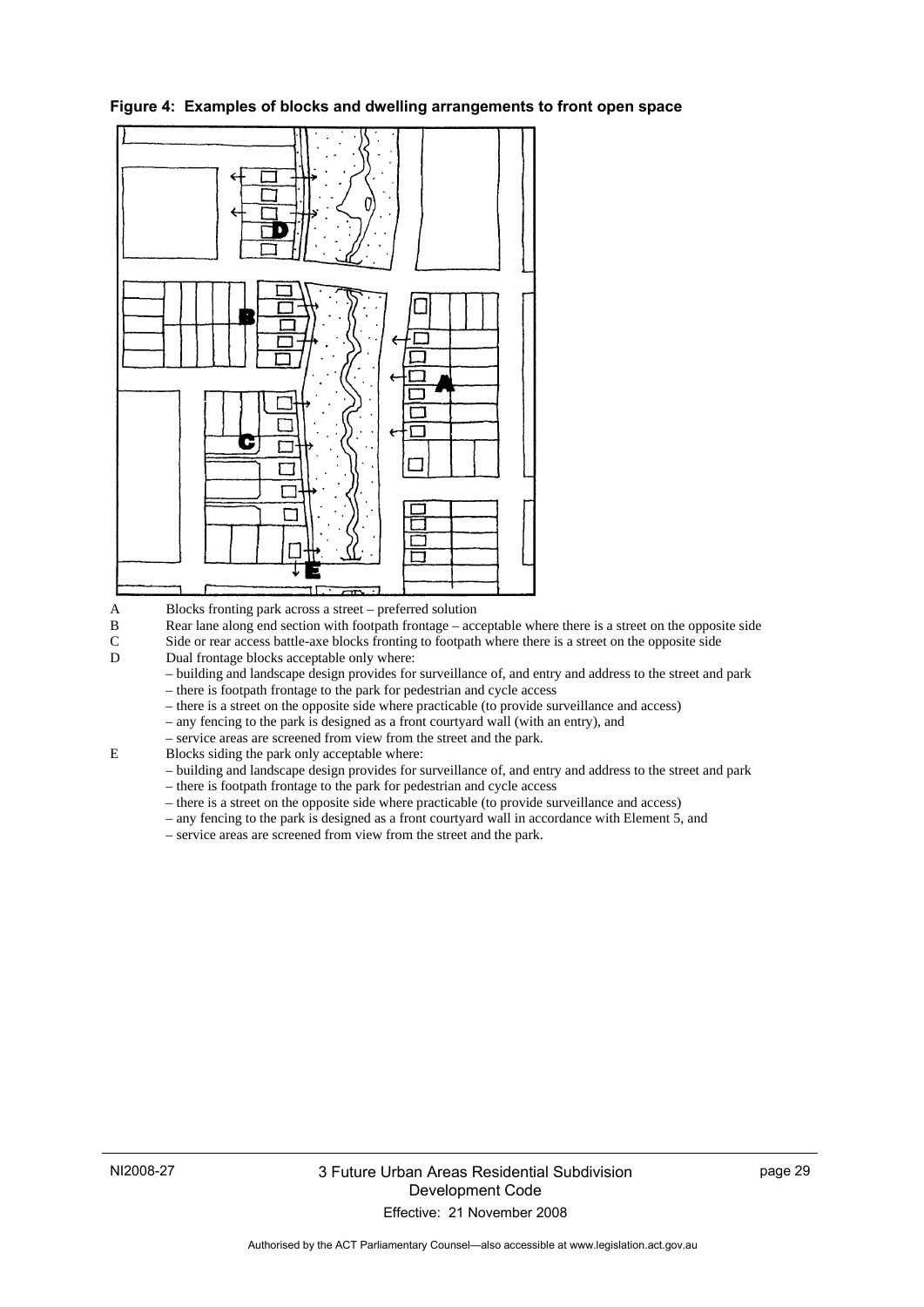### **Element 7: Utilities, Waste Management and Sediment and Erosion Control**

### **Intent:**

a) To ensure that residential areas are adequately serviced with sewerage, water, stormwater, firefighting, electricity, gas, street lighting and communication services in a timely, cost-effective, coordinated and efficient manner that supports sustainable development practices and asset maintenance needs and to promote the use of road verges or other public land for the provision of reticulated services where topography and other site constraints allow.

| <b>Rules</b>                                                                                                                                                                                                                                                                                           | <b>Criteria</b>                                                             |  |  |
|--------------------------------------------------------------------------------------------------------------------------------------------------------------------------------------------------------------------------------------------------------------------------------------------------------|-----------------------------------------------------------------------------|--|--|
| <b>Viability of Services</b><br>7.1                                                                                                                                                                                                                                                                    |                                                                             |  |  |
| <b>R73</b>                                                                                                                                                                                                                                                                                             | C73                                                                         |  |  |
| Land development occurs only where adequate<br>stormwater, sewerage and water supplies for<br>domestic and fire-fighting purposes can be<br>provided and maintained in accordance with<br>utility codes and standards made under or in<br>accordance with ACT law.                                     | This is a mandatory requirement. There are no<br>applicable merit criteria. |  |  |
| 7.2<br>Utility Services on Leased and Unleased Land                                                                                                                                                                                                                                                    |                                                                             |  |  |
| <b>R74</b>                                                                                                                                                                                                                                                                                             | C74                                                                         |  |  |
| Utility services comply with utility standards.<br>a)<br>Subject to agreement between the land<br>b)<br>manager and utility provider, water,<br>electricity, gas and communication services<br>are located within road reservations or other<br>Territory Land that is, and is to remain,<br>unleased. | This is a mandatory requirement. There are no<br>applicable merit criteria. |  |  |
| Subject to agreement between the<br>C)<br>proponent and the utility provider, and for the<br>purpose of maximising land utilisation, preference<br>is given to locating sewage and stormwater<br>services within road reservations, or other<br>Territory Land that is, and is to remain, unleased.    |                                                                             |  |  |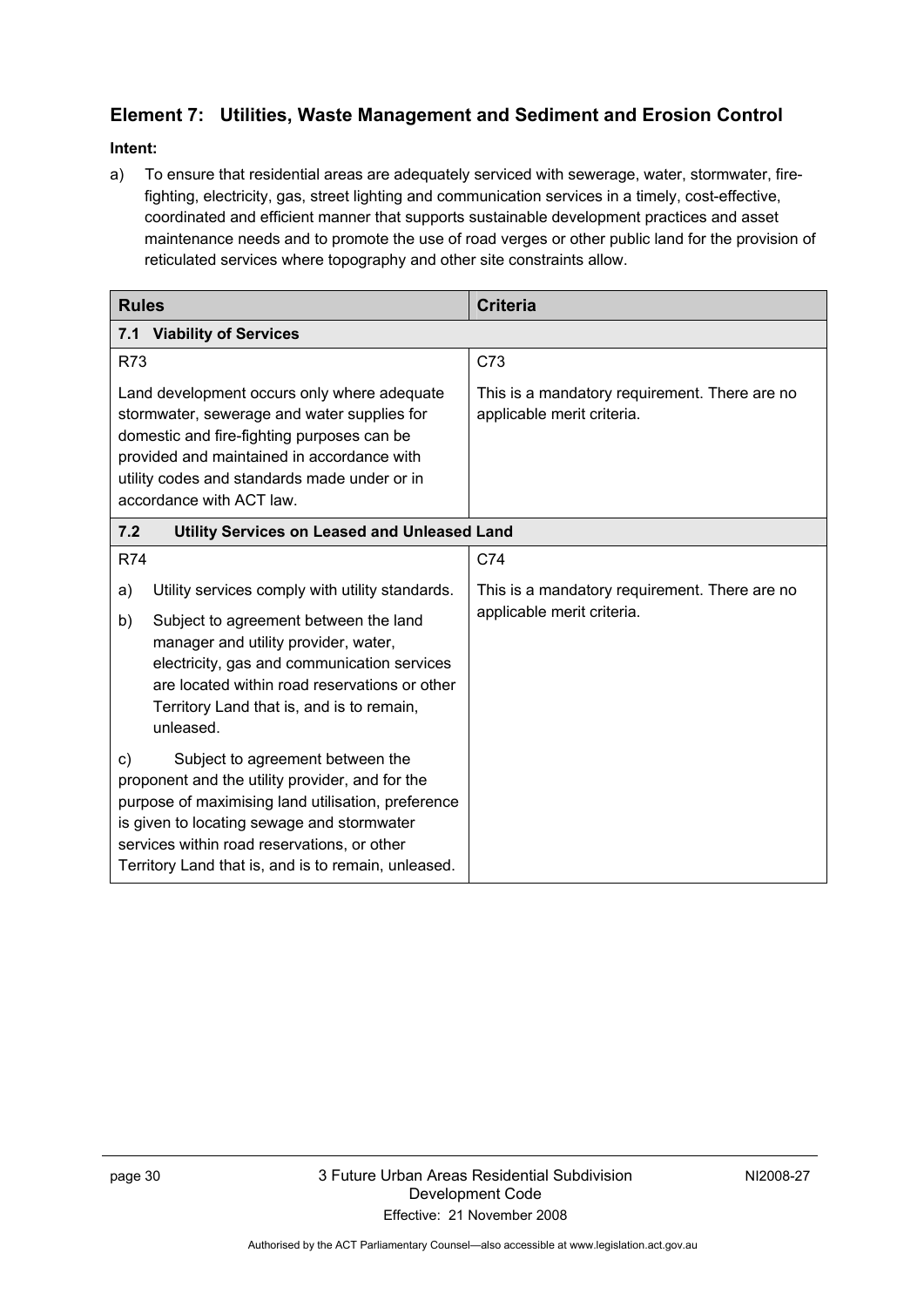| <b>Rules</b>                                                                                                                                                                                                                                                                                                        |                                                                                                                                                                                                         | <b>Criteria</b>                                                            |  |  |
|---------------------------------------------------------------------------------------------------------------------------------------------------------------------------------------------------------------------------------------------------------------------------------------------------------------------|---------------------------------------------------------------------------------------------------------------------------------------------------------------------------------------------------------|----------------------------------------------------------------------------|--|--|
| <b>R75</b>                                                                                                                                                                                                                                                                                                          |                                                                                                                                                                                                         | C75                                                                        |  |  |
| a)                                                                                                                                                                                                                                                                                                                  | Where utility standards require sewerage<br>and stormwater services to be located within<br>leased blocks, those services:                                                                              | This is a mandatory requirement. There are no<br>applicable merit criteria |  |  |
|                                                                                                                                                                                                                                                                                                                     | are contained within service reservations<br>i).<br>and accessed by means of utility,<br>emergency or maintenance access<br>routes complying with Figures 5 and 6<br>and Table 7                        |                                                                            |  |  |
|                                                                                                                                                                                                                                                                                                                     | ii) are on a block of sufficient size to<br>accommodate service reservations and<br>utility access routes, whilst providing<br>comparable building footprint area to<br>similar but unencumbered blocks |                                                                            |  |  |
|                                                                                                                                                                                                                                                                                                                     | iii) where possible, are located in service<br>reservations directly accessible from<br>unleased Territory Land                                                                                         |                                                                            |  |  |
|                                                                                                                                                                                                                                                                                                                     | iv) where possible, are co-located with<br>private open space to maximise land<br>utilisation                                                                                                           |                                                                            |  |  |
|                                                                                                                                                                                                                                                                                                                     | 7.3 Shared Trenching                                                                                                                                                                                    |                                                                            |  |  |
| <b>R76</b>                                                                                                                                                                                                                                                                                                          |                                                                                                                                                                                                         |                                                                            |  |  |
| Compatible minor service reticulation in the road<br>verge may be located in shared trenching where<br>permitted by utility standards.                                                                                                                                                                              |                                                                                                                                                                                                         | This is a mandatory requirement. There is no<br>applicable criterion.      |  |  |
| R77                                                                                                                                                                                                                                                                                                                 |                                                                                                                                                                                                         |                                                                            |  |  |
| Written acceptance of service reservation<br>alignments has been provided by Territory and<br>Municipal Services (TaMS) and other relevant<br>utility providers.                                                                                                                                                    |                                                                                                                                                                                                         | This is a mandatory requirement. There is no<br>applicable criterion.      |  |  |
|                                                                                                                                                                                                                                                                                                                     | 7.4 Width of Service Reservations and Service Access Elements                                                                                                                                           |                                                                            |  |  |
| <b>R78</b>                                                                                                                                                                                                                                                                                                          |                                                                                                                                                                                                         |                                                                            |  |  |
| All sewerage and stormwater reticulation on land<br>that is to be leased is located in a service<br>reservation. The widths of service reservations<br>are agreed by the utility provider and comply with<br>the relevant section of Table 6. More than one<br>easement may be required, as is shown in<br>Figure 6 |                                                                                                                                                                                                         | This is a mandatory requirement. There is no<br>applicable criterion.      |  |  |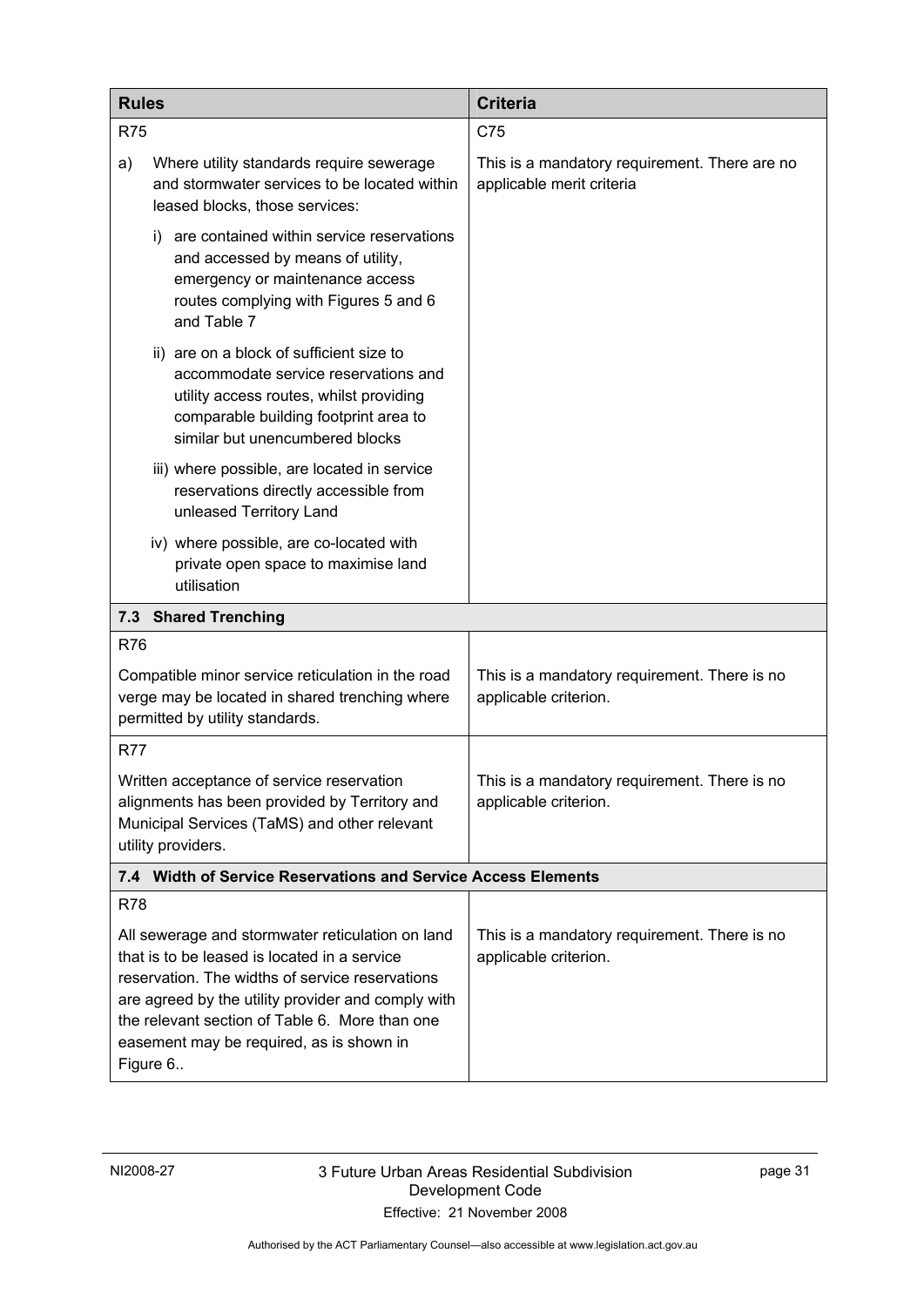| <b>Rules</b>                                                                                                                                                                                                                                                                                                                                                                                                                                                                                                                                                                                                                                                                                                         | <b>Criteria</b>                                                       |  |
|----------------------------------------------------------------------------------------------------------------------------------------------------------------------------------------------------------------------------------------------------------------------------------------------------------------------------------------------------------------------------------------------------------------------------------------------------------------------------------------------------------------------------------------------------------------------------------------------------------------------------------------------------------------------------------------------------------------------|-----------------------------------------------------------------------|--|
| Width of Service Reservation and Emergency Access to Minor Service Reticulation<br>7.5                                                                                                                                                                                                                                                                                                                                                                                                                                                                                                                                                                                                                               |                                                                       |  |
| R79                                                                                                                                                                                                                                                                                                                                                                                                                                                                                                                                                                                                                                                                                                                  |                                                                       |  |
| Where service reservations for sewerage<br>reticulation cannot be adequately accessed<br>directly from public land, maintenance and<br>emergency access routes are provided on each<br>affected leased block to provide obstruction-free<br>access from public land to the service reservation.                                                                                                                                                                                                                                                                                                                                                                                                                      | This is a mandatory requirement. There is no<br>applicable criterion. |  |
| R80                                                                                                                                                                                                                                                                                                                                                                                                                                                                                                                                                                                                                                                                                                                  |                                                                       |  |
| The widths of maintenance and access routes<br>are approved by the utility provider and comply<br>with the relevant section of Table 6.                                                                                                                                                                                                                                                                                                                                                                                                                                                                                                                                                                              | This is a mandatory requirement. There is no<br>applicable criterion. |  |
| R81                                                                                                                                                                                                                                                                                                                                                                                                                                                                                                                                                                                                                                                                                                                  |                                                                       |  |
| Where corner blocks require service reservations<br>in the rear corner, the service reservation is<br>extended along a side boundary to link with the<br>road verge as shown in Figure 5 and 6.                                                                                                                                                                                                                                                                                                                                                                                                                                                                                                                      | This is a mandatory requirement. There is no<br>applicable criterion. |  |
| <b>Separation of Private and Utility Services</b><br>7.6                                                                                                                                                                                                                                                                                                                                                                                                                                                                                                                                                                                                                                                             |                                                                       |  |
| <b>R82</b>                                                                                                                                                                                                                                                                                                                                                                                                                                                                                                                                                                                                                                                                                                           |                                                                       |  |
| Where the permissible footprints of buildings are<br>located adjacent to a service reservation, the<br>relevant service provider determines and provides<br>written approval of the extent and width of a<br>private service zone required for private<br>stormwater and sanitary drains, electricity and<br>communication cables, gas, water and irrigation<br>pipes associated with the development of the<br>lease. This zone is documented in the EDP to<br>provide adequate separation of private services<br>from utility assets, and to prevent damage to<br>private services when the utility is repairing or<br>replacing its assets (see Figure 5). More than one<br>private service zone may be required. | This is a mandatory requirement. There is no<br>applicable criterion. |  |
| <b>Recording Utility Access Requirements in Leases</b><br>7.7                                                                                                                                                                                                                                                                                                                                                                                                                                                                                                                                                                                                                                                        |                                                                       |  |
| R83                                                                                                                                                                                                                                                                                                                                                                                                                                                                                                                                                                                                                                                                                                                  |                                                                       |  |
| Where services are proposed to be included in<br>leased land the proponent:                                                                                                                                                                                                                                                                                                                                                                                                                                                                                                                                                                                                                                          | This is a mandatory requirement. There is no<br>applicable criterion. |  |
| consults with each utility service provider<br>a)<br>during the preparation of the EDP and<br>obtains written confirmation that the<br>provider's service reservations and<br>maintenance and emergency access route<br>requirements are included                                                                                                                                                                                                                                                                                                                                                                                                                                                                    |                                                                       |  |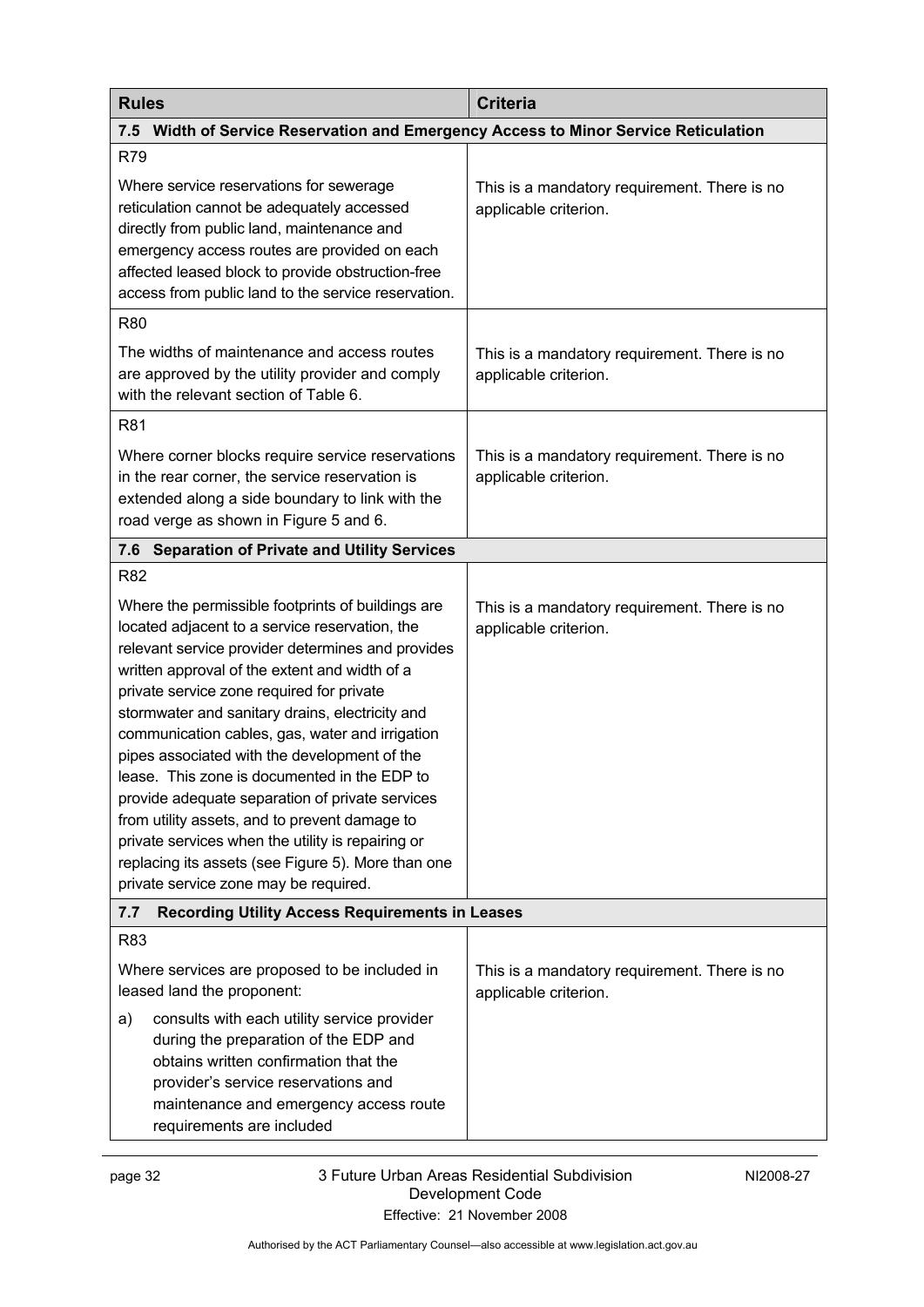| <b>Rules</b>                                                                                                                                                                                                                                                                                                                                          |                                                                                                                                                                                                                                                                                                  | <b>Criteria</b>                                                                |
|-------------------------------------------------------------------------------------------------------------------------------------------------------------------------------------------------------------------------------------------------------------------------------------------------------------------------------------------------------|--------------------------------------------------------------------------------------------------------------------------------------------------------------------------------------------------------------------------------------------------------------------------------------------------|--------------------------------------------------------------------------------|
| b)                                                                                                                                                                                                                                                                                                                                                    | provides a written undertaking that all<br>designated service reservations,<br>maintenance and emergency access routes,<br>and utility pipe protection envelops are<br>recorded on the Deposited Plans that will be<br>referred to in the subsequent leases in the<br>manner shown in Appendix B |                                                                                |
| c)                                                                                                                                                                                                                                                                                                                                                    | includes in the EDP the standard lease<br>clauses applying to service reservations,<br>maintenance and emergency access routes<br>and utility pipe protection envelopes.                                                                                                                         |                                                                                |
| 7.8                                                                                                                                                                                                                                                                                                                                                   | <b>Design and Construction Qualifications</b>                                                                                                                                                                                                                                                    |                                                                                |
| <b>R84</b>                                                                                                                                                                                                                                                                                                                                            |                                                                                                                                                                                                                                                                                                  |                                                                                |
| law.                                                                                                                                                                                                                                                                                                                                                  | Sewerage facilities, water supply mains,<br>stormwater, electricity, communications services,<br>gas and street lighting are designed by persons<br>who are qualified by reference to codes and<br>standards made under or in accordance with ACT                                                | This is a mandatory requirement. There is no<br>applicable criterion.          |
| 7.9                                                                                                                                                                                                                                                                                                                                                   | Overland Flow Paths for Sewage and Stormwater Spillage                                                                                                                                                                                                                                           |                                                                                |
| <b>R85</b>                                                                                                                                                                                                                                                                                                                                            |                                                                                                                                                                                                                                                                                                  |                                                                                |
| Overland flow paths must be provided to ensure<br>that surcharge of sewage or stormwater from<br>utility network overflow points (such as manholes)<br>or future residential sanitary drain overflow relief<br>gullies, will not be obstructed by proposed<br>building footprints and will comply with utility and<br>residential plumbing standards. |                                                                                                                                                                                                                                                                                                  | This is a mandatory requirement. There is no<br>corresponding merit criterion. |
|                                                                                                                                                                                                                                                                                                                                                       | 7.10 Location of Sewage and Stormwater Connections                                                                                                                                                                                                                                               |                                                                                |
| <b>R86</b><br>Unless specifically approved by the utility<br>provider, the sewer and stormwater ties are at the<br>low point of the block in accordance with utility<br>standards.                                                                                                                                                                    |                                                                                                                                                                                                                                                                                                  | This is a mandatory requirement. There is no<br>corresponding merit criterion. |
| R87                                                                                                                                                                                                                                                                                                                                                   |                                                                                                                                                                                                                                                                                                  |                                                                                |
| a)                                                                                                                                                                                                                                                                                                                                                    | Subject to agreement between the<br>proponent and the utility provider, the sewer<br>and stormwater ties may be located away<br>from the low point.                                                                                                                                              | This is a mandatory requirement. There is no<br>applicable criterion.          |
| b)                                                                                                                                                                                                                                                                                                                                                    | Written approval is provided by TaMS and<br>other utility service providers, and any<br>special requirements imposed by the service<br>authorities are incorporated in the design.                                                                                                               |                                                                                |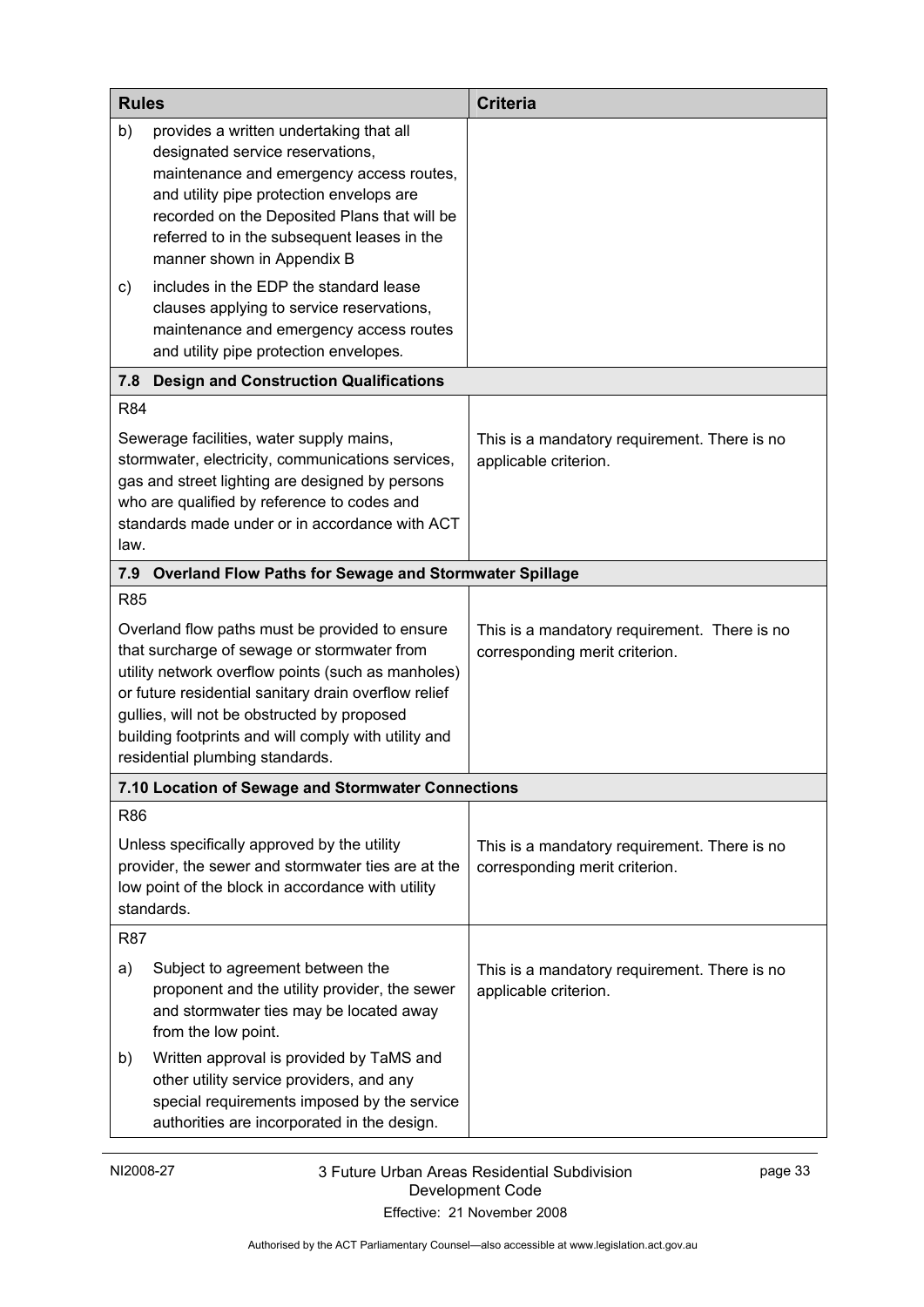| <b>Rules</b>                                                                                                                                                                                                                                                                                                                                                       | <b>Criteria</b>                                                                                                                                                                                                  |  |  |  |
|--------------------------------------------------------------------------------------------------------------------------------------------------------------------------------------------------------------------------------------------------------------------------------------------------------------------------------------------------------------------|------------------------------------------------------------------------------------------------------------------------------------------------------------------------------------------------------------------|--|--|--|
| 7.11 Clearance Between Utility Equipment and Landscape Elements                                                                                                                                                                                                                                                                                                    |                                                                                                                                                                                                                  |  |  |  |
| <b>R88</b>                                                                                                                                                                                                                                                                                                                                                         |                                                                                                                                                                                                                  |  |  |  |
| The location of and accessibility to meters,<br>control valves, manholes and utility connections<br>are acceptable to service providers and<br>determined in accordance with utility standards to<br>minimise conflict with proposed driveways,<br>fencing, courtyard walls or other permanent<br>paving, vegetation or structures mandated by the<br>development. | This is a mandatory requirement. There is no<br>applicable criterion.                                                                                                                                            |  |  |  |
| 7.12 Noise and odour buffer zones                                                                                                                                                                                                                                                                                                                                  |                                                                                                                                                                                                                  |  |  |  |
| <b>R89</b>                                                                                                                                                                                                                                                                                                                                                         |                                                                                                                                                                                                                  |  |  |  |
| Buffer zones complying with utility requirements<br>are provided between dwellings and utility service<br>equipment such as sewer vents or pump stations<br>to protect residential amenity from odour and<br>noise nuisance. This buffer zone is agreed with<br>the utility provider and documented in the EDP.                                                    | This is a mandatory requirement. There is no<br>applicable criterion.                                                                                                                                            |  |  |  |
| 7.13 Waste management                                                                                                                                                                                                                                                                                                                                              |                                                                                                                                                                                                                  |  |  |  |
| R90                                                                                                                                                                                                                                                                                                                                                                | C90                                                                                                                                                                                                              |  |  |  |
| Waste management is in accordance with the<br>latest version of the Development Control Code<br>for Best Practice Waste Management in the ACT,<br>TaMS 2006.                                                                                                                                                                                                       | Evidence is provided of industry acceptance of<br>arrangements for the kerbside collection of<br>residential waste from detached dwellings and for<br>the internal collection of waste from multi-unit<br>sites. |  |  |  |
| R91                                                                                                                                                                                                                                                                                                                                                                |                                                                                                                                                                                                                  |  |  |  |
| In accordance with the Development Control<br>Code for Best Practice Waste Management in the<br>ACT (TaMS 2006), garbage collection vehicle<br>access is provided as follows:                                                                                                                                                                                      | This is a mandatory requirement. There is no<br>applicable criterion.                                                                                                                                            |  |  |  |
| to mobile garbage bins for all single unit<br>a)<br>dwellings and multi unit and cluster<br>developments up to and including 10 units.                                                                                                                                                                                                                             |                                                                                                                                                                                                                  |  |  |  |
| to garbage hoppers in an approved structure<br>b)<br>for multi-unit sites in excess of 10 dwellings.                                                                                                                                                                                                                                                               |                                                                                                                                                                                                                  |  |  |  |
| R92                                                                                                                                                                                                                                                                                                                                                                |                                                                                                                                                                                                                  |  |  |  |
| Demolition waste leaving the site is diverted to a<br>recycling or reprocessing operator for the<br>particular type of waste material. Evidence of<br>proper recycling, reprocessing or disposal is<br>obtained and kept for 12 months after practical<br>completion of the project.                                                                               | This is a mandatory requirement. There is no<br>applicable criterion.                                                                                                                                            |  |  |  |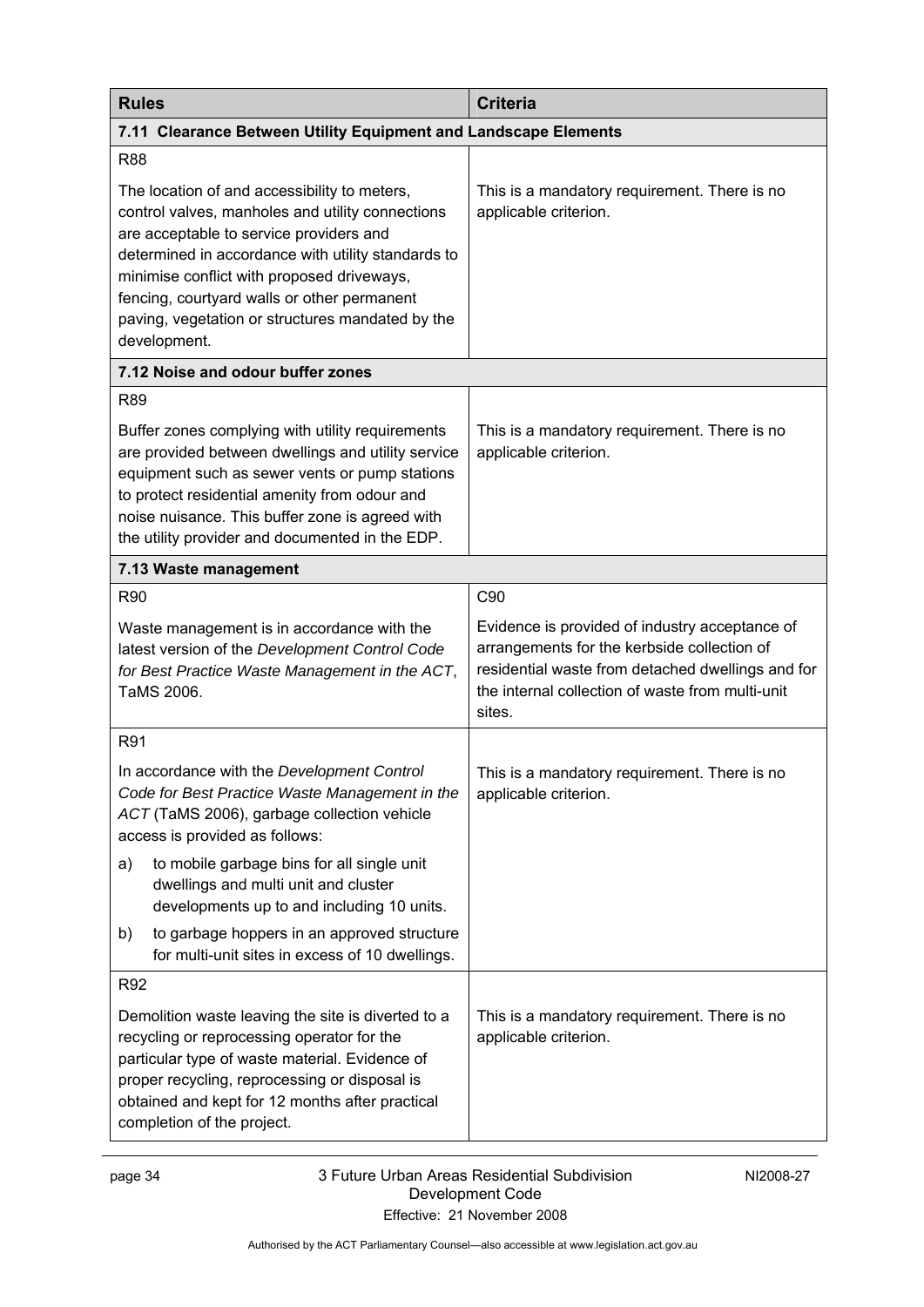| <b>Rules</b>                                                                                                          | Criteria                                                              |
|-----------------------------------------------------------------------------------------------------------------------|-----------------------------------------------------------------------|
| 7.14 Sediment and Erosion Control Plan                                                                                |                                                                       |
| R93                                                                                                                   |                                                                       |
| A Sediment and Erosion Control Concept Plan<br>satisfies the requirements of the Environment<br>Protection Authority. | This is a mandatory requirement. There is no<br>applicable criterion. |

Authorised by the ACT Parliamentary Counsel—also accessible at www.legislation.act.gov.au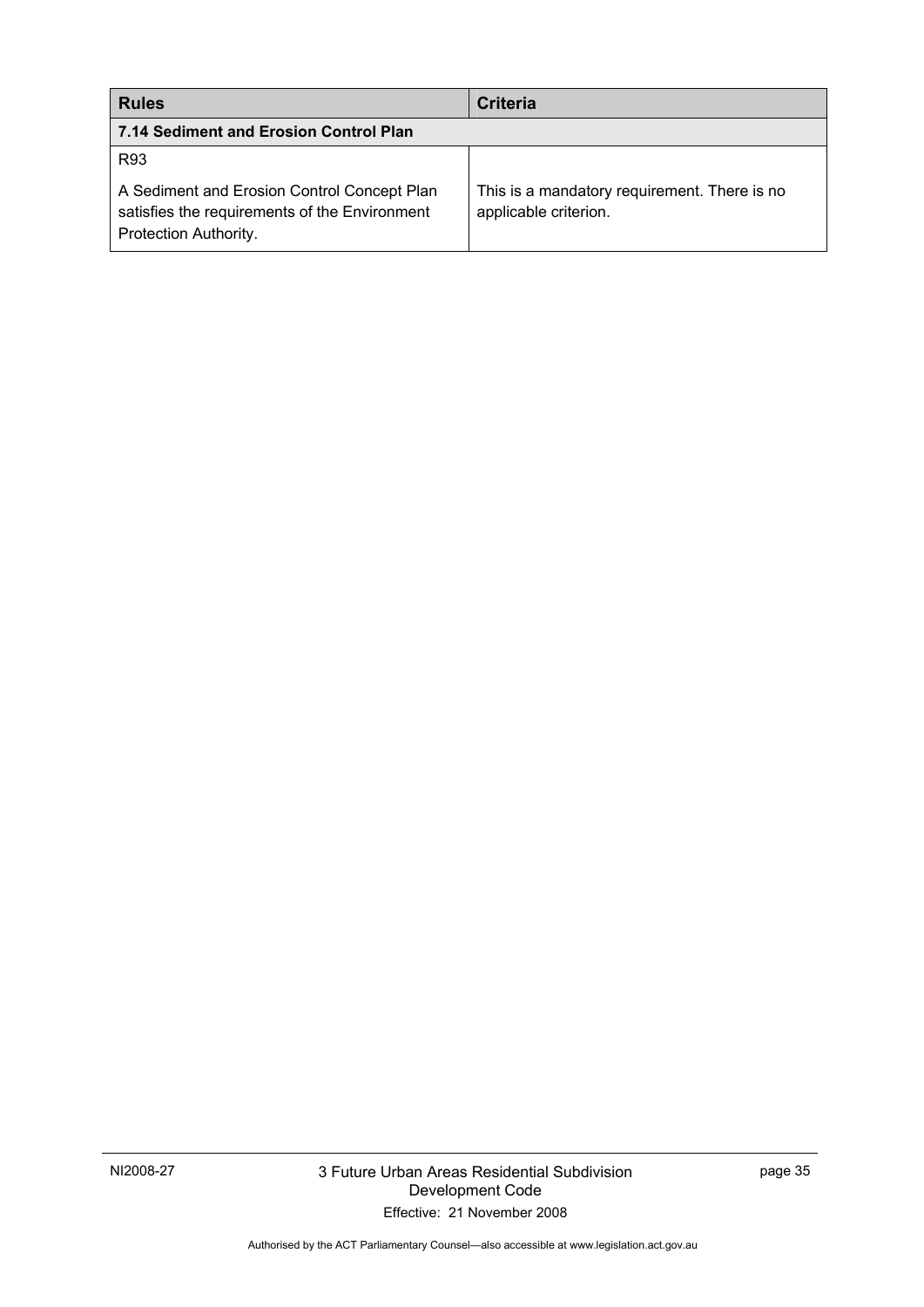#### **Figure 5: Access to utility sewerage and stormwater services in the rear of blocks**



#### **Explanation**

Where underground utility stormwater and sewerage network infrastructure are located on a residential block, continuous heavy machinery service reservations (sometimes called service and access easements) are provided over those assets. These easements shall run the full length of sections as shown in Figure 7. Where a sewer easement within a lease is not directly accessible from a public place (for example, because it is located along the rear boundary not adjacent to a laneway or the end of a section), a heavy machinery accessible utility maintenance access route is provided to the service reservation from the street or other public place (usually along one side boundary). Where a sewer manhole exists within a service reservation, a small machinery 24-hour emergency access route is also required from the street or other public land to the manhole. The emergency and maintenance access

### page 36 3 Future Urban Areas Residential Subdivision Development Code Effective: 21 November 2008

NI2008-27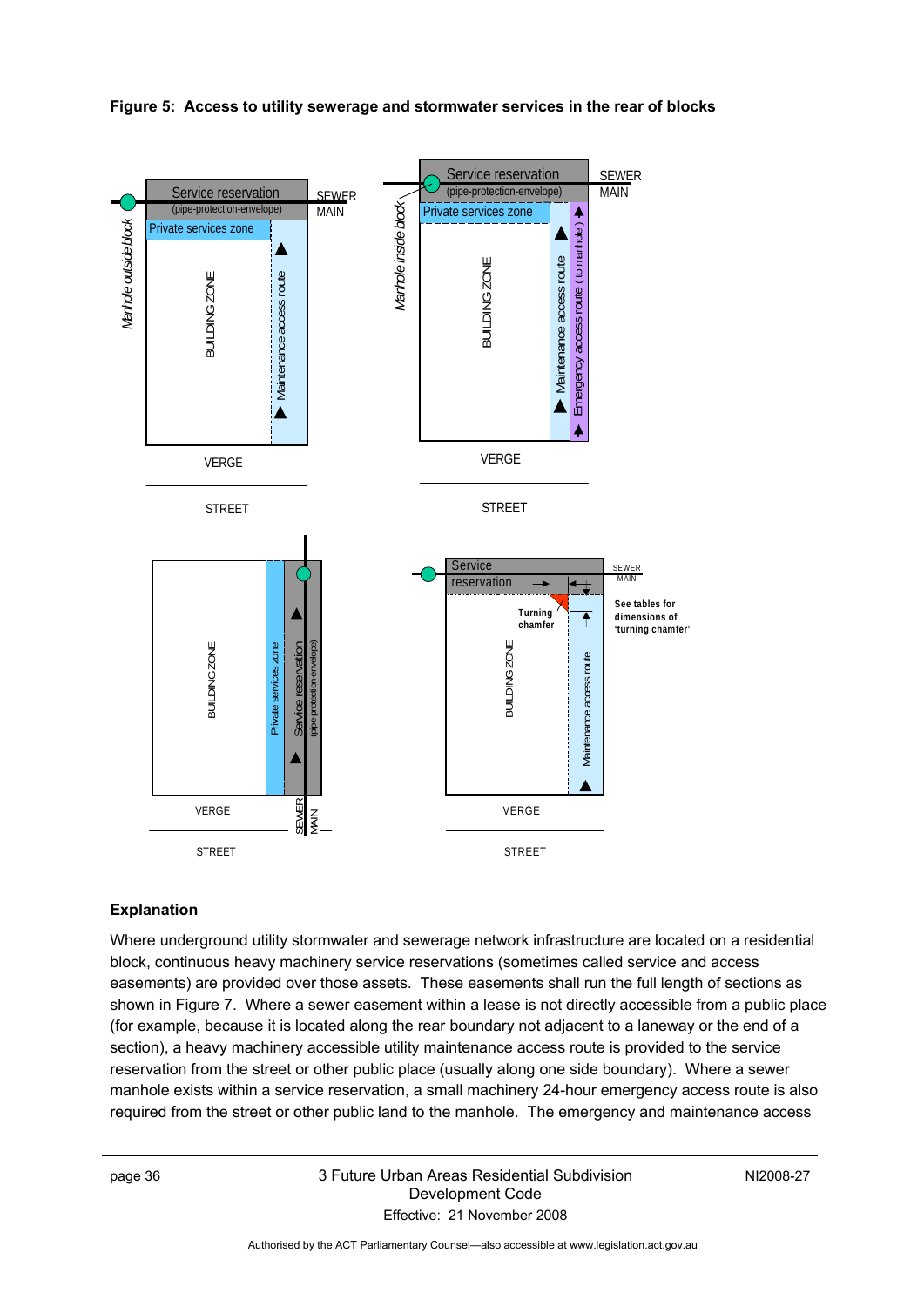routes can be combined or separate. In some instances, the maintenance access route can, with consent from the relevant utility service provider, be through a garage (see 'Additional requirements' below), provided adequate passageway and vertical clearances can be provided as shown in Table 7.

#### *Additional requirements:*

Special footing designs may be required for structures sited adjacent to underground utility sewers, water mains and stormwater mains (located both within and outside the property boundaries). The relevant utility service provider may require engineering drawings and certification from a chartered engineer to confirm that the footings will not exert any load onto the sewerage main or water main and the structure will remain stable when the main is excavated for repair or replacement.

A private services zone is to be provided to allow sufficient space between the building and a service and access easement to lay private in-ground services and to deposit spoil from excavation works in the easement. Sanitary drains, plumbing, irrigation pipes, communication and electricity cables are not to be laid inside any service and access easement.

Where access from an adjacent walkway, parkland or another acceptable alternative access route can be provided to the rear of the property, plant access along the side boundary may not be required (subject to agreement of the relevant utility service provider).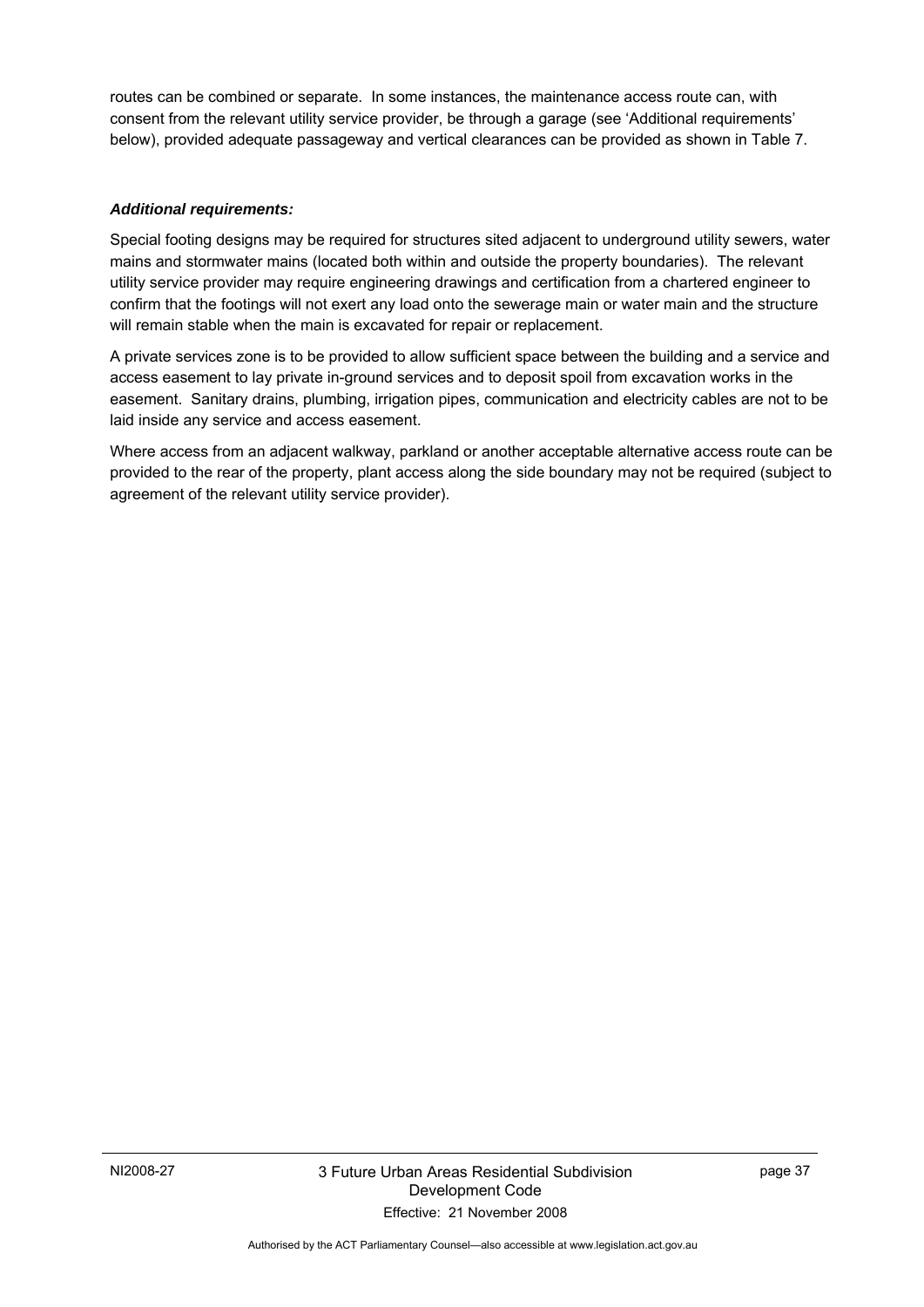**Figure 6: Easements for rear spine sewerage and stormwater services – indicative whole-of-section outcome** 



page 38 3 Future Urban Areas Residential Subdivision Development Code Effective: 21 November 2008

NI2008-27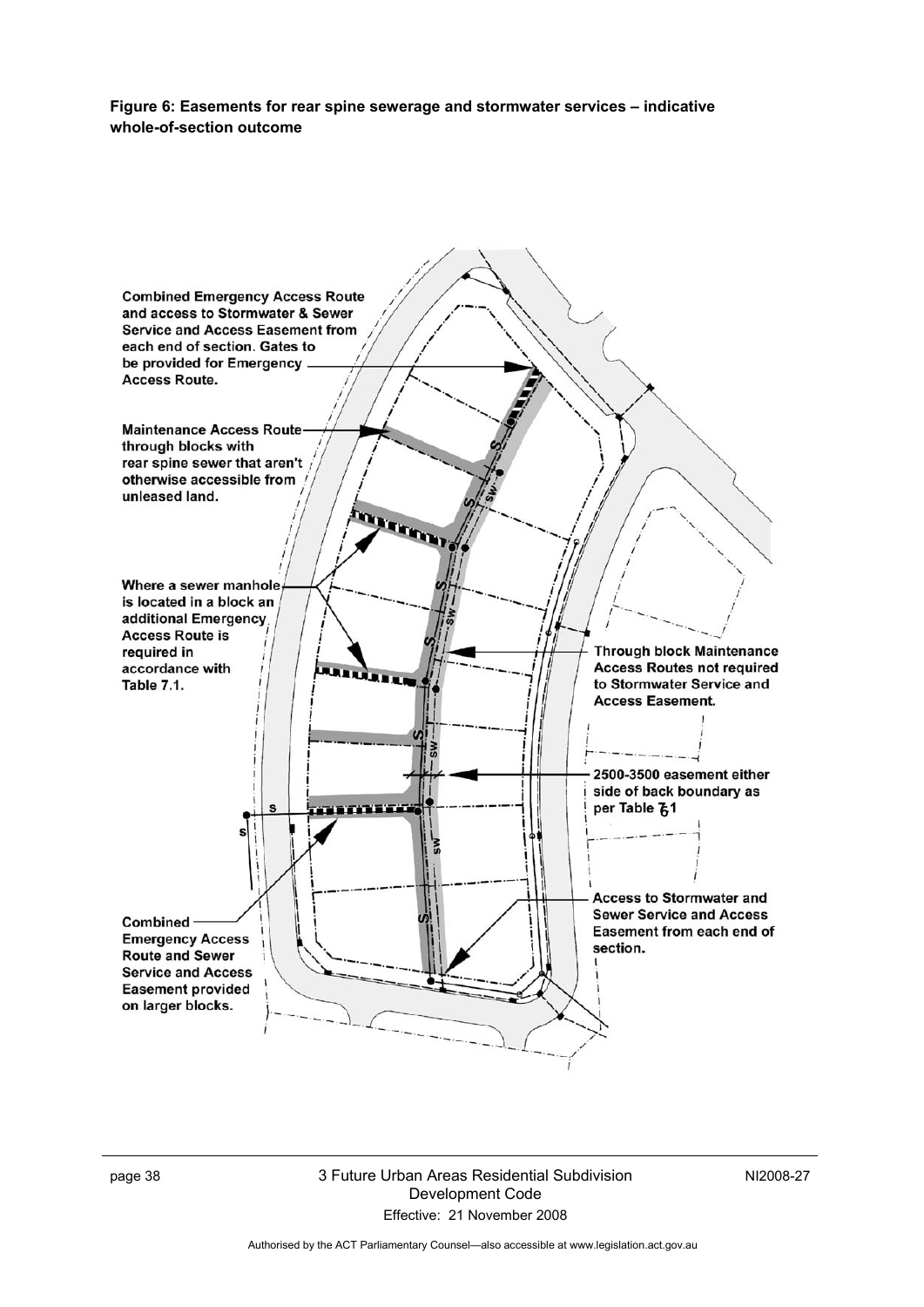### **Table 6: Sewerage and stormwater mains located in greenfield blocks**

|                                                                                            | Minimum width of 'pipe-<br>protection-envelope' (or<br>service reservation where<br>a sewer and stormwater<br>traverses a leased block | Minimum height of pipe<br>protection envelop above<br>ground | Turning chamfer at 90°<br>change of direction<br>between side access<br>route and rear service<br>reservation (not req for<br>stormwater) | Private services zone<br>(for spoil and to lay<br>private sanitary drains,<br>stormwater drains and<br>elect. cables/conduits).<br>(not req for stormwater) | Side boundary<br>maintenance access<br>route (where a sewer<br>reservation or connection<br>is located in the rear<br>yard).<br>(not req for stormwater) | Side boundary<br>emergency access route<br>(24 hour access to a sewer<br>manhole in the rear service<br>reservation)<br>(not req for stormwater) |
|--------------------------------------------------------------------------------------------|----------------------------------------------------------------------------------------------------------------------------------------|--------------------------------------------------------------|-------------------------------------------------------------------------------------------------------------------------------------------|-------------------------------------------------------------------------------------------------------------------------------------------------------------|----------------------------------------------------------------------------------------------------------------------------------------------------------|--------------------------------------------------------------------------------------------------------------------------------------------------|
| 150 to 225 mm gravity sewer                                                                | 2500 mm                                                                                                                                | 3000 mm                                                      | 2000 mm x 2000 mm<br>recommended                                                                                                          | Not less than 1000 mm<br>recommended                                                                                                                        | 3000 wide (2200 for blocks<br>less than 550m <sup>2</sup> ) x 2800                                                                                       | 1500 mm wide x 2200 mm<br>high clear of obstruction                                                                                              |
| 100 to 150 mm pressure pipe<br>< 300mm stormwater                                          |                                                                                                                                        |                                                              |                                                                                                                                           |                                                                                                                                                             | high.<br>(alternative access may be                                                                                                                      |                                                                                                                                                  |
| Pipe invert no deeper than 2000 mm<br>below finished ground level                          |                                                                                                                                        |                                                              |                                                                                                                                           |                                                                                                                                                             | negotiated, e.g. through<br>garage openings 2200 wide<br>x 2200 high)                                                                                    |                                                                                                                                                  |
| 300 to 375 mm gravity sewer                                                                | 3500 mm                                                                                                                                | 3000 mm                                                      | 3000 mm x 3000 mm<br>recommended                                                                                                          | Not less than 1000 mm<br>recommended                                                                                                                        | 3000 wide (2200 for blocks<br>less than 550m <sup>2</sup> )                                                                                              | 1500 mm wide x 2200 mm<br>high clear of obstruction                                                                                              |
| 300 to 450 mm pressure pipe                                                                |                                                                                                                                        |                                                              |                                                                                                                                           |                                                                                                                                                             | x 2800 high.                                                                                                                                             |                                                                                                                                                  |
| > 300mm stormwater<br>Pipe invert no deeper than 2000 mm<br>below finished ground level    |                                                                                                                                        |                                                              |                                                                                                                                           |                                                                                                                                                             | (alternative access may be<br>negotiated, eg through<br>garage openings 2200 wide<br>x 2200 high)                                                        |                                                                                                                                                  |
| 150 to 225 mm gravity sewer                                                                | 2500 mm                                                                                                                                | 3000 mm                                                      | 3000 mm x 3000 mm                                                                                                                         | Not less than 1000 mm                                                                                                                                       | 3000 wide x 3000 high                                                                                                                                    | 1500 mm wide x 2200 mm                                                                                                                           |
| 100 to 150 mm pressure pipe<br>< 300mm stormwater                                          |                                                                                                                                        |                                                              | recommended                                                                                                                               | recommended                                                                                                                                                 | (alternative access may be<br>negotiated, e.g. through                                                                                                   | high clear of obstruction                                                                                                                        |
| Pipe invert between 2000 mm and<br>3000 mm below finished ground level                     |                                                                                                                                        |                                                              |                                                                                                                                           |                                                                                                                                                             | garage openings 3000 wide<br>x 3000 high)                                                                                                                |                                                                                                                                                  |
| 300 to 375 mm gravity sewer                                                                | 3500 mm                                                                                                                                | 3000 mm                                                      | 3000 mm x 3000 mm                                                                                                                         | Not less than 2000 mm                                                                                                                                       | 3000 wide x 3000 high                                                                                                                                    | 1500 mm wide x 2200 mm                                                                                                                           |
| 300 to 450 mm pressure pipe<br>> 300mm stormwater                                          |                                                                                                                                        |                                                              | recommended                                                                                                                               | recommended                                                                                                                                                 | (alternative access may be<br>negotiated, e.g. through                                                                                                   | high clear of obstruction                                                                                                                        |
| Pipe invert between 2000 mm and 3000                                                       |                                                                                                                                        |                                                              |                                                                                                                                           |                                                                                                                                                             | garage openings 3000 wide                                                                                                                                |                                                                                                                                                  |
| mm below finished ground level                                                             |                                                                                                                                        |                                                              |                                                                                                                                           |                                                                                                                                                             | x 3000 high)                                                                                                                                             |                                                                                                                                                  |
| Combined sewerage and stormwater<br>service reservation                                    | Subject to approval:                                                                                                                   | 3000 mm                                                      | As above, according to<br>size and depth of                                                                                               | As above, according to<br>size and depth of                                                                                                                 | Subject to approval:<br>generally add 1000 mm to                                                                                                         | As above, according to size<br>and depth of network pipe                                                                                         |
|                                                                                            | Generally add 1000 mm to<br>categories above                                                                                           |                                                              | network pipe                                                                                                                              | network pipe                                                                                                                                                | width of categories above                                                                                                                                |                                                                                                                                                  |
| Any trunk sewers or sewerage mains<br>larger than 375 mm diameter or deeper<br>than 3000mm | Subject to site-specific<br>approval by ActewAGL                                                                                       | Subject to site-specific<br>approval by ActewAGL             | Subject to site-specific<br>approval by ActewAGL                                                                                          | Subject to site-specific<br>approval by ActewAGL                                                                                                            | Subject to site-specific<br>approval by ActewAGL                                                                                                         | Subject to site-specific<br>approval by ActewAGL                                                                                                 |
| Any water bulk supply main                                                                 | Subject to site-specific<br>approval by ActewAGL                                                                                       | Subject to site-specific<br>approval by ActewAGL             | Subject to site-specific<br>approval by ActewAGL                                                                                          | Subject to site-specific<br>approval by ActewAGL                                                                                                            | Subject to site-specific<br>approval by ActewAGL                                                                                                         | Subject to site-specific<br>approval by ActewAGL                                                                                                 |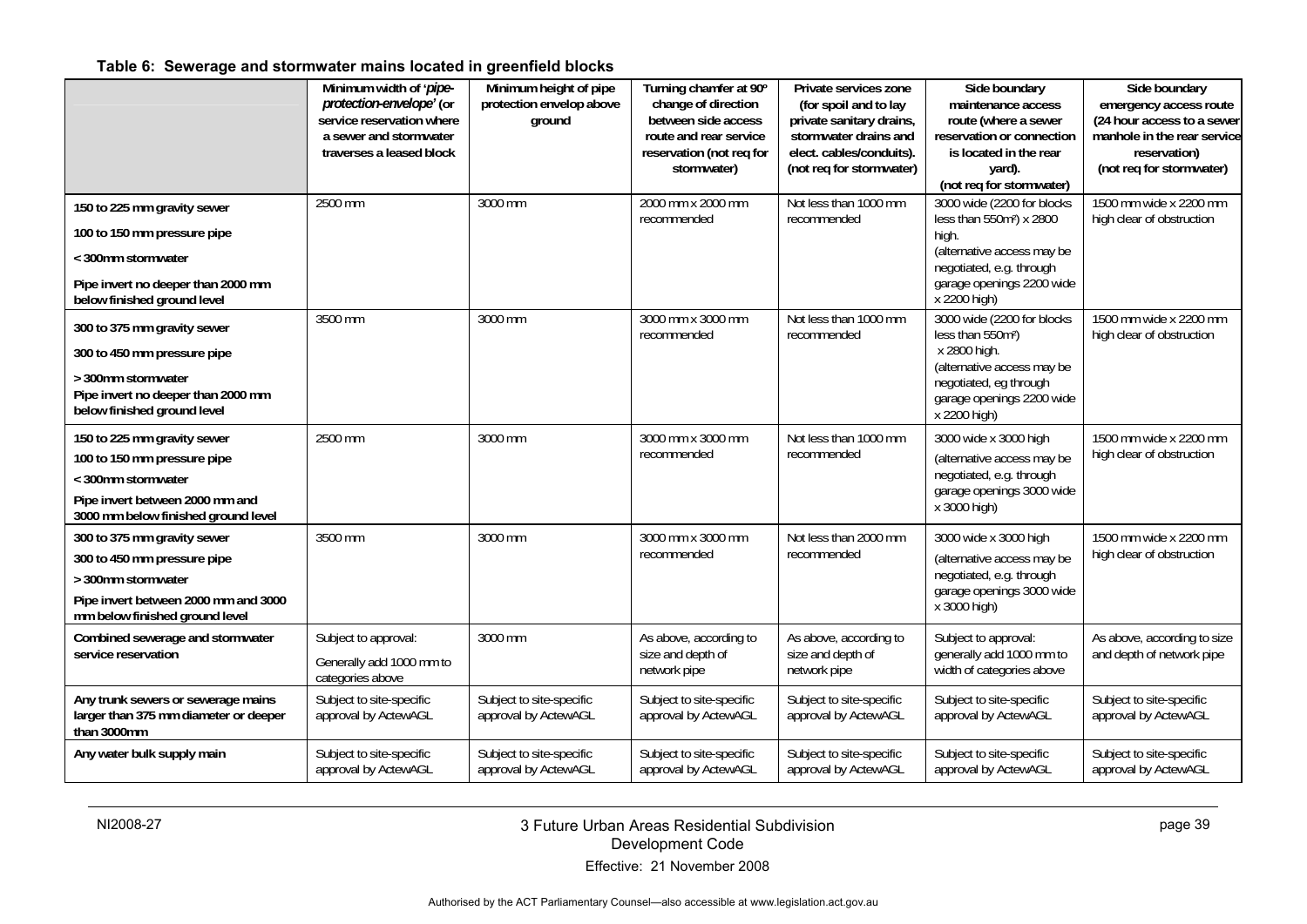**Part B(2) – Additional requirements that apply when an Estate Development Plan is not supported by a Precinct Code** 

This subsection of the Code is to be used where an EDP is not supported by a Precinct Code.

### **Element 1: Neighbourhood Design**

### **Intent:**

a) To provide safe, convenient, accessible and attractive neighbourhoods that meet the diverse and changing needs of the community

This encompasses offering a wide choice in good quality housing and associated community and commercial facilities, providing for local employment opportunities, encouraging walking, cycling and use of public transport, minimising energy and water consumption, and promoting a sense of place through neighbourhood focal points and the creation of a distinctive identity that recognises and, where relevant, preserves the natural environment.

| <b>Rules</b>                                                                                                                                                 | <b>Criteria</b>                                                                                                                                                                                                          |  |
|--------------------------------------------------------------------------------------------------------------------------------------------------------------|--------------------------------------------------------------------------------------------------------------------------------------------------------------------------------------------------------------------------|--|
| 1.1 Structure and Composition                                                                                                                                |                                                                                                                                                                                                                          |  |
|                                                                                                                                                              | C94                                                                                                                                                                                                                      |  |
| There is no applicable rule.                                                                                                                                 | The subdivision layout gives the residential<br>environment a strong and positive identity by<br>responding to site characteristics, setting,<br>landmarks and views, and through the street and<br>open space networks. |  |
|                                                                                                                                                              | C <sub>95</sub>                                                                                                                                                                                                          |  |
| There is no applicable rule.                                                                                                                                 | The layout optimises the walkable access to<br>centres, schools and public transport nodes<br>through compact and legible transport networks.                                                                            |  |
| <b>R96</b>                                                                                                                                                   | C <sub>96</sub>                                                                                                                                                                                                          |  |
| An energy audit carried out in accordance with<br>Energy Audits of Subdivisions - Detached<br>Residential Blocks (Appendix C) demonstrates<br>the following: | The street and block orientation and block<br>dimensions facilitate the siting and design of<br>dwellings that maximise use of passive solar<br>energy to cost effectively achieve Building Code                         |  |
| at least 75% of blocks have an energy rating<br>a)<br>of three stars or above                                                                                | of Australia five-star rating.                                                                                                                                                                                           |  |
| all blocks have a minimum rating of one<br>b)<br>star.                                                                                                       |                                                                                                                                                                                                                          |  |
|                                                                                                                                                              | C97                                                                                                                                                                                                                      |  |
| There is no applicable rule.                                                                                                                                 | The block layout provides a mix of block sizes<br>and enables a variety of good quality housing<br>types and other compatible land uses.                                                                                 |  |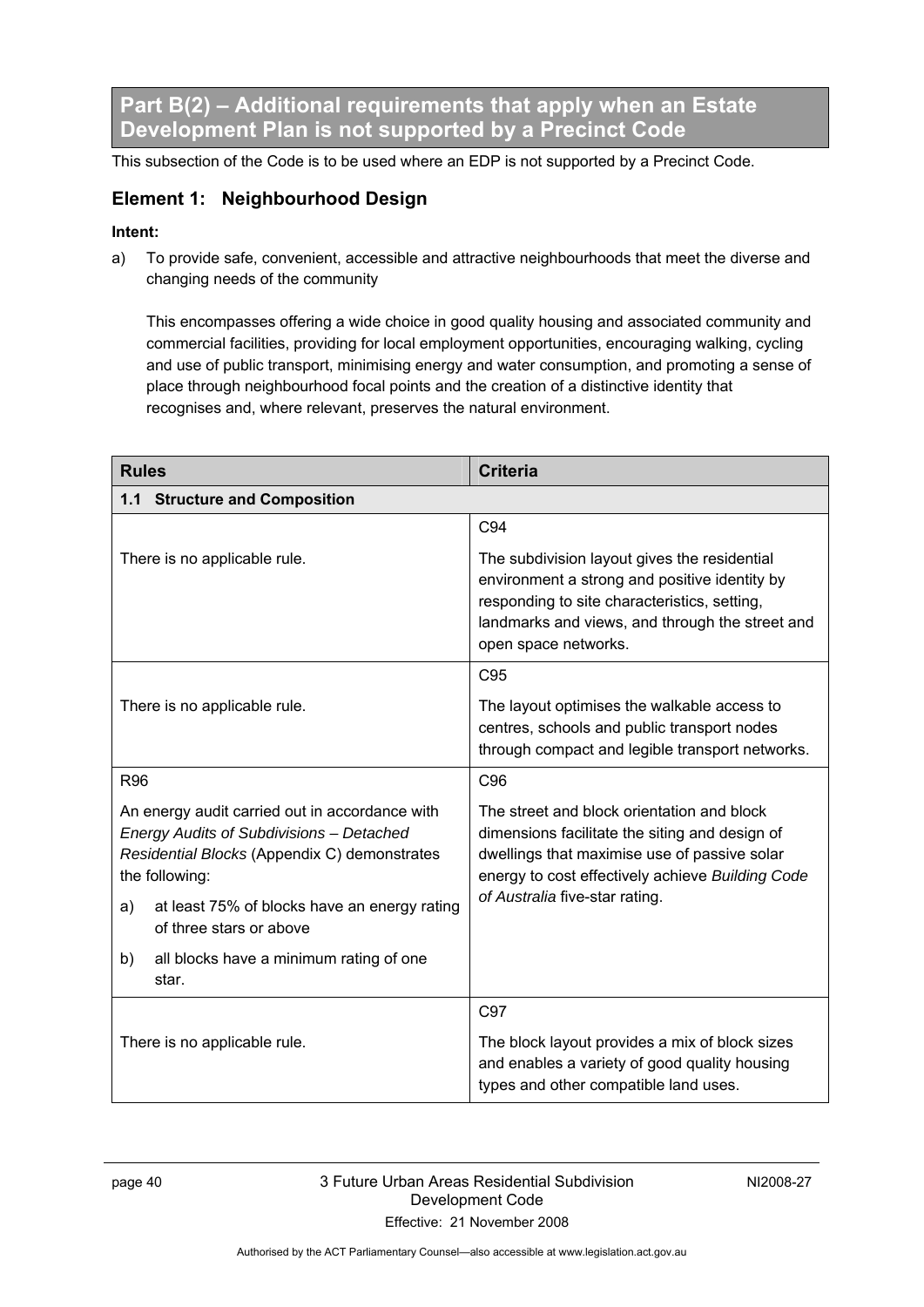| <b>Rules</b>                    | <b>Criteria</b>                                                                                                                                                                                                                                        |
|---------------------------------|--------------------------------------------------------------------------------------------------------------------------------------------------------------------------------------------------------------------------------------------------------|
|                                 | C <sub>98</sub>                                                                                                                                                                                                                                        |
| There is no applicable rule.    | The block layout provides for higher densities in<br>areas close to services, public transport and<br>public open space, or with high levels of amenity.                                                                                               |
|                                 | C <sub>99</sub>                                                                                                                                                                                                                                        |
| There is no applicable rule.    | The street and block layout provides well-<br>distributed public open spaces that:                                                                                                                                                                     |
|                                 | offer a range of uses and activities with<br>a)<br>clearly defined management objectives                                                                                                                                                               |
|                                 | are cost-effective to maintain<br>b)                                                                                                                                                                                                                   |
|                                 | where appropriate, contribute to stormwater<br>C)<br>management and environmental care.                                                                                                                                                                |
|                                 | C <sub>100</sub>                                                                                                                                                                                                                                       |
| There is no applicable rule.    | Linear or regional open spaces are located to<br>define the neighbourhood boundaries, except<br>where internal open space spines connect<br>elements of the neighbourhood and, where<br>appropriate, provide community focal points.                   |
|                                 | C <sub>101</sub>                                                                                                                                                                                                                                       |
| There is no applicable rule.    | The urban structure takes into account the<br>existing and proposed conditions on adjoining<br>land and achieves the effective integration of the<br>whole suburb.                                                                                     |
| 1.2<br><b>Movement Networks</b> |                                                                                                                                                                                                                                                        |
|                                 | C <sub>102</sub>                                                                                                                                                                                                                                       |
| There is no applicable rule.    | The street network provides efficient internal<br>accessibility and appropriate external<br>connections for local vehicle, pedestrian and<br>cycle movements, and for emergency and service<br>and waste collection vehicles.                          |
|                                 | C <sub>103</sub>                                                                                                                                                                                                                                       |
| There is no applicable rule.    | The street network acknowledges safety<br>objectives with road hierarchy and traffic<br>management to restrain vehicle speed, deter<br>through traffic, and create safe conditions for<br>other road users and is appropriate for expected<br>traffic. |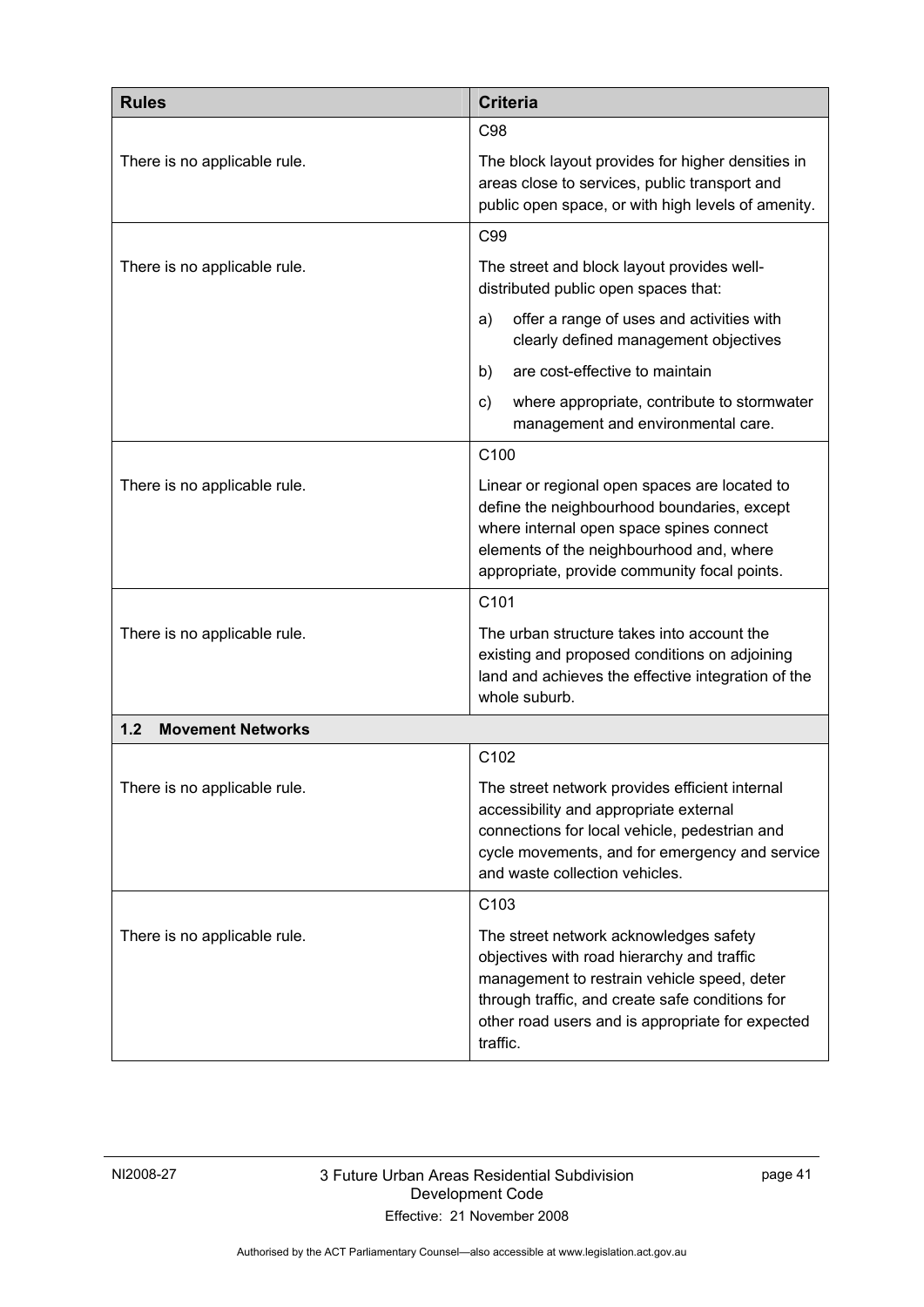| <b>Rules</b>                     | <b>Criteria</b>                                                                                                                                                                                                                                                                                                                                                                  |
|----------------------------------|----------------------------------------------------------------------------------------------------------------------------------------------------------------------------------------------------------------------------------------------------------------------------------------------------------------------------------------------------------------------------------|
|                                  | C <sub>104</sub>                                                                                                                                                                                                                                                                                                                                                                 |
| There is no applicable rule.     | The vehicle, cyclist, pedestrian networks, land<br>use mix and block density minimise fossil fuel use<br>by reducing local vehicle trips, travel distances<br>and speeds, maximising public transport<br>effectiveness, and encouraging walking and<br>cycling to daily activities.                                                                                              |
|                                  | C <sub>105</sub>                                                                                                                                                                                                                                                                                                                                                                 |
| There is no applicable rule.     | The distribution and design of land uses<br>minimises the whole-of-life infrastructure costs.                                                                                                                                                                                                                                                                                    |
|                                  | C <sub>106</sub>                                                                                                                                                                                                                                                                                                                                                                 |
| There is no applicable rule.     | Public transport, pedestrian and cycleways, and<br>street networks complement each other and are<br>accessible to people with disabilities, older<br>people, and people with prams.                                                                                                                                                                                              |
|                                  | C <sub>107</sub>                                                                                                                                                                                                                                                                                                                                                                 |
| There is no applicable rule.     | The street network takes account of the<br>topography and vegetation (including existing<br>trees and regeneration), respects any existing or<br>potential site assets, and takes advantage of<br>opportunities for views and vistas.                                                                                                                                            |
| 1.3 Water Sensitive Urban Design |                                                                                                                                                                                                                                                                                                                                                                                  |
|                                  | C <sub>108</sub>                                                                                                                                                                                                                                                                                                                                                                 |
| There is no applicable rule.     | The best practice urban water management<br>techniques that are outlined in Water Sensitive<br>Urban Design General Code are incorporated.                                                                                                                                                                                                                                       |
| 1.4 Bushfire Risk Mitigation     |                                                                                                                                                                                                                                                                                                                                                                                  |
|                                  | C109                                                                                                                                                                                                                                                                                                                                                                             |
| There is no applicable rule.     | Streets abutting areas of high bushfire hazard on<br>the long-term urban edge or conservation area<br>have been designed to the requirements of the<br>Emergency Services Authority and ACTPLA, and<br>provide emergency vehicle access, buffer zones,<br>fence types and special building requirements as<br>outlined in Planning for Bushfire Risk Mitigation<br>General Code. |
|                                  | C110                                                                                                                                                                                                                                                                                                                                                                             |
| There is no applicable rule.     | An independently prepared bushfire risk<br>assessment has been referred to the relevant<br>authorities for comment ahead of the<br>development application being determined by<br>ACTPLA.                                                                                                                                                                                        |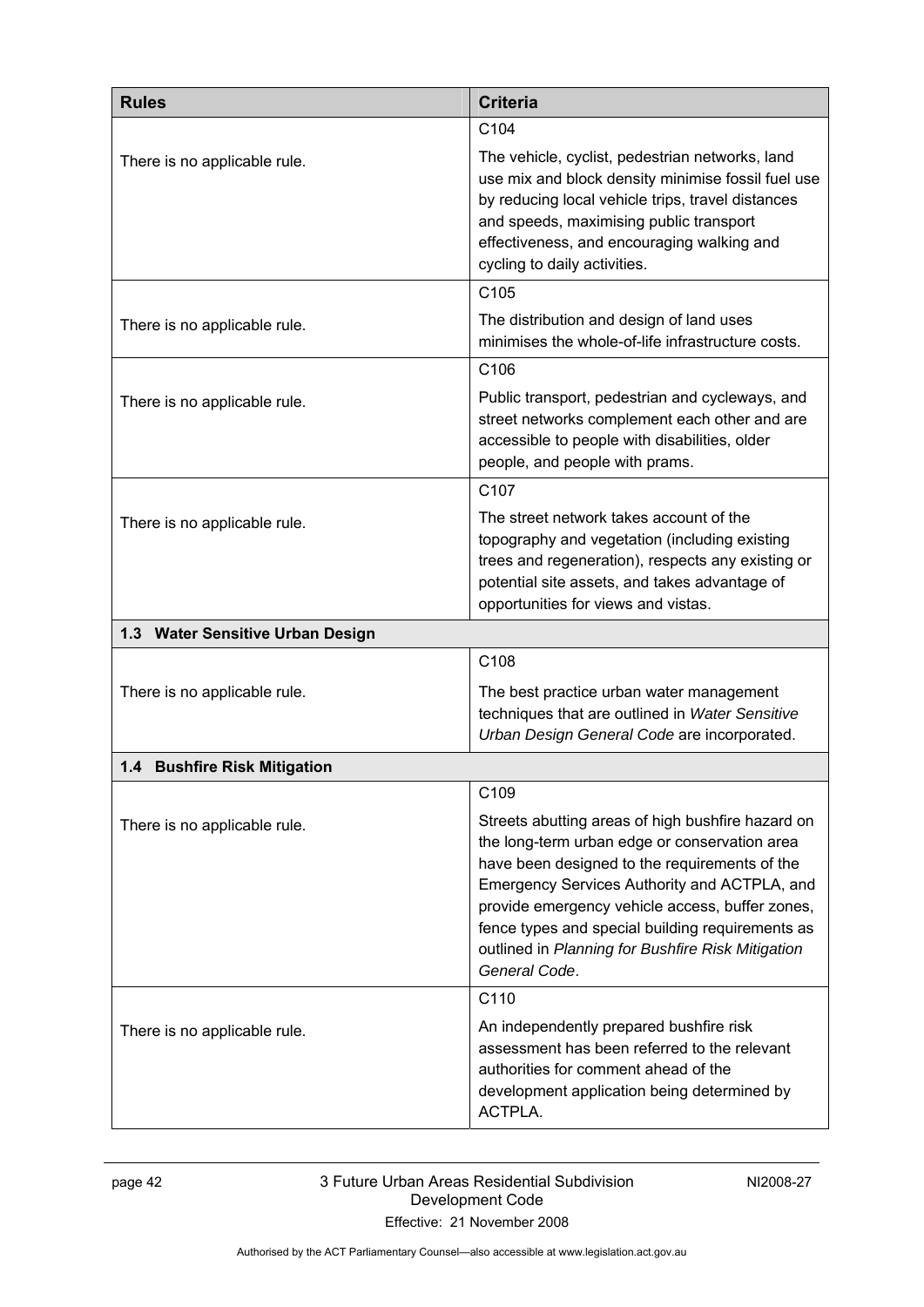| <b>Rules</b>                                                                                                                                                                                                                                                                           | <b>Criteria</b>                                                                                                                                                                                                                                                                     |  |  |  |  |  |  |
|----------------------------------------------------------------------------------------------------------------------------------------------------------------------------------------------------------------------------------------------------------------------------------------|-------------------------------------------------------------------------------------------------------------------------------------------------------------------------------------------------------------------------------------------------------------------------------------|--|--|--|--|--|--|
| 1.5 Traffic Noise                                                                                                                                                                                                                                                                      |                                                                                                                                                                                                                                                                                     |  |  |  |  |  |  |
|                                                                                                                                                                                                                                                                                        | C111                                                                                                                                                                                                                                                                                |  |  |  |  |  |  |
| There is no applicable rule.                                                                                                                                                                                                                                                           | Long-term forecasts for traffic volumes have been<br>taken into account and potential areas of<br>excessive noise levels together with remediation<br>techniques are identified in accordance with ACT<br>Noise Management Guidelines or its successor.                             |  |  |  |  |  |  |
|                                                                                                                                                                                                                                                                                        | C112                                                                                                                                                                                                                                                                                |  |  |  |  |  |  |
| There is no applicable rule.                                                                                                                                                                                                                                                           | Achievement of an acceptable indoor noise level<br>has been determined using the Australian<br>Standard 3671 - Acoustics - Road traffic noise<br>intrusion - building siting and construction.<br>Techniques adopted to achieve these<br>requirements may include a combination of: |  |  |  |  |  |  |
|                                                                                                                                                                                                                                                                                        | building setback from the road<br>a)                                                                                                                                                                                                                                                |  |  |  |  |  |  |
|                                                                                                                                                                                                                                                                                        | b)<br>to acoustic barriers between buildings and<br>road                                                                                                                                                                                                                            |  |  |  |  |  |  |
|                                                                                                                                                                                                                                                                                        | building design that provides acoustic<br>C)<br>insulation.                                                                                                                                                                                                                         |  |  |  |  |  |  |
| <b>Tree Protection</b><br>1.6                                                                                                                                                                                                                                                          |                                                                                                                                                                                                                                                                                     |  |  |  |  |  |  |
| R113                                                                                                                                                                                                                                                                                   | C113                                                                                                                                                                                                                                                                                |  |  |  |  |  |  |
| All Exceptional, High, and Medium Value Trees<br>are retained and protected in accordance with a<br>tree management plan approved by the<br>Conservator.                                                                                                                               | Having regard to the advice from the<br>Conservator, justification for tree removals is<br>provided and forms part of the development<br>application to be considered by the Authority.                                                                                             |  |  |  |  |  |  |
| 1.7 Heritage Protection                                                                                                                                                                                                                                                                |                                                                                                                                                                                                                                                                                     |  |  |  |  |  |  |
| R114                                                                                                                                                                                                                                                                                   |                                                                                                                                                                                                                                                                                     |  |  |  |  |  |  |
| ACT Heritage has provided written<br>a)<br>confirmation that there are no sites within<br>the development area that are either listed<br>or nominated to the Heritage Register.                                                                                                        | This is a mandatory requirement. There is no<br>applicable criterion.                                                                                                                                                                                                               |  |  |  |  |  |  |
| 0R                                                                                                                                                                                                                                                                                     |                                                                                                                                                                                                                                                                                     |  |  |  |  |  |  |
| b)<br>Where a heritage site that has been listed or<br>nominated to the Heritage Register is within<br>a development area, a statement of<br>compliance has been provided by the<br>Heritage Council that confirms the proposal<br>meets the requirements of the Heritage Act<br>2004. |                                                                                                                                                                                                                                                                                     |  |  |  |  |  |  |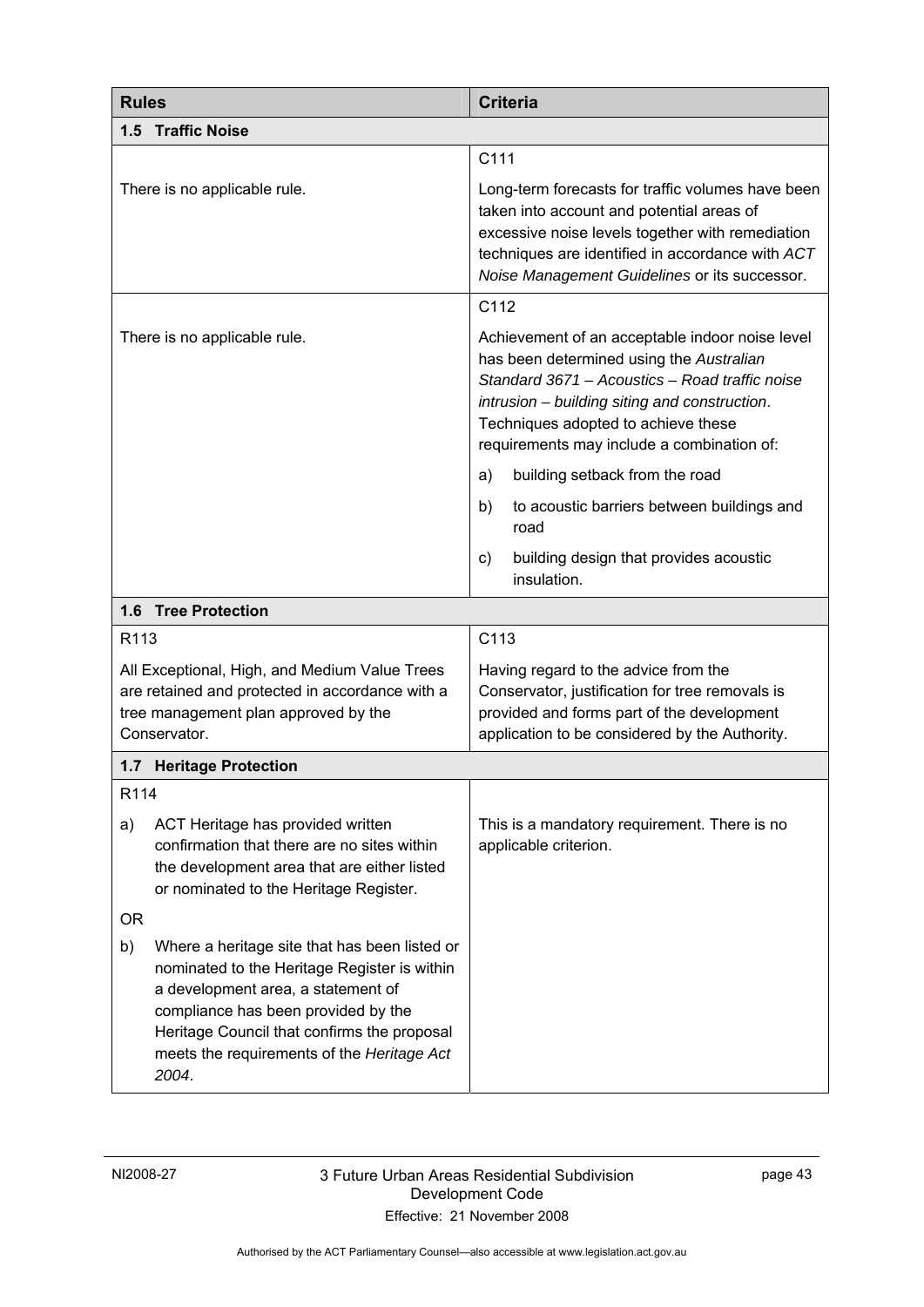| <b>Rules</b>     |                                                                                                                                                                                           | <b>Criteria</b>                                                       |  |  |  |  |  |  |
|------------------|-------------------------------------------------------------------------------------------------------------------------------------------------------------------------------------------|-----------------------------------------------------------------------|--|--|--|--|--|--|
|                  | <b>1.8 Contaminated Sites</b>                                                                                                                                                             |                                                                       |  |  |  |  |  |  |
| R <sub>115</sub> |                                                                                                                                                                                           |                                                                       |  |  |  |  |  |  |
| a)               | The EPA has provided written confirmation<br>that there are no contaminated sites within<br>the development area.                                                                         | This is a mandatory requirement. There is no<br>applicable criterion. |  |  |  |  |  |  |
| <b>OR</b>        |                                                                                                                                                                                           |                                                                       |  |  |  |  |  |  |
| b)               | Where a contaminated site(s) exists within a<br>development area, an Environmental Site<br>Assessment Report and Independent Audit<br>as required by EPA has been endorsed by<br>the EPA. |                                                                       |  |  |  |  |  |  |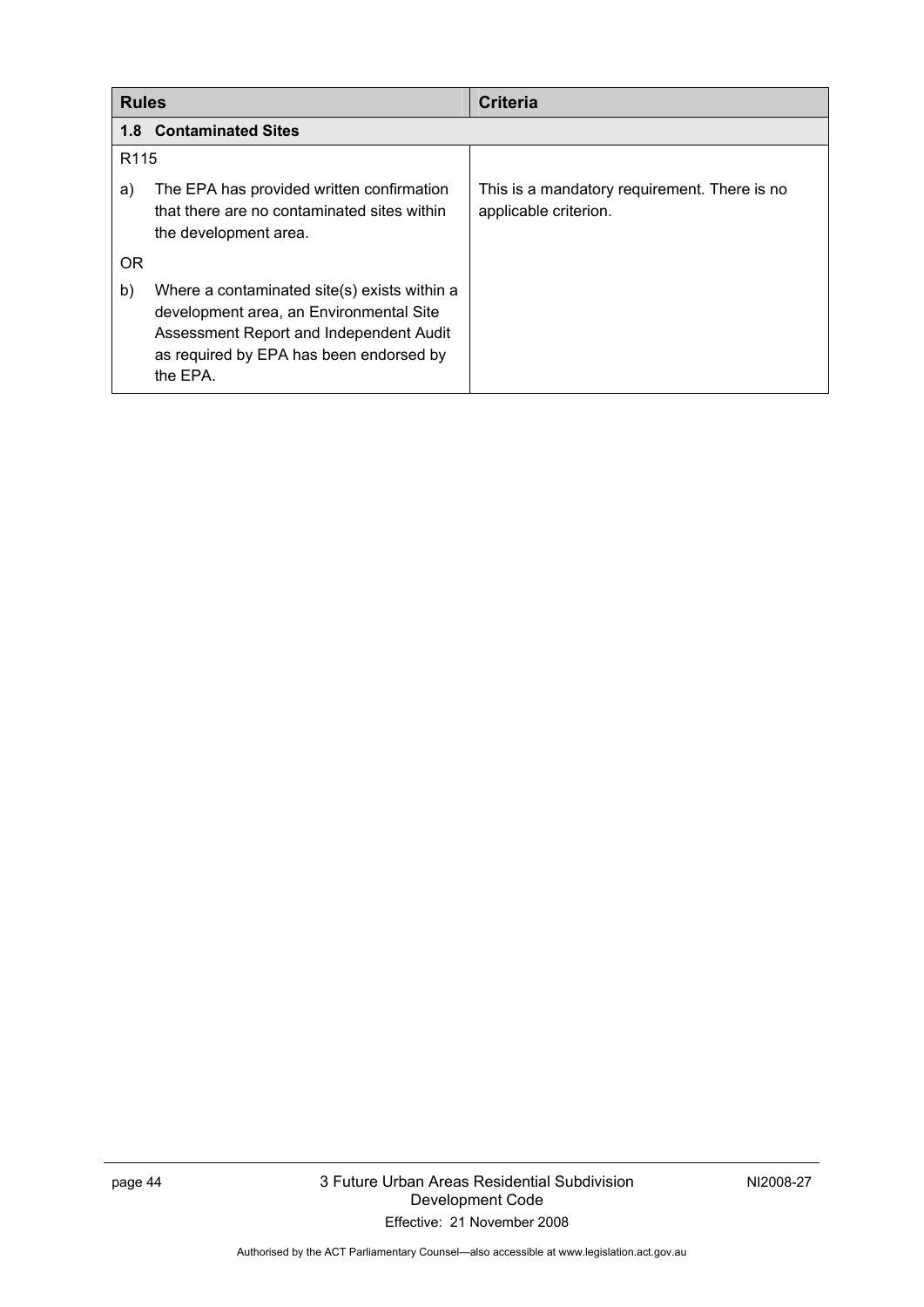### **Element 2: Street Networks**

**Intent:** 

a) To create street networks in which the function of each street is clearly identified, providing acceptable levels of access, safety and convenience for all users

| <b>Rules</b>                                | <b>Criteria</b>                                                                                                                                                                                               |  |  |  |  |  |  |
|---------------------------------------------|---------------------------------------------------------------------------------------------------------------------------------------------------------------------------------------------------------------|--|--|--|--|--|--|
| 2.1 Traffic Impacts and Residential Amenity |                                                                                                                                                                                                               |  |  |  |  |  |  |
|                                             | C116                                                                                                                                                                                                          |  |  |  |  |  |  |
| There is no applicable rule.                | Traffic generated by a development is within the<br>acceptable environmental capacity of the roads<br>and streets.                                                                                            |  |  |  |  |  |  |
|                                             | C117                                                                                                                                                                                                          |  |  |  |  |  |  |
| There is no applicable rule.                | The street network is designed to reduce traffic<br>speeds and volumes to acceptable levels, with<br>most dwellings fronting streets having less than<br>the maximum desirable traffic volume of 3000<br>vpd. |  |  |  |  |  |  |
|                                             | C118                                                                                                                                                                                                          |  |  |  |  |  |  |
| There is no applicable rule.                | Multiple entry and egress points are provided to<br>the subdivision to distribute traffic flows, improve<br>permeability, and meet needs for movement<br>during an emergency.                                 |  |  |  |  |  |  |
|                                             | C119                                                                                                                                                                                                          |  |  |  |  |  |  |
| There is no applicable rule.                | The street network takes account of natural<br>drainage, overland flow paths, and open space<br>systems.                                                                                                      |  |  |  |  |  |  |
|                                             | C120                                                                                                                                                                                                          |  |  |  |  |  |  |
| There is no applicable rule.                | Road and block layout achieves the following<br>objectives:                                                                                                                                                   |  |  |  |  |  |  |
|                                             | surveillance over public parks and<br>a)<br>conservation areas is maximised?                                                                                                                                  |  |  |  |  |  |  |
|                                             | the street network is orientated to promote<br>b)<br>efficient solar access for dwellings                                                                                                                     |  |  |  |  |  |  |
|                                             | block sizes range from 200-600m <sup>2</sup> .<br>$\mathsf{c})$                                                                                                                                               |  |  |  |  |  |  |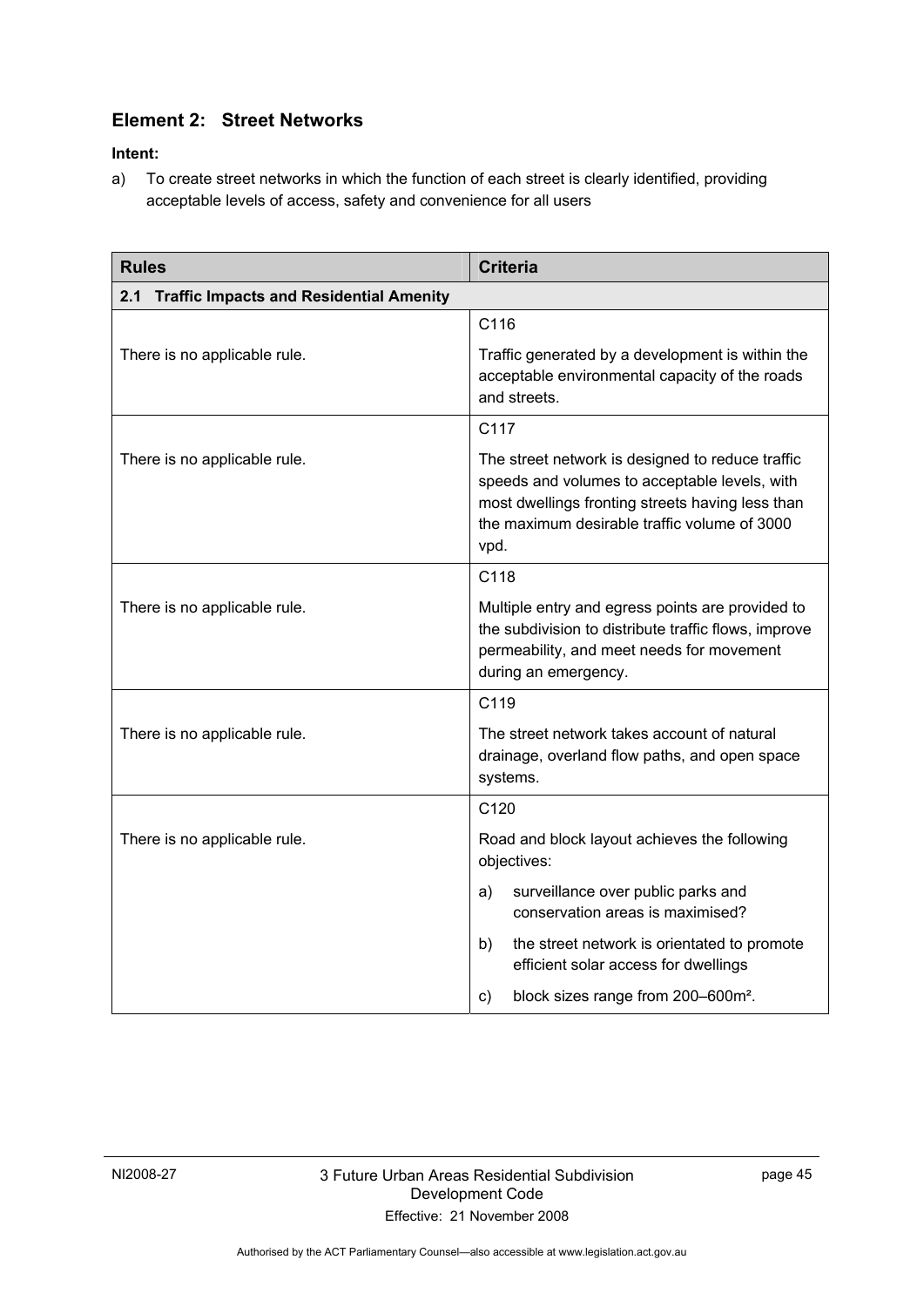### **Element 3: Pedestrian and Cyclist Facilities**

### **Intent:**

a) To encourage walking and cycling by providing safe, accessible, convenient and legible movement networks to destinations within and beyond the neighbourhood

| <b>Rules</b>                 | <b>Criteria</b>                                                                                                                                                                                                         |  |  |  |  |
|------------------------------|-------------------------------------------------------------------------------------------------------------------------------------------------------------------------------------------------------------------------|--|--|--|--|
| 3.1 Planning                 |                                                                                                                                                                                                                         |  |  |  |  |
|                              | C <sub>121</sub>                                                                                                                                                                                                        |  |  |  |  |
| There is no applicable rule. | The residential street and path network provides<br>a network of pedestrian routes, and low-speed<br>and low-volume routes for cyclists, with<br>connections to adjoining streets, open spaces<br>and activity centres. |  |  |  |  |
|                              | C <sub>122</sub>                                                                                                                                                                                                        |  |  |  |  |
| There is no applicable rule. | A network of pedestrian ways and cycle routes is<br>provided in accordance with:                                                                                                                                        |  |  |  |  |
|                              | the need to encourage walking and cycling<br>a)                                                                                                                                                                         |  |  |  |  |
|                              | likely users (e.g. school children, parents<br>b)<br>with prams, the aged, people with<br>disabilities, commuter and recreational<br>cyclists)                                                                          |  |  |  |  |
|                              | opportunities to link open space networks<br>C)<br>and community facilities, including public<br>transport stations, bus stops, local activity<br>centres, schools                                                      |  |  |  |  |
|                              | topography<br>d)                                                                                                                                                                                                        |  |  |  |  |
|                              | cyclist and pedestrian safety.<br>e)                                                                                                                                                                                    |  |  |  |  |

### **Element 4: Public Transport**

### **Intent:**

a) To increase opportunities for choice in mode of transport and provide cost-effective and energyefficient public transport services that are accessible and convenient to the community

| <b>Rules</b>                                                                                                                                                     | <b>Criteria</b>                                                                                                                                                                                                             |  |  |  |  |  |
|------------------------------------------------------------------------------------------------------------------------------------------------------------------|-----------------------------------------------------------------------------------------------------------------------------------------------------------------------------------------------------------------------------|--|--|--|--|--|
| <b>Planning</b><br>4.1                                                                                                                                           |                                                                                                                                                                                                                             |  |  |  |  |  |
| R <sub>123</sub>                                                                                                                                                 | C <sub>123</sub>                                                                                                                                                                                                            |  |  |  |  |  |
| Neighbourhood residential densities are not less<br>than 12 dwellings per hectare or net residential<br>densities are not less than 16 dwellings per<br>hectare. | Net residential densities within walking distance<br>of public transport stations and stops are set at<br>levels that take advantage of the infrastructure<br>investment and support the economic operation<br>of services. |  |  |  |  |  |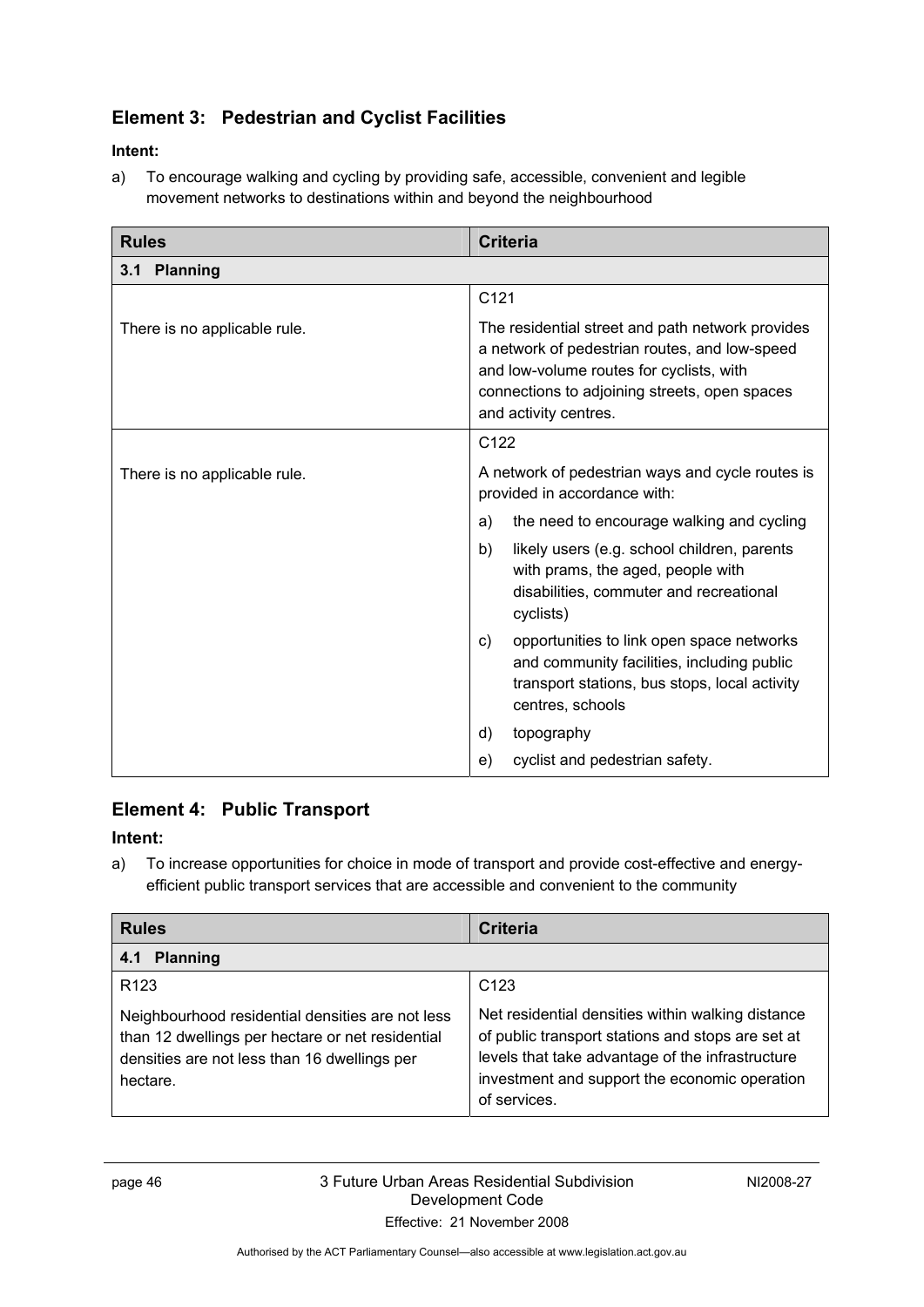| <b>Rules</b>                                                                | <b>Criteria</b>                                                                                                                                                                                                                                                   |  |  |  |  |  |
|-----------------------------------------------------------------------------|-------------------------------------------------------------------------------------------------------------------------------------------------------------------------------------------------------------------------------------------------------------------|--|--|--|--|--|
| R <sub>124</sub>                                                            | C <sub>124</sub>                                                                                                                                                                                                                                                  |  |  |  |  |  |
| Routes for regular bus services are designed in<br>accordance with Table 5. | The street network offers opportunities for cost-<br>effective operation of demand-responsive<br>services should the need arise, providing for both<br>peak and off-peak regular services and the<br>potential future provision of demand–responsive<br>services. |  |  |  |  |  |
| There is no applicable rule.                                                | C <sub>125</sub><br>The alignment and geometry of the streets that<br>form the bus route allow for the efficient and<br>unimpeded movement of buses without<br>facilitating high traffic speeds.                                                                  |  |  |  |  |  |

### **Element 5: Public Open Space and Sporting Facilities**

### **Intent:**

a) To provide public open space and sporting facilities as formative elements in the neighbourhood layout that meet community requirements for safe and accessible outdoor recreational space and that contribute to the community identity through landscaping, heritage and biodiversity protection

| <b>Rules</b>                                                                                                                                                                                       | Criteria                                                                                                                                                                                                                                                |  |  |  |  |  |
|----------------------------------------------------------------------------------------------------------------------------------------------------------------------------------------------------|---------------------------------------------------------------------------------------------------------------------------------------------------------------------------------------------------------------------------------------------------------|--|--|--|--|--|
| <b>Neighbourhood Design Focal Point</b><br>5.1                                                                                                                                                     |                                                                                                                                                                                                                                                         |  |  |  |  |  |
| R <sub>126</sub>                                                                                                                                                                                   | C <sub>126</sub>                                                                                                                                                                                                                                        |  |  |  |  |  |
| To provide elements of the open space hierarchy<br>in accordance in accordance with TaMS design<br>standards 14 to 25.                                                                             | Open space provides public focal points for the<br>neighbourhood with clearly defined management<br>functions.                                                                                                                                          |  |  |  |  |  |
| 5.2 Identify Management Purpose                                                                                                                                                                    |                                                                                                                                                                                                                                                         |  |  |  |  |  |
| R <sub>127</sub>                                                                                                                                                                                   | C127                                                                                                                                                                                                                                                    |  |  |  |  |  |
| Public open space is identified with the typical<br>management objectives for each urban park and<br>sportsground type as summarised in Tables 7<br>and 8 and as reflected in plans of management. | Open space has a clear management purpose<br>and is not formed from residual areas or used as<br>buffers to incompatible development.                                                                                                                   |  |  |  |  |  |
| <b>Open Space Hierarchy and Recreation Settings</b><br>5.3                                                                                                                                         |                                                                                                                                                                                                                                                         |  |  |  |  |  |
| There is no applicable rule.                                                                                                                                                                       | C <sub>128</sub><br>The provision of public open space is in<br>accordance with management considerations and<br>any relevant strategic plan of management<br>prepared under the Land (Planning and<br>Environment) Act 1991 for that district or area. |  |  |  |  |  |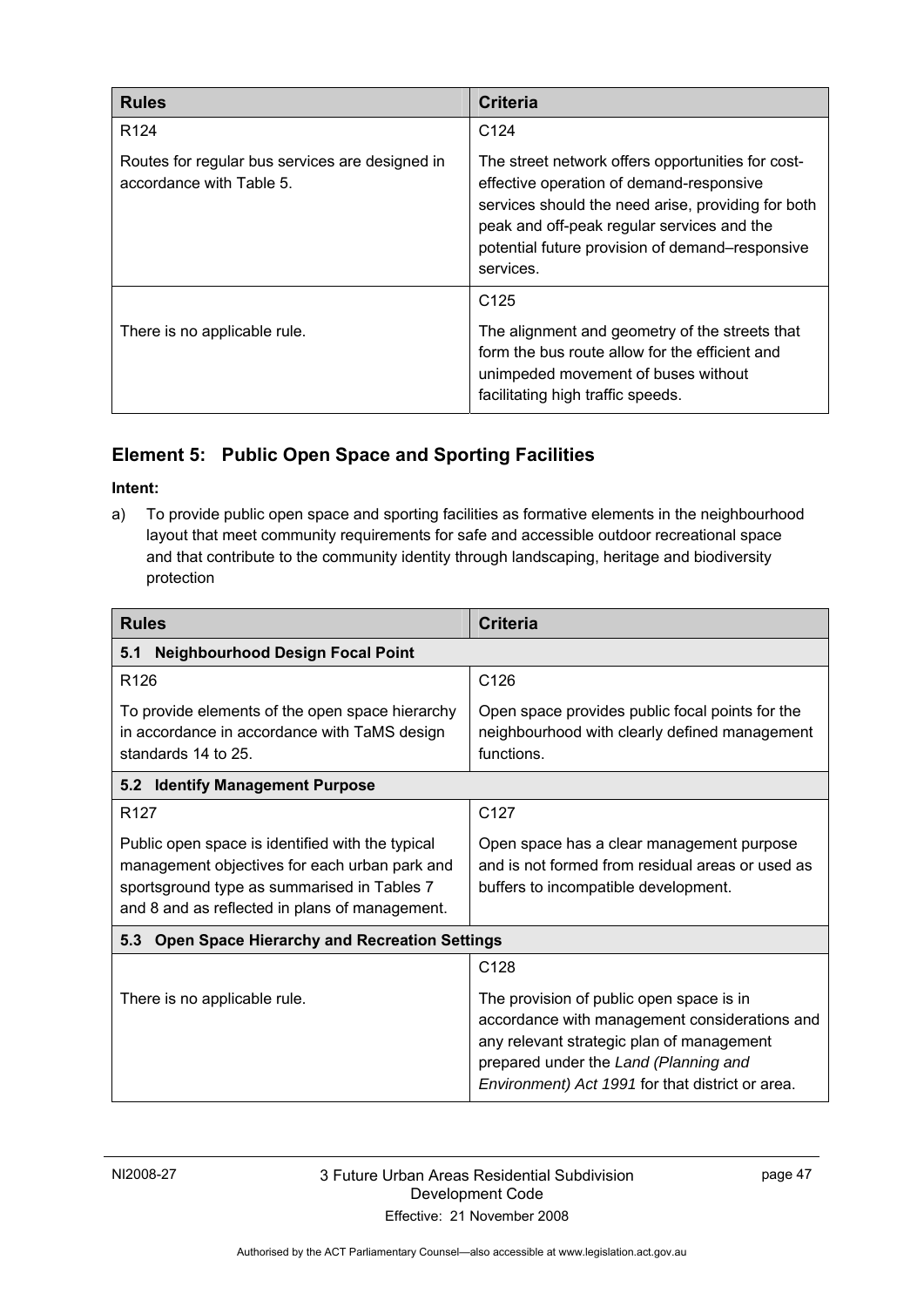| <b>Rules</b>                                                                                                                                                                                                                                                                                                                                                                             | <b>Criteria</b>                                                                                                                                                                                                                                                                                             |  |  |  |  |  |
|------------------------------------------------------------------------------------------------------------------------------------------------------------------------------------------------------------------------------------------------------------------------------------------------------------------------------------------------------------------------------------------|-------------------------------------------------------------------------------------------------------------------------------------------------------------------------------------------------------------------------------------------------------------------------------------------------------------|--|--|--|--|--|
|                                                                                                                                                                                                                                                                                                                                                                                          | C <sub>129</sub>                                                                                                                                                                                                                                                                                            |  |  |  |  |  |
| There is no applicable rule.                                                                                                                                                                                                                                                                                                                                                             | The range of recreation settings and linking<br>corridors for community paths meet the needs of<br>existing and future residents.                                                                                                                                                                           |  |  |  |  |  |
|                                                                                                                                                                                                                                                                                                                                                                                          | C <sub>130</sub>                                                                                                                                                                                                                                                                                            |  |  |  |  |  |
| There is no applicable rule.                                                                                                                                                                                                                                                                                                                                                             | The variety of open space settings and facilities<br>as suggested in Table 7 is appropriate to meet<br>the needs of the population.                                                                                                                                                                         |  |  |  |  |  |
| 5.4 Distribution                                                                                                                                                                                                                                                                                                                                                                         |                                                                                                                                                                                                                                                                                                             |  |  |  |  |  |
| R <sub>131</sub>                                                                                                                                                                                                                                                                                                                                                                         | C131                                                                                                                                                                                                                                                                                                        |  |  |  |  |  |
| Where net residential density exceeds<br>20 dwellings per hectare, town, district or<br>neighbourhood parks are provided within 400 m<br>of 95% of dwellings.                                                                                                                                                                                                                            | Public open space of appropriate quality is<br>consistent with Tables 7 and 8 and Figure 7.                                                                                                                                                                                                                 |  |  |  |  |  |
| 5.5 Size and landform                                                                                                                                                                                                                                                                                                                                                                    |                                                                                                                                                                                                                                                                                                             |  |  |  |  |  |
| R <sub>132</sub>                                                                                                                                                                                                                                                                                                                                                                         | C132                                                                                                                                                                                                                                                                                                        |  |  |  |  |  |
| District and neighbourhood playing field sites are<br>of sufficient size to accommodate the standard<br>sports field modules plus additional area,<br>according to site conditions, necessary to<br>accommodate cut and fill batters, parking,<br>access, clearances, over-run areas and<br>amenities and storage buildings.                                                             | This is a mandatory requirement. There are no<br>merit criteria.                                                                                                                                                                                                                                            |  |  |  |  |  |
| 5.6 Surveillance and Public Safety                                                                                                                                                                                                                                                                                                                                                       |                                                                                                                                                                                                                                                                                                             |  |  |  |  |  |
| R <sub>133</sub>                                                                                                                                                                                                                                                                                                                                                                         | C <sub>133</sub>                                                                                                                                                                                                                                                                                            |  |  |  |  |  |
| A minimum of 75% of the park perimeter (refer to<br>Figures 2 and 4) is defined by one or more of the<br>following:<br>edge roads with kerbside parking<br>a)<br>rear lane access dwellings fronting open<br>b)<br>space.<br>forecourts to retail centres, community<br>C)<br>facility, neighbourhood oval, trunk cyclepath,<br>public car park or other generator of public<br>activity | The location, layout and design of public open<br>space and adjacent development minimises<br>potential problems relating to personal security<br>and surveillance, vandalism and poor visual<br>access into open space from the surrounding<br>public and private realms (refer to Figures 3<br>and $5$ ). |  |  |  |  |  |
| <b>Existing Vegetation and Natural Features</b><br>5.7                                                                                                                                                                                                                                                                                                                                   |                                                                                                                                                                                                                                                                                                             |  |  |  |  |  |
| There is no applicable rule.                                                                                                                                                                                                                                                                                                                                                             | C134<br>Significant trees and vegetation, rock outcrops,<br>water features and other important natural or<br>cultural features are protected and enhanced to<br>provide visual relief and establish a unique<br>character for a neighbourhood.                                                              |  |  |  |  |  |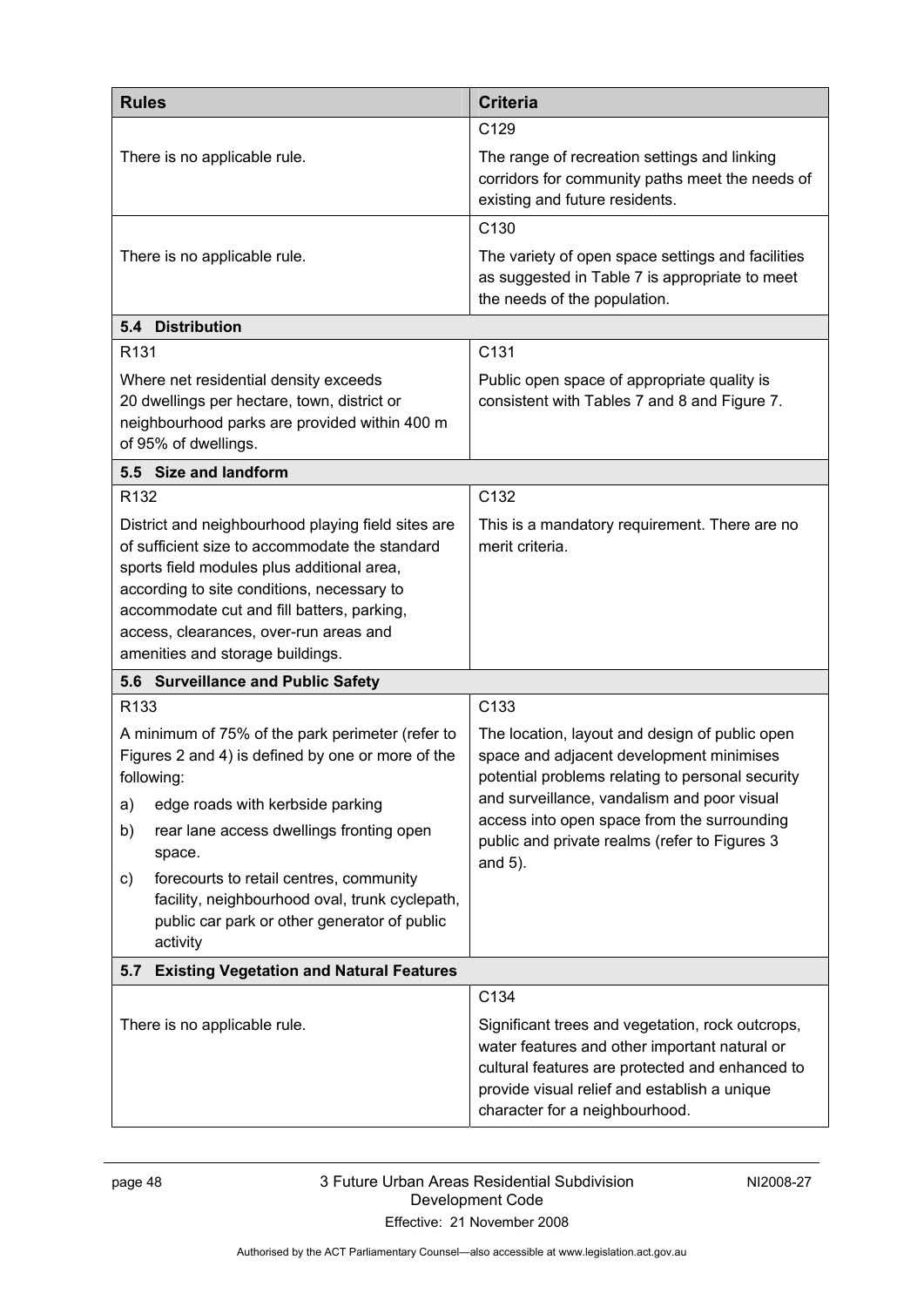|  |  |  |  |  |  |  | Table 7: Description and prime management purpose of urban parks and sportsgrounds |
|--|--|--|--|--|--|--|------------------------------------------------------------------------------------|
|--|--|--|--|--|--|--|------------------------------------------------------------------------------------|

| <b>URBAN PARK OR</b><br><b>SPORTSGROUND TYPE</b> | <b>DESCRIPTION AND PRIME MANAGEMENT PURPOSE</b>                                                                                                                                                                                                                                                                                                                                                                                                                                                                                                                                                                                                                                                                                                                                                                     |
|--------------------------------------------------|---------------------------------------------------------------------------------------------------------------------------------------------------------------------------------------------------------------------------------------------------------------------------------------------------------------------------------------------------------------------------------------------------------------------------------------------------------------------------------------------------------------------------------------------------------------------------------------------------------------------------------------------------------------------------------------------------------------------------------------------------------------------------------------------------------------------|
| Town park                                        | A formal park managed to a high standard typically with irrigated lawn, paving,<br>sculpture, shrub or flower beds and adjacent to and serving the town centres.<br>Intensive use with capacity to host special events.                                                                                                                                                                                                                                                                                                                                                                                                                                                                                                                                                                                             |
| <b>District parks</b>                            | Extensive, informal parks, including mown grassland ranging in size from 4 to 10<br>hectares and serving a minimum population catchment area of 25,000 to 50,000<br>people. A diversity of recreation facilities to cater for picnics, barbecues,<br>adventure playgrounds, skateboard parks and informal recreation.                                                                                                                                                                                                                                                                                                                                                                                                                                                                                               |
| Neighbourhood parks                              | Local neighbourhood parks of approximately 0.25 hectares and central<br>neighbourhood parks of up to 2 hectares are typically located within 300 metres<br>(for local) and 500 metres (for central) of each residential dwelling reflecting the<br>character of the land and neighbourhood. Playgrounds will be provided in most<br>neighbourhood parks, but not in all. Parents with young children are the main<br>users. Neighbourhood Parks are linked or adjacent to Pedestrian Parkland and<br>Laneways. Some Neighbourhood Parks may be located adjacent to or<br>surrounding a Neighbourhood Sportsground or Informal Use Oval, while others<br>become integral to the design of a residential neighbourhood where their smaller<br>size provides a site for safe by children under surveillance of adults. |
| <b>Lakes and ponds</b>                           | The primary purpose of lakes and ponds is drainage of the urban catchment.<br>Other uses may include conservation (modified habitats), recreation, (fishing,<br>swimming, boating), landscape aesthetics (waterscape) and water storage for<br>irrigation and other second class water needs.                                                                                                                                                                                                                                                                                                                                                                                                                                                                                                                       |
| Semi-natural open space                          | Areas of remnant grazing land or native vegetation including hill to areas, creek<br>corridors, ridges and buffer areas between suburbs. These areas provide a<br>bushland setting for Canberra and enhance visual and landscape amenity. They<br>provide habitat for wildlife and help maintain biological diversity. Such areas may<br>also provide sites for community activity by Urban Landcare, Parkcare or bushland<br>regeneration groups.                                                                                                                                                                                                                                                                                                                                                                  |
| <b>Grassland and woodland</b><br>sites           | Remnant grassland or woodland sites important for conservation purposes.<br>Certain sites may contain endangered plant or animal species and may be subject<br>to Action Plans for their conservation prepared under provisions of the Nature<br>Conservation Act 1980.                                                                                                                                                                                                                                                                                                                                                                                                                                                                                                                                             |
| <b>Heritage parks</b>                            | Parks managed to conserve, protect and enhance heritage, natural and cultural<br>values including Aboriginal and European heritage.                                                                                                                                                                                                                                                                                                                                                                                                                                                                                                                                                                                                                                                                                 |
| <b>Pedestrian parkland</b>                       | Corridors of open space providing for pedestrian movement within and between<br>suburbs with usually a pathway or cycleway to link residential areas with parks,<br>schools and workplaces. May include playgrounds in suitable locations. Often<br>located along natural drainage lines providing for urban stormwater drainage and<br>may contain remnant riparian vegetation and wetlands.                                                                                                                                                                                                                                                                                                                                                                                                                       |
| Laneways                                         | Sealed pathways and narrow walkways between buildings and residential<br>properties providing direct access between shops and residences.                                                                                                                                                                                                                                                                                                                                                                                                                                                                                                                                                                                                                                                                           |
| Major road verges and<br>medians                 | The central median strips in major roadways provide sites for trees and shrubs<br>planted for aesthetic purposes or for public safety reasons. Landscaped major<br>road verges containing tree and shrub plantings contribute significantly to<br>Canberra's unique character.                                                                                                                                                                                                                                                                                                                                                                                                                                                                                                                                      |
| <b>District sportsgrounds</b>                    | Sportsground complex generally with an area of at least 8 hectares. They provide<br>training and competition venues for organised sport at all levels and are often<br>associated with high schools. They typically have irrigated grass, public parking,<br>training lights and a pavilion that includes change rooms, toilets and kiosk.                                                                                                                                                                                                                                                                                                                                                                                                                                                                          |
| Neighbourhood<br>sportsgrounds                   | Neighbourhood sportsgrounds are usually located adjacent to primary schools and<br>or local shopping centres. They have an area of 2-3 ha and are mainly used for<br>junior sports and recreation space for local residents. They are an integral part of<br>surrounding parkland when not in use for sporting purposes. They are typically<br>irrigated and some are provided with pavilions, toilets and training lights.                                                                                                                                                                                                                                                                                                                                                                                         |
| Special purpose areas                            | Large areas of open space or lake surface which for safety reasons are dedicated<br>for particular recreational or sporting activities.                                                                                                                                                                                                                                                                                                                                                                                                                                                                                                                                                                                                                                                                             |

### NI2008-27 3 Future Urban Areas Residential Subdivision Development Code Effective: 21 November 2008

page 49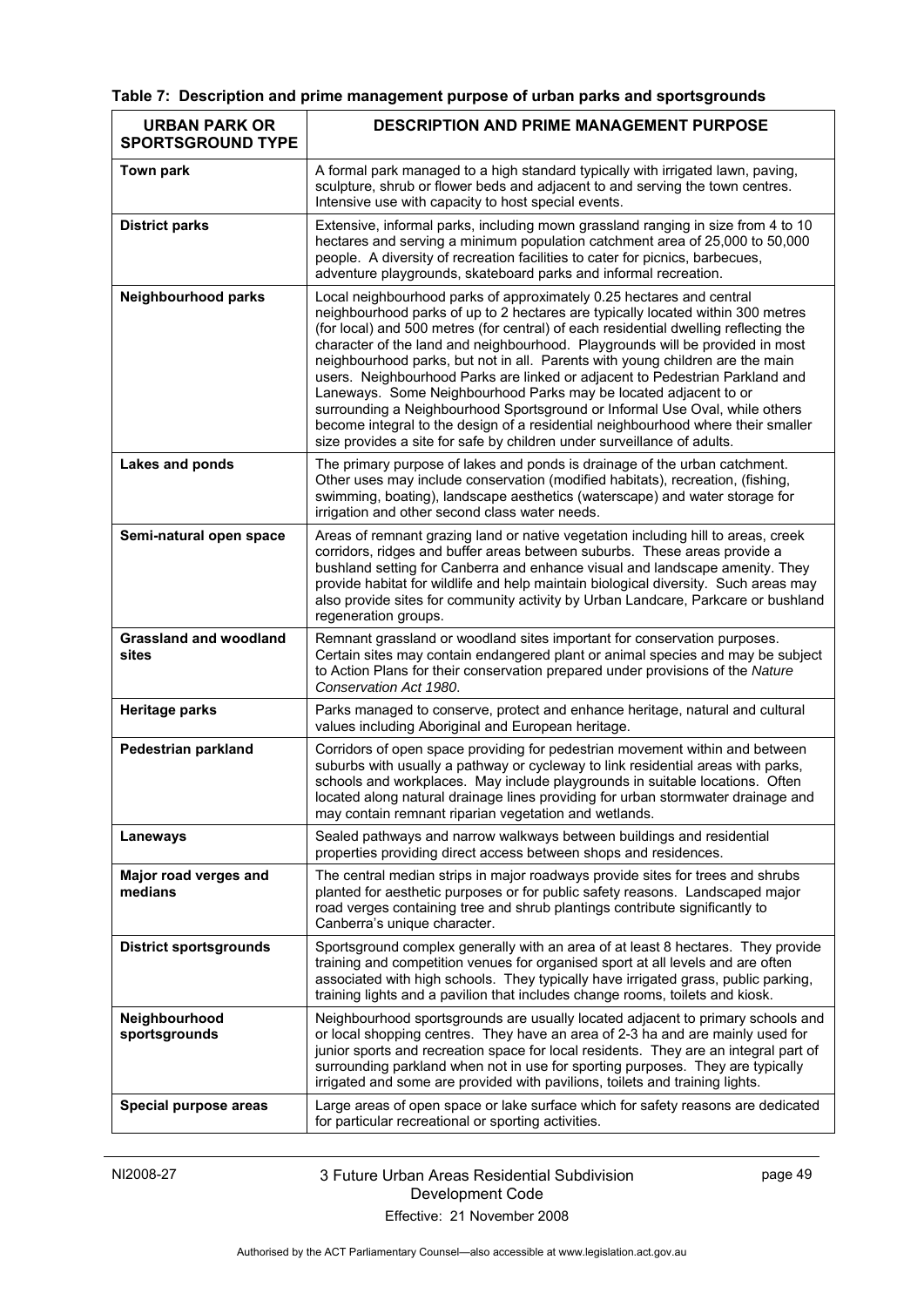|                                      |               | <b>Typical Management Purposes</b> |                  |                 |                       |                     |                     |                    |                          |                  |                       |                         |                                 |
|--------------------------------------|---------------|------------------------------------|------------------|-----------------|-----------------------|---------------------|---------------------|--------------------|--------------------------|------------------|-----------------------|-------------------------|---------------------------------|
| <b>Urban park or</b><br>sportsground | <b>Social</b> | Conservation/biodiversity          | Economic/tourism | <b>Historic</b> | Indigenous            | Informal recreation | Access and movement | Sport              | Visual/landscape/amenity | Water management | Memorials and burials | <b>Community events</b> | <b>Bushfire fuel management</b> |
| Town park                            |               |                                    | $\bullet$        | $\bullet$       |                       | $\bullet$           | ●                   |                    | $\bullet$                |                  |                       | $\bullet$               | $\bullet$                       |
| District parks                       | $\bullet$     | $\bullet$                          | $\bullet$        | $\bullet$       | $\bullet$             |                     | $\bullet$           |                    | $\bullet$                | $\bullet$        |                       | $\bullet$               | ◒                               |
| Neighbourhood parks                  | $\bullet$     | $\bullet$                          |                  |                 | $\bullet$             |                     |                     |                    | 0                        | $\bullet$        |                       | G                       | $\bullet$                       |
| Lakes and ponds                      |               | $\bullet$                          |                  |                 |                       | $\bullet$           |                     | $\bullet$          | $\bullet$                |                  |                       |                         |                                 |
| Semi-natural open space              | $\bullet$     | $\bullet$                          |                  | $\bullet$       | $\bullet$             | $\bullet$           | $\bullet$           |                    |                          |                  |                       |                         |                                 |
| Grassland and woodland<br>sites      | $\bullet$     |                                    |                  |                 |                       | $\bullet$           |                     |                    | G                        |                  |                       |                         |                                 |
| Heritage parks                       | $\bullet$     | $\bullet$                          | $\bullet$        | Œ               |                       | $\bullet$           |                     |                    | $\bullet$                |                  |                       |                         | $\ddot{\textbf{0}}$             |
| Pedestrian parkland                  | $\bullet$     | $\bullet$                          |                  |                 |                       | $\bullet$           |                     |                    | 0                        | $\bullet$        |                       |                         |                                 |
| Laneways                             |               |                                    |                  |                 |                       | $\bullet$           |                     |                    | $\bullet$                |                  |                       |                         | $\bullet$                       |
| Major road verges and<br>medians     |               |                                    |                  |                 |                       |                     | $\bullet$           |                    |                          | $\bullet$        |                       |                         | $\bullet$                       |
| District sportsgrounds               | $\bullet$     |                                    | $\bullet$        |                 |                       | $\bullet$           |                     |                    | $\bullet$                |                  |                       | $\bullet$               |                                 |
| Neighbourhood<br>sportsgrounds       | $\bullet$     |                                    |                  |                 |                       | $\bullet$           |                     |                    | $\bullet$                |                  |                       |                         |                                 |
| Special purpose areas                | $\bullet$     |                                    | $\bullet$        |                 |                       | $\bullet$           |                     |                    | $\bullet$                |                  |                       |                         | $\bullet$                       |
| Legend                               | D             | $= Prime$                          |                  |                 | $\bullet$ = Secondary |                     |                     | $\bigcirc$ = Minor |                          |                  | relevant              | (Blank) = Not           |                                 |

### **Table 8: Typical management objectives for each urban park and sportsground type**

 $\Gamma$ 

٦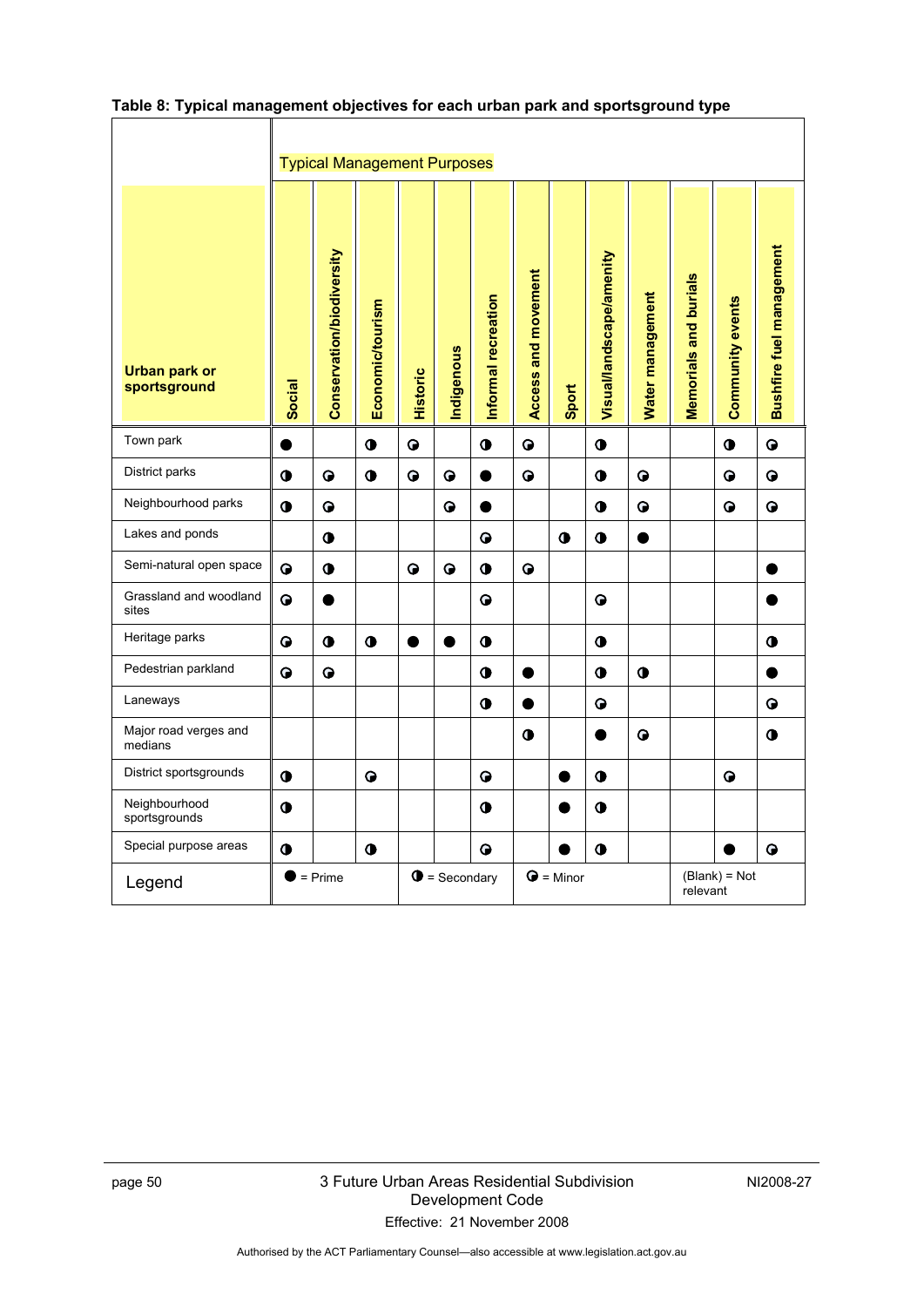**Figure 7: Dwelling density and indicative provision of district and neighbourhood parks** 



page 51

Authorised by the ACT Parliamentary Counsel—also accessible at www.legislation.act.gov.au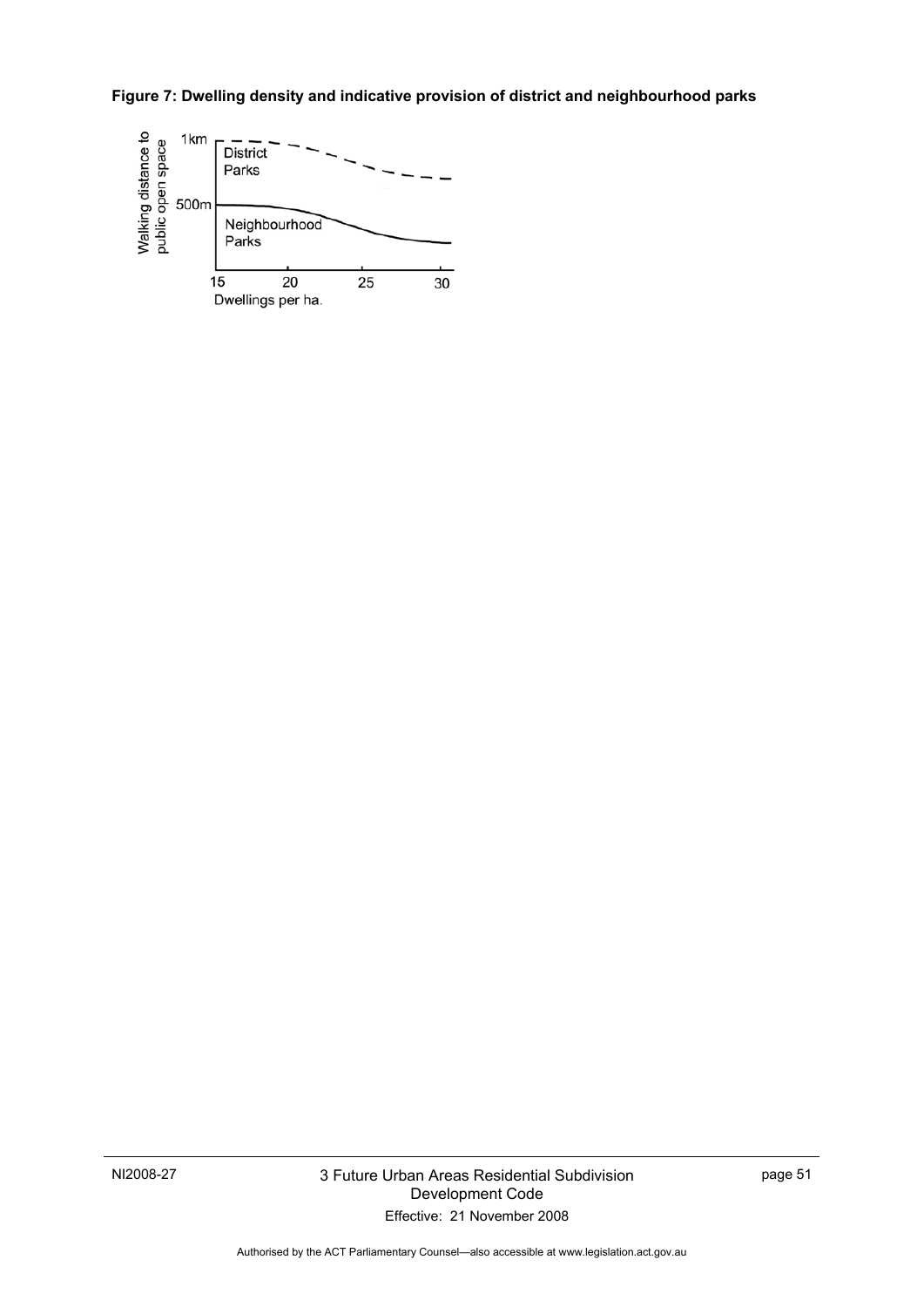### **Appendix A – Legislation and Other Documents**

#### **Legislation**

*Road Transport (Safety and Traffic Management) Act 1999 Road Transport (General) Act 1999 Territory Plan Discrimination Act 1991 Planning and Development Bill 200X* 

#### **Industry standards**

AUSTROADS. *Guide to Traffic Engineering Practice,* Part 1: Traffic Flow. AUSTROADS. *Guide to Traffic Engineering Practice,* Part 2: Roadway Capacity. AUSTROADS. *Guide to Traffic Engineering Practice,* Part 3: Roadway Capacity. AUSTROADS. *Guide to Traffic Engineering Practice,* Part 4: Roadway Capacity. AUSTROADS. *Guide to Traffic Engineering Practice,* Part 5: Intersections of Grade. AUSTROADS. *Guide to Traffic Engineering Practice,* Part 6: Roundabouts. AUSTROADS. *Guide to Traffic Engineering Practice,* Part 7: Traffic Signals. AUSTROADS. *Guide to Traffic Engineering Practice,* Part 8: Traffic Control Devices. AUSTROADS. *Guide to Traffic Engineering Practice,* Part 9: Arterial Road Traffic Management. AUSTROADS. *Guide to Traffic Engineering Practice,* Part 10: Local Area Traffic Management. AUSTROADS. *Guide to Traffic Engineering Practice,* Part 13:Pedestrians AUSTROADS. *Guide to Traffic Engineering Practice,* Part 14: Bicycles AUSTROADS. *Guide to Geometric Design of Major Urban Roads*. Standards Australia. *Guide to Traffic Engineering Practice*, Part 10: Local Area Traffic Management. Standards Australia. *AS 1348.1 Road and Traffic Engineering: Glossary of terms, Road Design and Construction.*  Standards Australia *AS 3845: Road Safety Barrier Systems.* RTA NSW. *Guide to Traffic Generating Developments.* 

ACT Department of Territory and Municipal Services (TaMS) (Formerly Department of Urban Services). *Design Standards for Urban Infrastructure Parts 1 to 25. http://www.roads.act.gov.au/downloads*

ACT Planning and Land Authority (October 2000). *ACT Parking and Vehicular Access Guidelines.*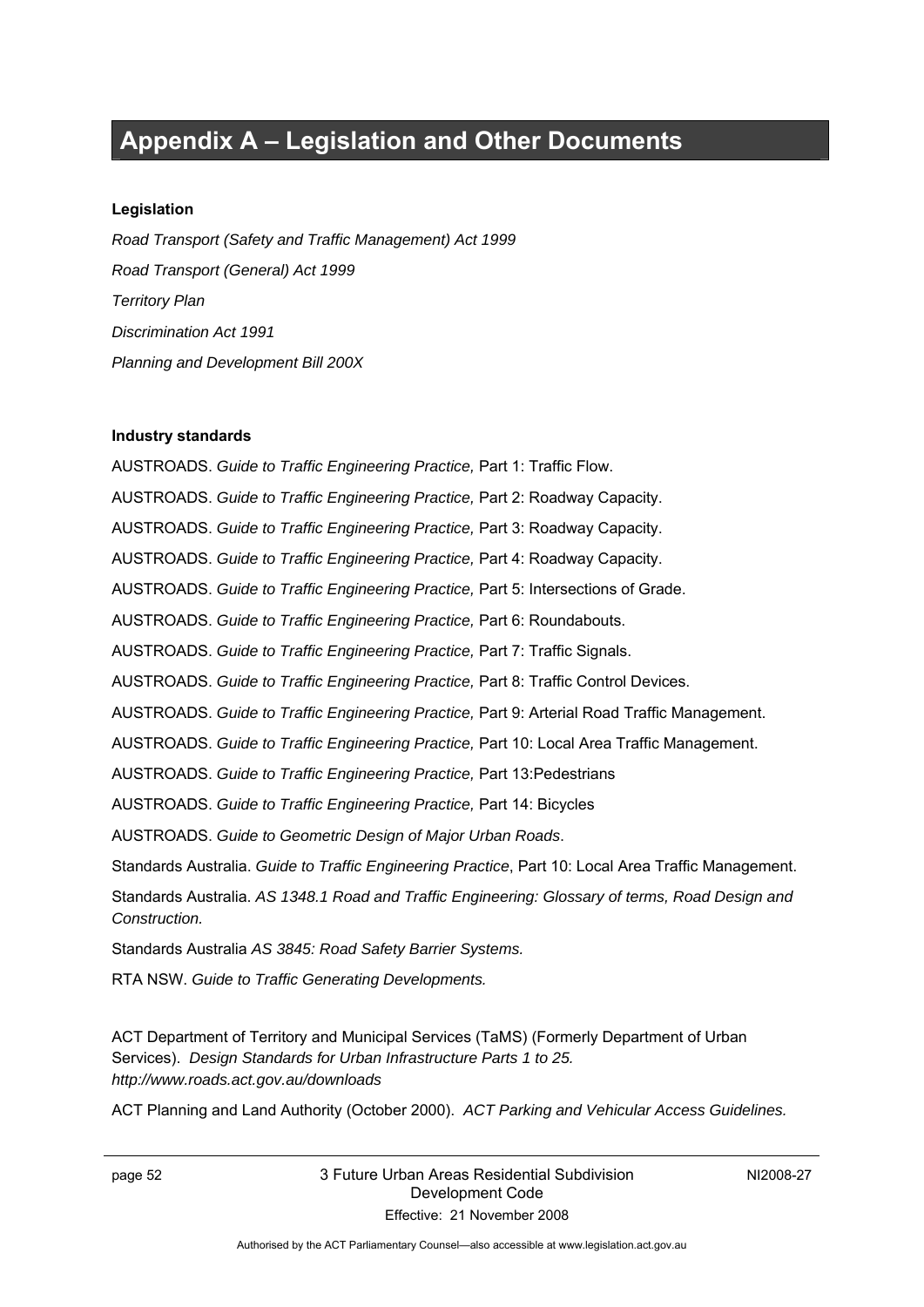http://www.actpla.act.gov.au/tools\_resources/legislation\_plans\_registers/registers/planning\_guidelines Canberra ACT.

ACT Planning and Land Authority (2000). *ACT Crime Prevention and Urban Design Resource Manual. http://www.actpla.act.gov.au/tools\_resources/legislation\_plans\_registers/registers/planning\_guidelines*

ACT Planning and Land Authority (February 2006). *Planning for Bushfire Risk Mitigation. http://www.actpla.act.gov.au/tools\_resources/legislation\_plans\_registers/registers/planning\_guidelines* Canberra ACT.

ACT Planning and Land Authority (April 2006). *Water Sensitive Urban Design – Guidelines for sustainable development in Canberra (Draft) Canberra ACT* 

ACT Planning and Land Authority. *Canberra Bicycle 2000 A bicycle strategy for the Australian Capital Territory. Canberra ACT* http://apps.actpla.act.gov.au/bikebits/intro.htm

ACT Planning and Land Authority, 1996, Noise Management Guidelines (Draft).

ACT Planning and Land Authority, 1996, Fences Guideline (Draft

ACT Planning and Land Authority, 2004, Sustainable Transport Plan..

National Road Transport Commission date, Australian Road Rules,

NSW RTA date, Noise Barriers and Catalogue of Selection Possibilities.

AUSTROADS, date, Cycling Australia: The National Strategy.

Territory and Municipal Services 2006, *Development Control Code for Best Practice Waste Management in the ACT*, ACT Government, Canberra.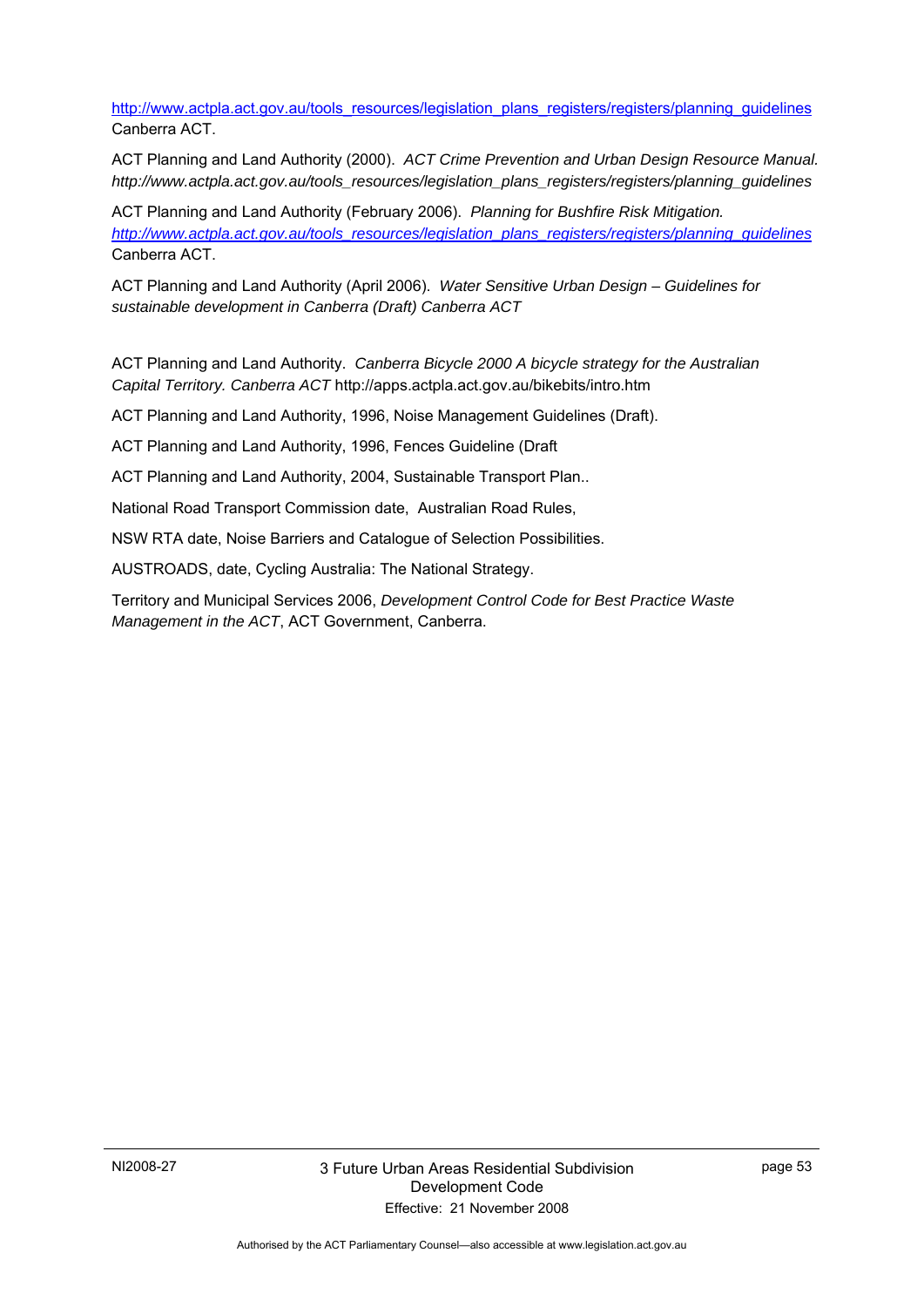### **Appendix B – Services Easement**

- a) The Authority, on behalf of the Commonwealth, grants over that part of the land ("Land") identified as a services easement on the Deposited Plan an easement ("Easement") in favour of:
	- i) the Territory and its successors;
	- ii) Actew Distribution Limited ACN 073 025 224 and its successors;
	- iii) AGL Gas Company (ACT) Pty Limited ACN 008 552 663 and its successors; and
	- iv) Actew Corporation Limited ACN 069 381 960 and its successors,

(collectively or separately referred to as the "service provider").

- b) The service provider may:
	- i) provide, maintain and replace services supplied by that service provider through the Land within the site of the Easement; and
	- ii) do anything reasonably necessary for that purpose, including without limitation:
	- entering or passing through the Land;
	- taking anything on to the Land; and
	- carrying out work, including without limitation, constructing, placing, repairing or maintaining pipes, poles, wires, cables, conduits, structures and equipment.
- c) In exercising the powers in paragraph 2, the service provider must take all reasonable steps to:
	- i) ensure that the work carried out on the Land causes as little disruption, inconvenience and damage as is practicable; and
	- ii) ensure that the Land is restored as soon as practicable to a condition that is similar to its condition before the work was carried out. 4.
- d) Paragraph 3(2), does not require the service provider to restore the Land to a condition that would result in:
	- i) an interference with:
	- any service on or through the Land; or
	- access to any service on or through the Land; or
	- ii) a contravention of a law of the Territory; or
	- iii) any building or structure placed or constructed on any part of the Land comprising the Easement.
- e) The Lessee must not place or construct, nor permit to be placed or constructed, a building or structure or any part of a building or structure on any part of the Land comprising the Easement.
- f) For the purposes of the Easement, "services", includes, without limitation, the supply of water, gas, electricity and discharge or drainage of water, stormwater and sewage.
- g) Nothing in this clause diminishes or affects any rights or powers of a service provider conferred under any statute, regulation or law.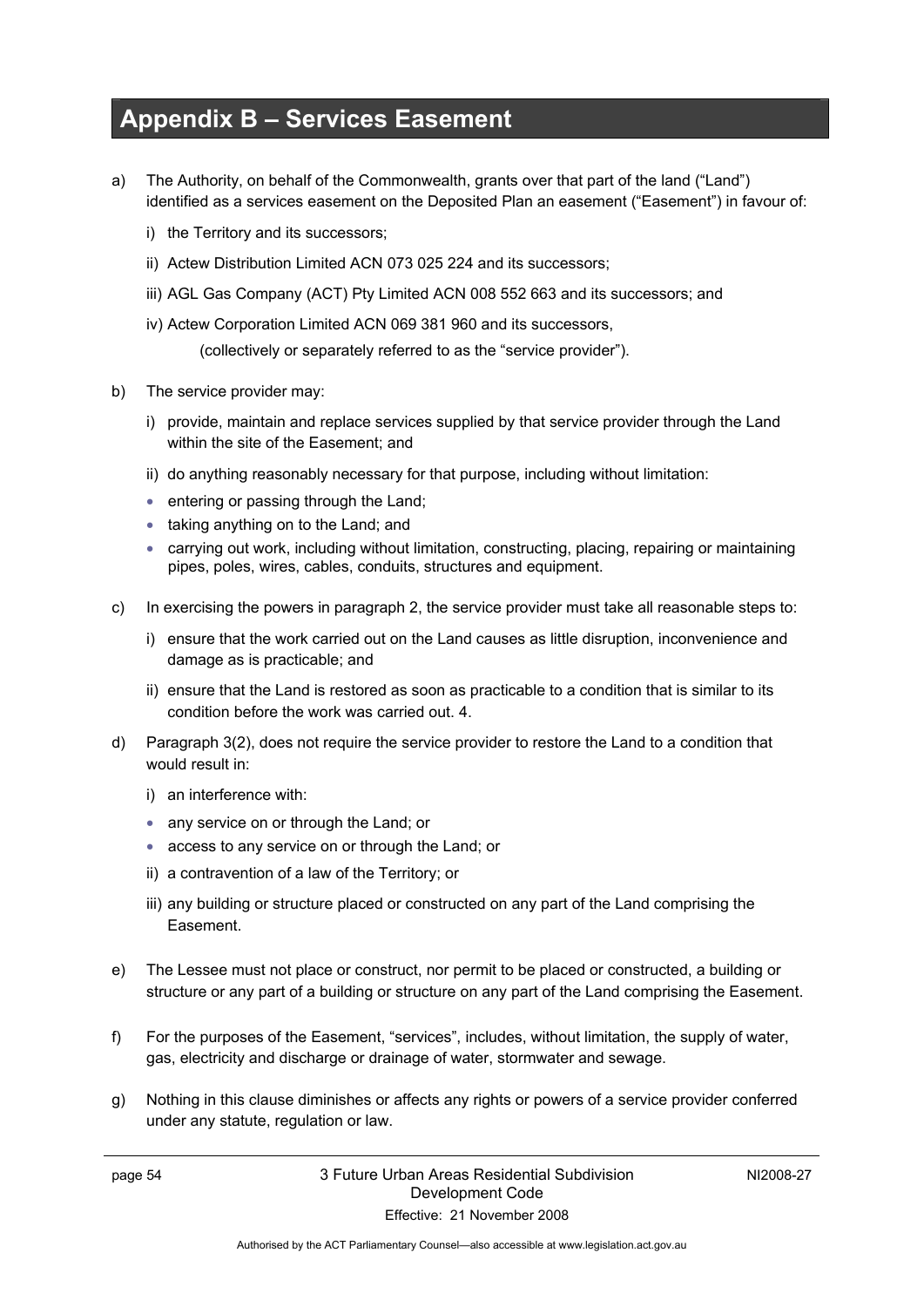### **Appendix C – Energy Audits of Subdivisions – Detached Residential Blocks**

### **1 Rationale Behind Energy Audit**

Solar access in winter is achieved through orientation of living areas in dwellings to receive the greatest amount of sunlight. The solar heat gain is greater in winter than in summer as the sun is lower in the sky and hence the angle of incidence to vertical windows is less. Exclusion of sun in summer can be achieved through design of eaves, the insulation capacity of building materials, and the use of appropriate landscaping.

It has been established in various studies of passive solar housing design that the ideal orientation and proportion of a dwelling to maximise the use of solar energy is a rectangular plan, with the sides in a ratio of 1.5:1 to 1.6:1, and with the long axis of the dwelling running in a generally east–west direction within an arc of 20 degrees north to 30 degrees south of east. If there is a preference, then about 10 degrees south of east is best, because it lets more sun in during the early morning in winter. The principles of passive solar house design are explained in greater detail in section 4 of this appendix (Residential Buildings' Insulation Requirements).

It is considered that the greatest opportunities for cost effectiveness in energy conservation arise where land subdivision and housing layout are conceived and executed together, so that as many buildings as possible can be sited according to passive solar house design principles and are not allowed to overshadow other buildings and thus block their solar access. However, apart from integrated developments where a group of dwellings is designed and built together, the subdivision of land and the construction of dwellings usually occur as discrete events and are undertaken by different proponents. It is thus necessary to consider, at the subdivision stage, whether sufficient opportunities will be provided by the block layout for leaseholders to later build dwellings for optimal solar access. This is commonly referred to as achieving a solar efficient subdivision.

### **2 Principles of Solar Efficient Subdivision**

Blocks within the subdivision should ideally be oriented and proportioned so that a dwelling could be built on the block with the living areas able to receive sufficient sunlight for passive solar climate control, as follows:

Since most houses are rectangular in shape and tend to be built parallel to the boundaries, they are most easily sited with correct orientation on those blocks that are aligned principally north–south or east–west, with the north–south boundary within the arc of 20 degrees west and 30 degrees east of north. Rectangular, rather than splayed, shaped lots allow the best opportunities for solar orientation and lot yield efficiency.

Along streets running east–west, the side of the block adjacent to the street should be wide enough to accommodate the long side of the building, including driveway access and minimum distances to boundaries (see Figure 8).

Along streets running north–south the long side of the block should be oriented east–west to allow north-facing orientation of the building. The width of the block should be sufficient to prevent overshadowing from neighbouring blocks (see Figure 9).

page 55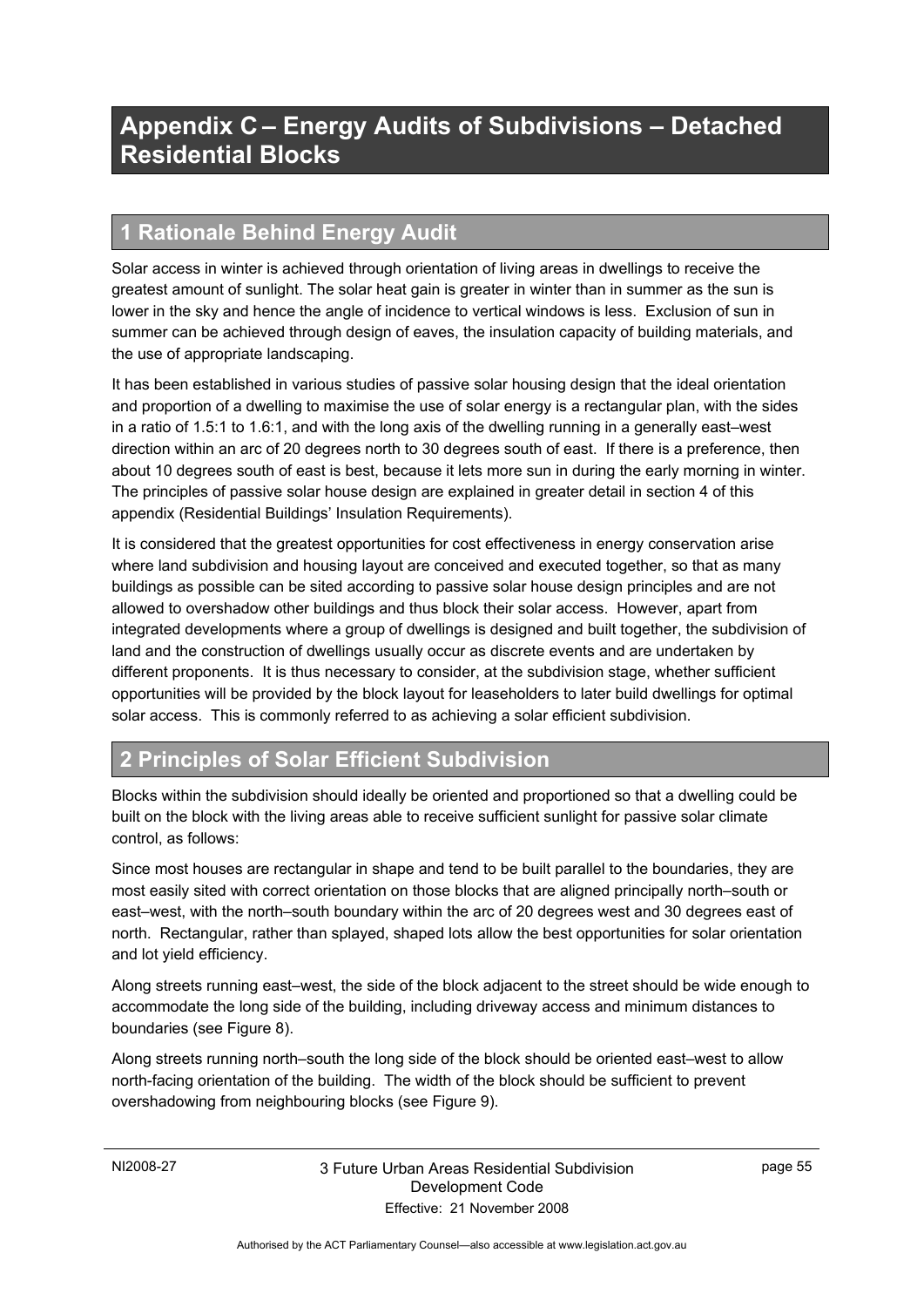On streets that run diagonally, lots may be skewed to achieve north-facing aspects. Alternatively, lots may be of a size to accommodate skewed houses (see Figure 10).

Difficulties arise in siting houses on blocks at about 45 degrees from north, since the house would need to be at an angle to the block boundaries for correct solar orientation. Lots with an area in excess of 450 square metres are normally large enough for such an orientation to be achieved without special requirements in respect of lot dimensions and orientation. However, this reduces the possible size of the dwelling that can fit on the block and it can create awkward corners in outdoor areas adjacent to the dwelling.

To accommodate dwellings with suitable orientation on blocks with an area less than 450 square metres, it is preferable that they be located on streets running east–west and have the northern wall running parallel to the street. Dwellings may be offset from adjacent dwellings to the north as a technique to allow for solar access on smaller blocks.

Other factors relating to orientation and siting of dwellings have an effect on the layout of the subdivision. Because shadows cast by trees and buildings on north-facing slopes are shorter than those on other slopes, a higher density of dwellings may be achieved on these slopes while still maintaining acceptable levels of solar access. Southern slopes (if steep) may require large allotments to maintain solar access, and the height of trees would need to be severely restricted.

Allowances for the following factors would also need to be made in determining the subdivision layout, which, in some cases, may be contrary to achieving optimal solar orientation for the maximum number of blocks:

- a) the slope and orientation of the land and the existence of geological features that prevent the desired orientation
- b) achieving a cost-effective street layout design and block yield per unit area
- c) the desirability of retaining special qualities or features such as trees or views
- d) maintaining continuity of natural drainage paths.





### **Figure 8: Orientation on east–west streets Figure 9: Orientation on north–south streets**

page 56 3 Future Urban Areas Residential Subdivision Development Code Effective: 21 November 2008

NI2008-27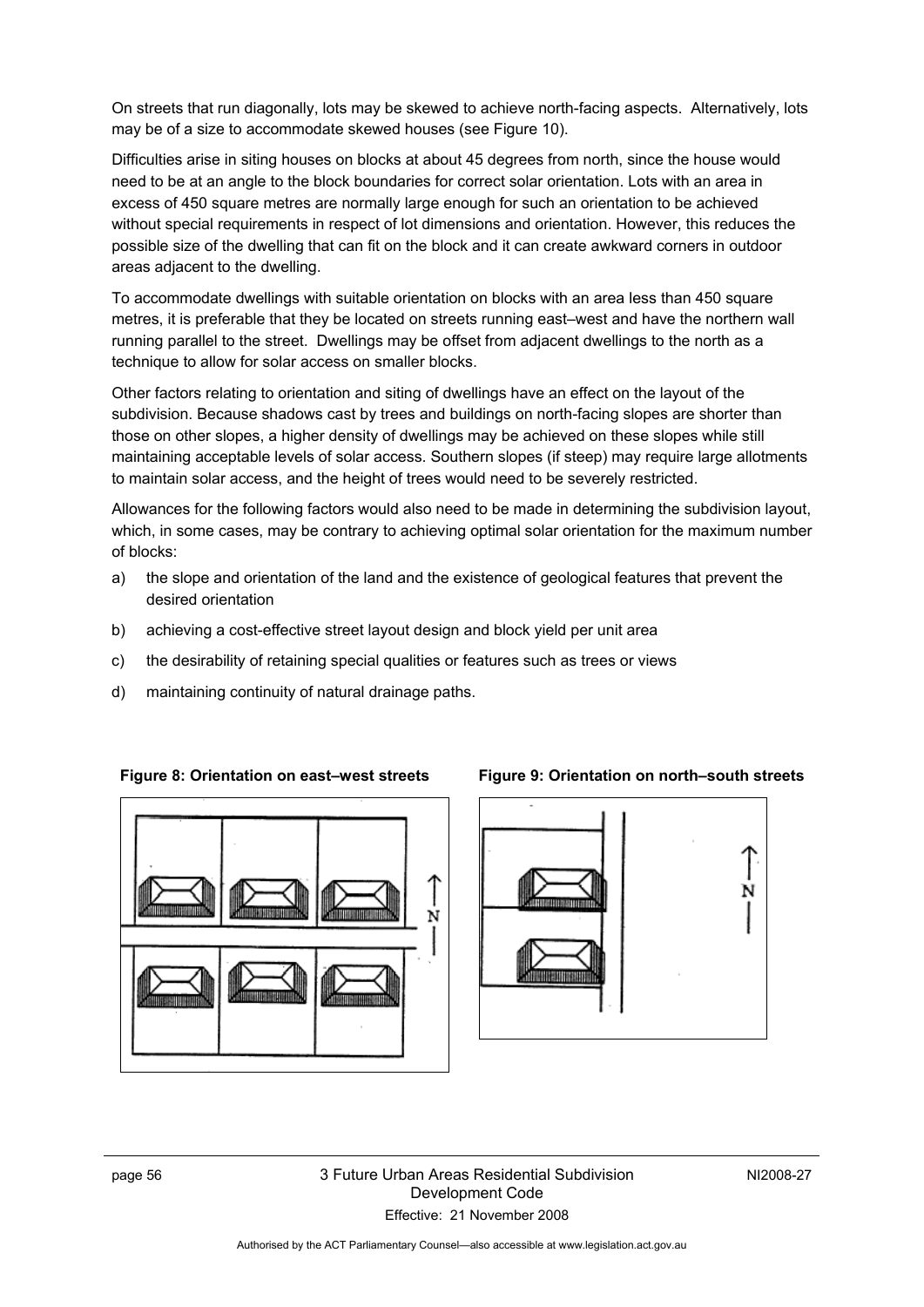#### **Figure 10: Skewed lots**



### **3 Procedure for Conducting Energy Audits**

In determining how the audit should be undertaken it was necessary to take into account three principles of solar efficient design:

- a) achieving optimal block orientation towards north for solar access
- b) preventing overshadowing of the northern wall of a dwelling by adjacent buildings
- c) maximising the possible length of the north-facing wall of a dwelling within a block

within the constraints imposed by the variable nature of block sizes and the trend towards smaller blocks for urban consolidation.

The approach therefore adopted has been to establish a Energy Efficiency rating scheme for blocks that allows the relative solar efficiency of different blocks to be compared and to give future purchasers a clearer idea of the potential of particular blocks for providing the correct siting for passive solar housing. This was seen as a fairer than a pass/fail audit process, where there is no recognition given to whatever solar efficiency characteristics that a failed block has.

The attempt has been made in the rating scheme to account for the range of block sizes. By their nature, smaller blocks have greater difficulty in achieving the same level of solar access as larger blocks due to the smaller separation between dwellings and limited opportunities to angle the dwelling on the block. With careful subdivision design it is possible under the rating scheme for smaller blocks to get at least a rating of 3 and often 4, while some will achieve a rating of 5.

The rating scheme involves an examination of three different block orientations relative to north and whether zero setbacks would or would not apply to these orientations (walls on zero setbacks have no windows so this can pose a major constraint on solar entry into a dwelling). Many of the block dimensions specified in the criteria are derived from an attempt to provide a standard building envelope on the block of 15 metres x 10 metres with the constraints of the design and siting policies in the Territory Plan and sufficiently separated from buildings on the northern side of the block to ensure some solar access. This envelope size is taken from the Australian Model Code for Residential Development and represents an area in which an average size dwelling could be sited.

page 57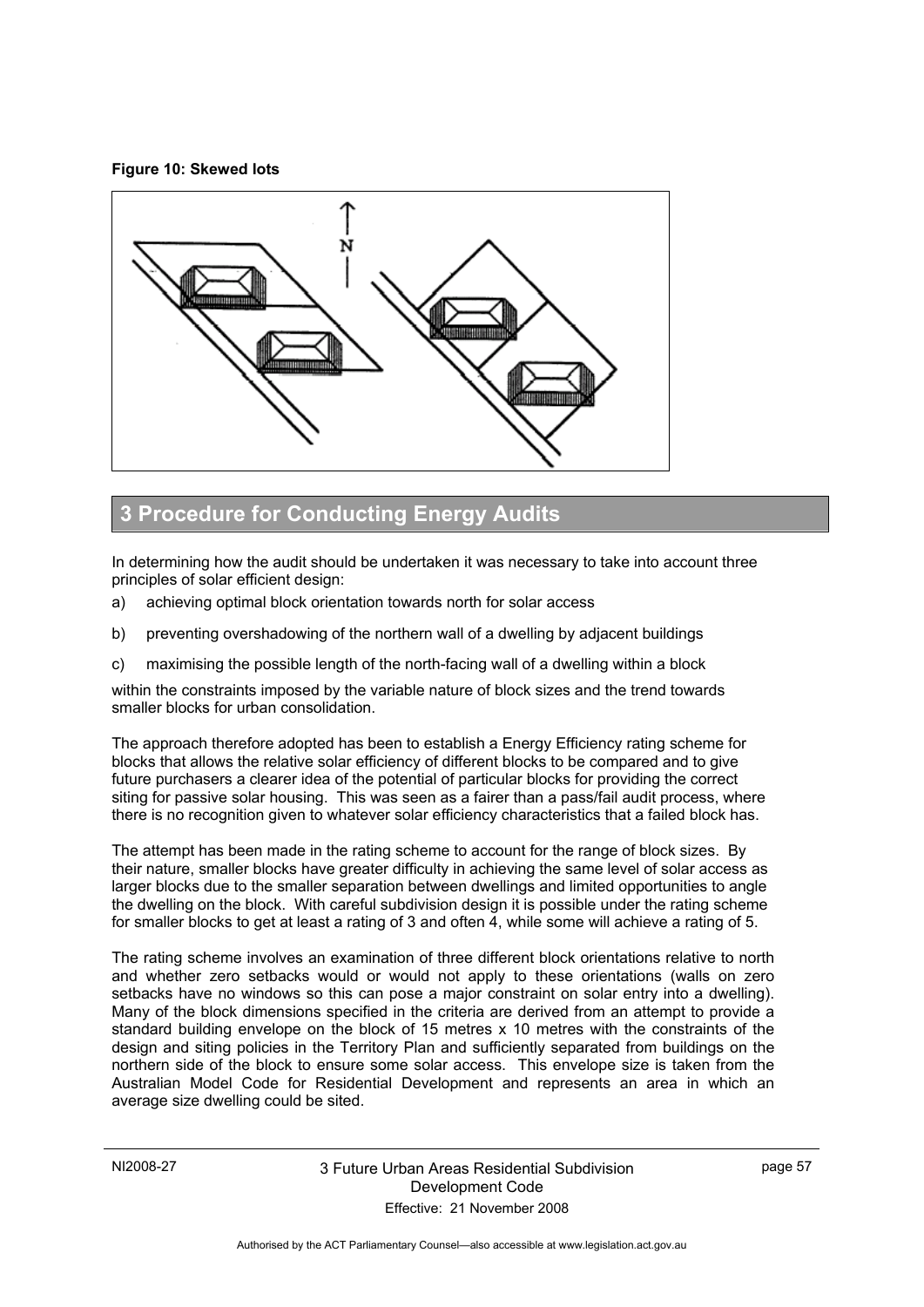### **4 Energy Audits Requirements**

All proposals for residential subdivisions of more than 30 blocks are required to include an energy audit of the proposal.

The aim of the energy audit is to make clear to the Authority and to the public the extent to which a subdivision proposal maximises the opportunities for leaseholders to build dwellings with ideal proportions and orientation for passive internal climate control utilising solar energy. The extent of solar access provided is judged by the percentage of blocks of suitable orientation and dimensions that allow an average size dwelling to be sited on the block, preferably with its long axis running in a generally east–west direction whilst still maintaining acceptable setbacks from boundaries.

### **4.1 Information to be provided**

A site plan of the area at a scale of at least 1:1000 must be provided, showing the street and subdivision pattern, contours, and trees remaining after the subdivision work is complete. The area and boundary dimensions and bearings of each block must be shown on the subdivision pattern. Nominated zero setback boundaries should also be marked. The proposed use of each block should be indicated, –namely, residential blocks, sites for multi-unit developments or other non-residential uses.

### **4.2 Audit process**

The audit process involves rating each block against a 5-tier rating scheme. The rating of a block is calculated by first determining which of the three criteria listed in Table 10 below would apply to the block. In the case of the first two criteria, the frontage dimension of the block is then matched against the figures in the four columns to determine the rating of the block. In the case of the third criteria, a standard building envelope of 15 m x 10 m must be fitted onto the block with the required setbacks as described in note 5 below. Blocks that do not meet any of the criteria received one star only.

#### **4.3 Audit Presentation**

Each block on the plan should be marked with its star rating as determined from Table 9.

|    |                                                                         | Rating                         | 2                                           | 3  | 4                              | 5  |  |
|----|-------------------------------------------------------------------------|--------------------------------|---------------------------------------------|----|--------------------------------|----|--|
|    | <b>Criteria</b>                                                         |                                | Minimum frontage dimension (m) <sup>1</sup> |    |                                |    |  |
| a) | Blocks facing an                                                        |                                |                                             |    |                                |    |  |
|    | east-west street <sup>2</sup><br>See Figure 12.                         | no zero setbacks               | $<$ 15                                      | 15 | 17                             | 19 |  |
|    |                                                                         | one zero setback               | <13                                         | 13 | 15                             | 17 |  |
|    |                                                                         | two zero setbacks              | <9                                          | 9  | 11                             | 13 |  |
| b) | Blocks facing a<br>north-south street <sup>2, 3</sup><br>See Figure 13. |                                |                                             |    |                                |    |  |
|    |                                                                         | no zero setbacks               | $14$                                        | 14 | 16                             | 18 |  |
|    |                                                                         | a zero setback on              | < 12                                        | 12 | 14                             | 16 |  |
|    |                                                                         | southern boundary <sup>4</sup> |                                             |    |                                |    |  |
| C) | Any blocks not able                                                     |                                | boundary                                    |    | Minimum distance from northern |    |  |
|    | to be rated under                                                       |                                |                                             |    |                                |    |  |
|    | criteria (a) or (b).                                                    |                                |                                             |    |                                |    |  |
|    | See Figure 14.                                                          |                                |                                             |    |                                |    |  |
|    |                                                                         |                                |                                             |    |                                |    |  |
|    |                                                                         |                                |                                             |    |                                |    |  |
|    |                                                                         | See Note 5 for details         | -                                           | 2  | 4                              | 6  |  |

**Table 9: Criteria for Determining Block Rating**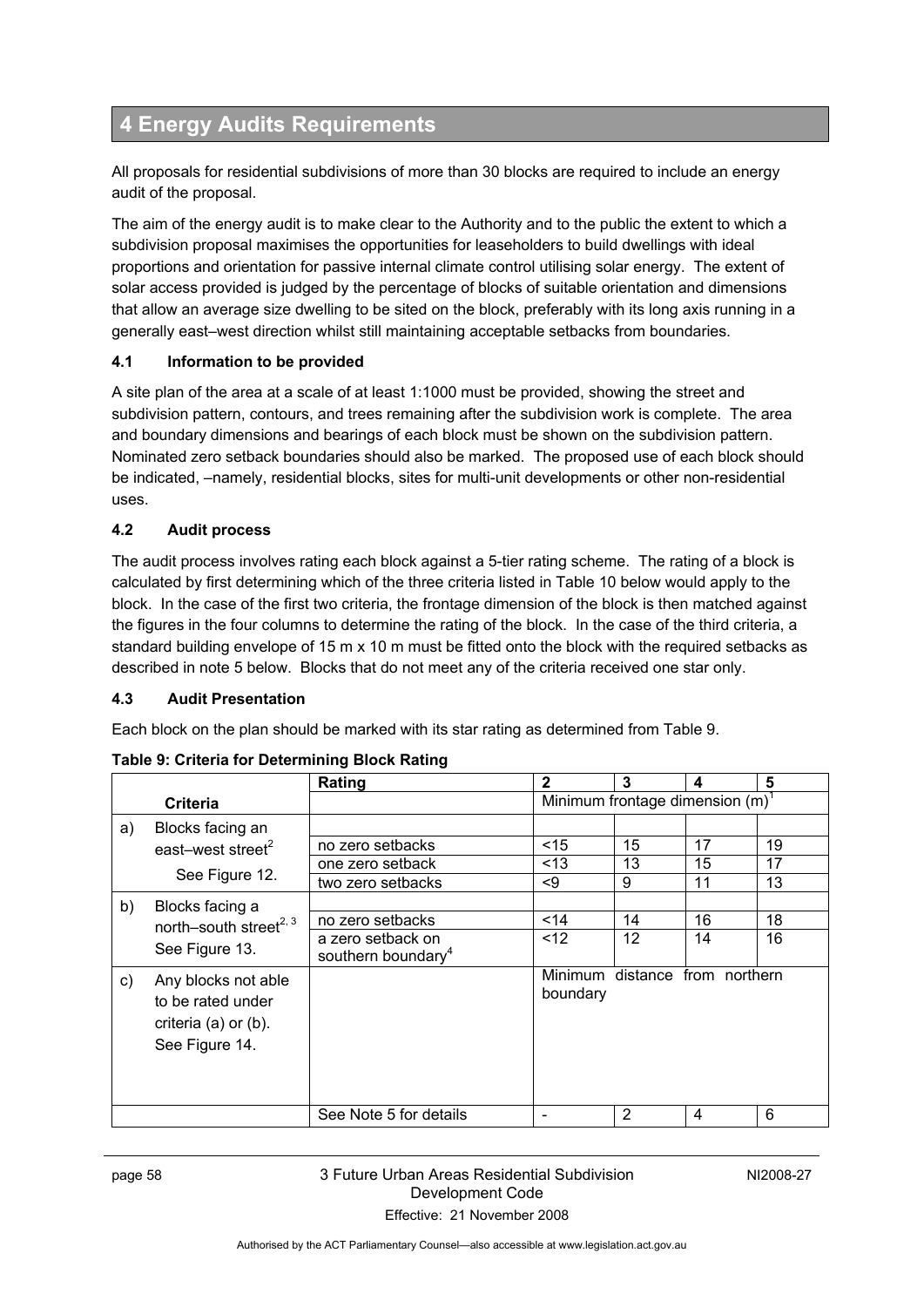Notes:

- a) Where the front boundary is curved or contains angles, the line between the main corners of the block should be used instead. Where the block is a skewed block, the perpendicular line between the side boundaries should be used instead of the front boundary line.
- b) The permissible orientation range for block boundaries is 20 degrees west to 30 degrees east of north, and 20 degrees north to 30 degrees south of east (Figure 11).
- c) For sloping blocks, the following adjustments should be made to the frontage dimensions

| Slope of land  | Slope aspect |               |  |  |
|----------------|--------------|---------------|--|--|
|                | N, NE, NW    | S, SE, SW     |  |  |
| 5% to $<$ 10%  | -1 metres    | +1 metre      |  |  |
| 10% to $<$ 15% | -2 metres    | +2 metres     |  |  |
| 15% to <20%    | -2.5 metres  | $+2.5$ metres |  |  |

- a) A block with zero setback on the northern boundary will receive a rating of 1.
- b) A building envelope of dimensions 15 m by 10 m must be able to be sited on the block such that the 15 m side runs in an east-west direction within an arc 20 degrees north to 30 degrees south of east and the following minimum distances from boundaries are met:
	- i) 4 m from the front boundary
	- ii) 2 m from other boundaries that face SE, S or SW, where they are not a nominated zero setback boundary.

The block rating is determined by the distance from the building envelope to the side or rear boundaries which face north, north east or north west in accordance with the rating table. It is acceptable to angle the building envelope on the block to achieve the setback distances.







NI2008-27 3 Future Urban Areas Residential Subdivision Development Code Effective: 21 November 2008

page 59